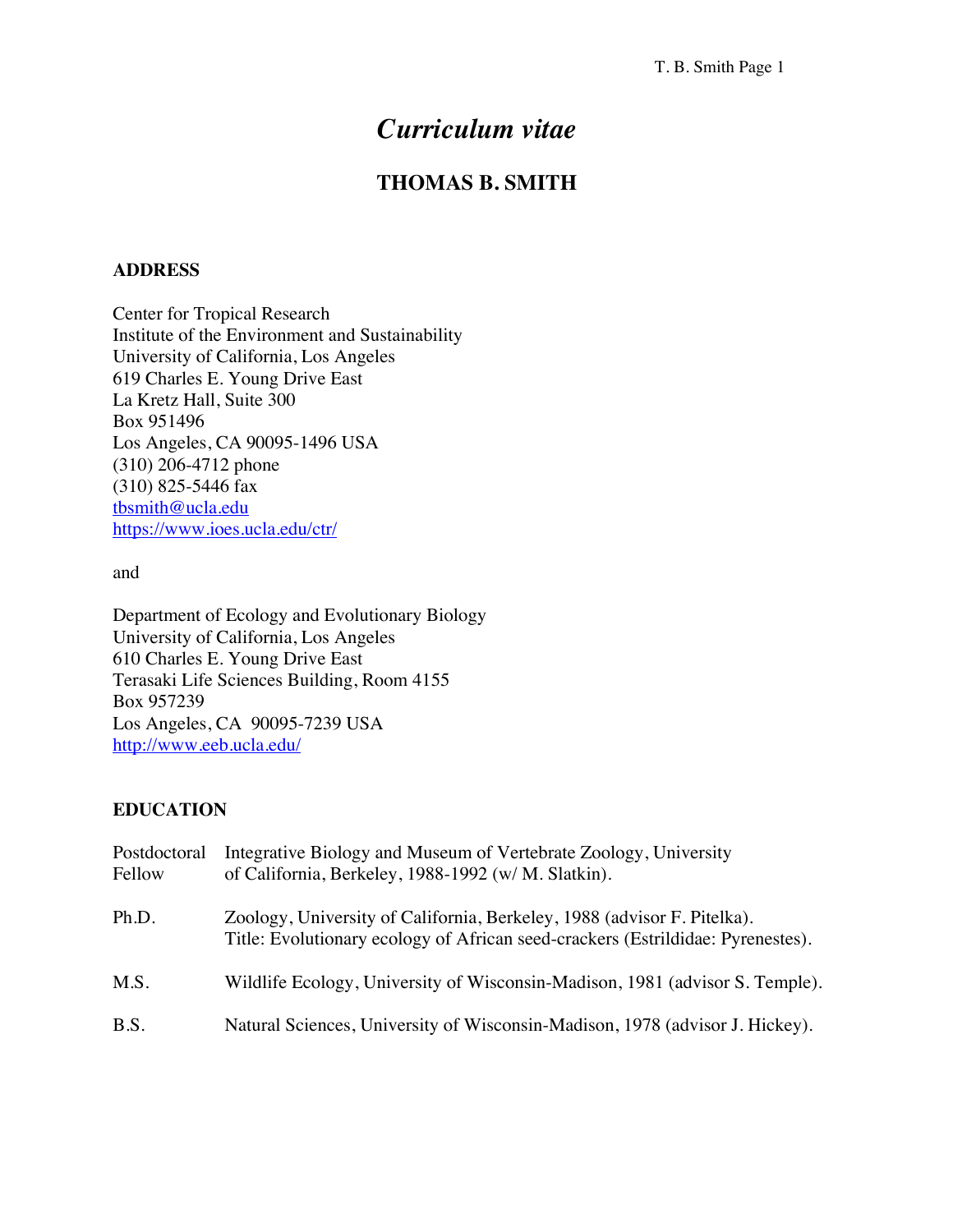# *Professional Positions*

| <b>July 2020-</b> | Distinguished Professor, Department of Ecology and Evolutionary Biology,<br>University of California, Los Angeles.                                            |
|-------------------|---------------------------------------------------------------------------------------------------------------------------------------------------------------|
| <b>July 2020-</b> | Distinguished Professor, Institute of the Environment and Sustainability,<br>University of California, Los Angeles.                                           |
| $2015 -$          | Founding Co-Executive Director, Congo Basin Institute (UCLA Foreign Affiliate,<br>Yaoundé, Cameroon).                                                         |
| 2012-             | President, Conservation Action Research Network.                                                                                                              |
| 2010-             | President, Center for Tropical Research - Cameroon.                                                                                                           |
| 2010-2016         | Founding Director, UCLA International Research and Training Center (Yaoundé,<br>Cameroon).                                                                    |
| 2007-2009         | Acting Director, Institute of the Environment, University of California, Los<br>Angeles.                                                                      |
| 2004-             | Adjunct Professor of Biology, Department of Biology, San Francisco State<br>University.                                                                       |
| 2002-2020         | Professor, Department of Ecology and Evolutionary Biology (formerly<br>Organismic Biology, Ecology, and Evolution), University of California, Los<br>Angeles. |
| 2002-2020         | Professor, Institute of the Environment and Sustainability (formerly Institute of<br>the Environment), University of California, Los Angeles.                 |
| Jan 2002-         | Founding Director, Center for Tropical Research, Institute of the Environment<br>and Sustainability, University of California, Los Angeles.                   |
| 2002-2004         | Associate Director, Institute of the Environment, University of California, Los<br>Angeles.                                                                   |
| 1999-2001         | Professor of Biology, Department of Biology, San Francisco State University.                                                                                  |
| 1998-2001         | Founding Director, Center for Tropical Research, San Francisco State University.                                                                              |
| 1997              | Visiting Professor of Zoology, University of Queensland, Brisbane, Australia<br>(September-November).                                                         |
| 1996-2001         | Faculty member, Center for Population Biology, University of California, Davis.                                                                               |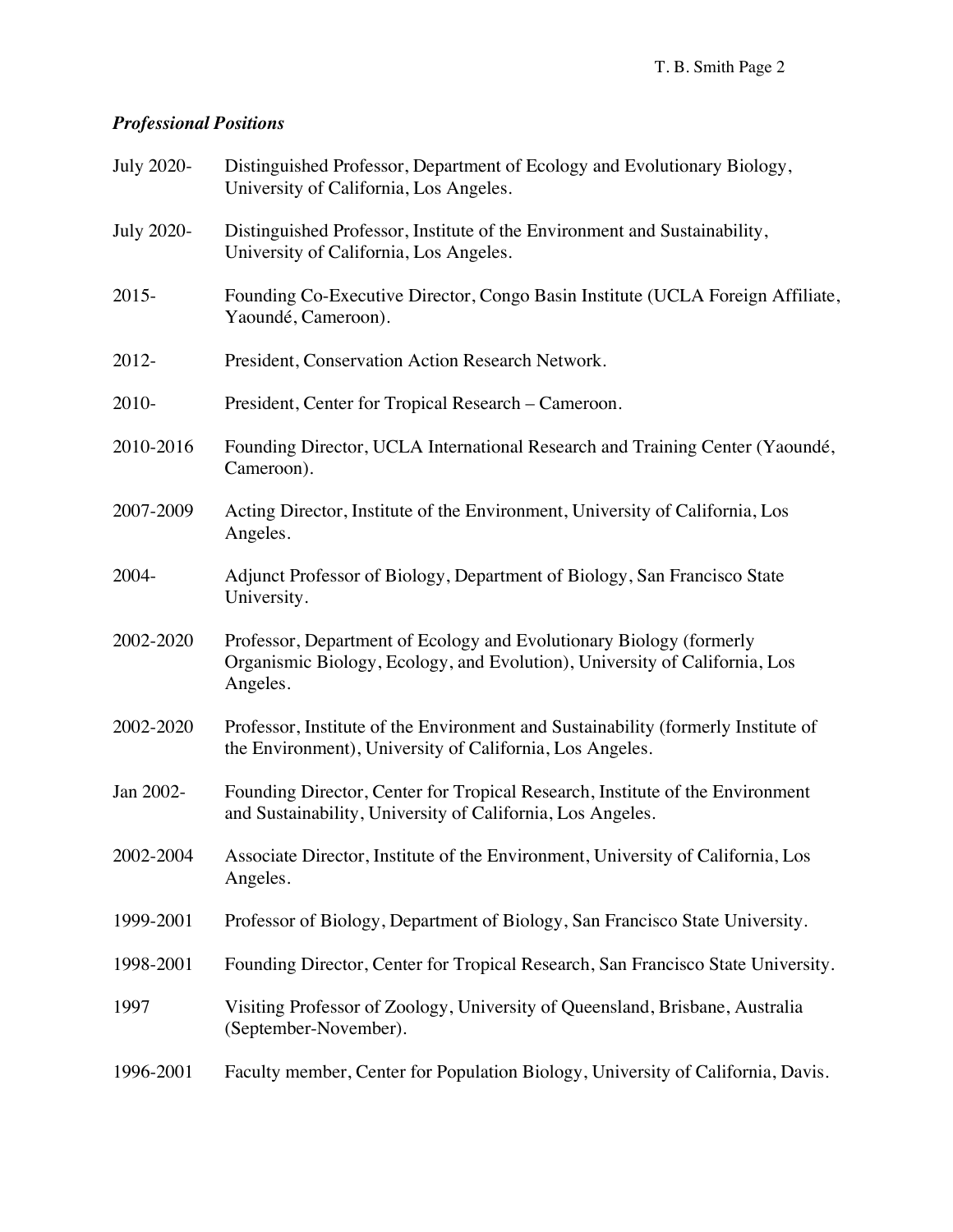- 1995-1999 Associate Professor, Department of Biology, San Francisco State University (tenured May 1997).
- 1993 Senior Visiting Fellow, Conservation Genetics, Institute of Zoology, Zoological Society of London.
- 1992-1995 Assistant Professor, Department of Biology, San Francisco State University.
- 1989-1990 Senior Fulbright Research Scholar.
- 1988-1992 Postdoctoral Fellow, Integrative Biology and Museum of Vertebrate Zoology, University of California, Berkeley.
- 1978-1981 Research Assistant, Department of Wildlife Ecology, University of Wisconsin-Madison.

#### *Boards and Organizations*

| $2015 -$  | Chair and Co-Scientific Advisor, Avian Solar Working Group.                                                                                |
|-----------|--------------------------------------------------------------------------------------------------------------------------------------------|
| 2012-     | President, Conservation Action Research Network.                                                                                           |
| 2018-     | Member, National Geographic Society Reviewers Circle.                                                                                      |
| 2009-2017 | Member, National Geographic Society Committee for Research and Exploration.                                                                |
| 2009-     | Member, National Geographic Society Buffet Award Committee for Leadership<br>in Conservation.                                              |
| 2007-2009 | Member, Council of Environmental Deans and Directors.                                                                                      |
| 2004-     | Elected Fellow, American Ornithologists' Union.                                                                                            |
| 2003-2004 | Member, Evolutionary Biology Advisory Committee of the Department of<br>Ecology, Evolution and Environmental Biology, Columbia University. |
| 2002-2010 | Member, Scientific Advisory Board, Point Reyes Bird Observatory, Stinson<br>Beach, California.                                             |
| 2001-2005 | Member, Board of Directors, Foundation for Environment and<br>Development in Cameroon (FEDEC).                                             |
| 1998-2002 | Executive Committee, Point Reyes Bird Observatory, Stinson Beach, California.                                                              |
| 1997-1998 | Senior Fellow, Zoological Society of London.                                                                                               |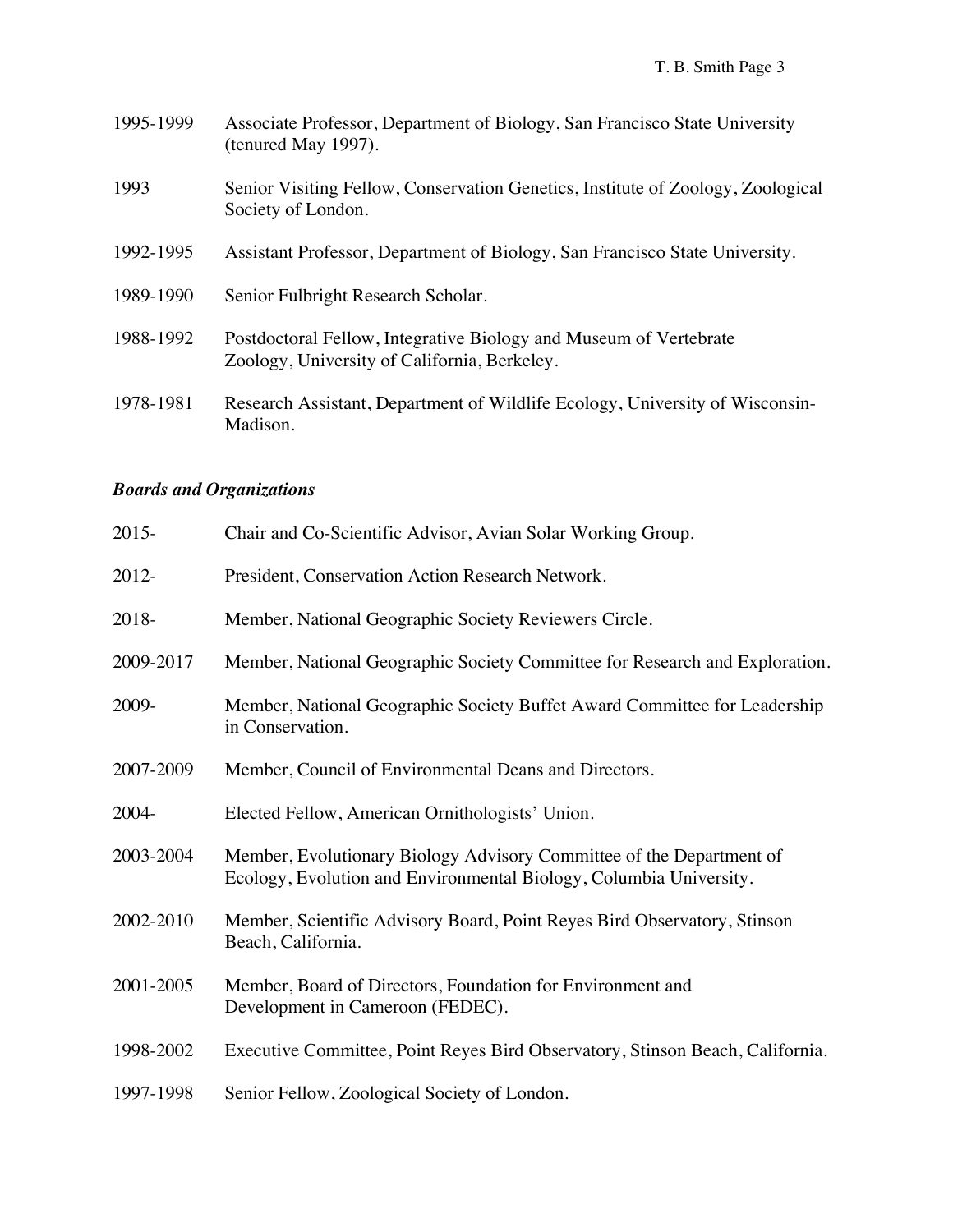| 1996-2002 | Member, Board of Directors, Point Reyes Bird Observatory, Stinson Beach,<br>California. |
|-----------|-----------------------------------------------------------------------------------------|
| 1994-     | Elected Fellow, California Academy of Sciences, San Francisco.                          |
| 1993-2004 | Elected Member, American Ornithologists' Union.                                         |
| 1993-2000 | Member U.S. Fish and Wildlife (USFWS) Hawaiian Island Forest Bird<br>Recovery Team.     |
| 1992-1995 | Member U.S. Fish and Wildlife (USFWS) West Coast Clapper Rail<br>Recovery Team.         |
| 1992-1993 | President, Northern California Chapter of the Society for Conservation<br>Biology.      |
| 1988-2010 | President, Ecology Research Associates.                                                 |

## *University Committees (University wide, Institute of the Environment & Sustainability, Department of Ecology and Evolutionary Biology, and UCLA Campus)*

| 2019-     | Member, Environmental Health Sciences Faculty Search Committee, University<br>of California, Los Angeles.                                                      |
|-----------|----------------------------------------------------------------------------------------------------------------------------------------------------------------|
| 2016-     | Chair, Joint Steering Committee, Congo Basin Institute (UCLA Foreign Affiliate<br>- Yaoundé, Cameroon).                                                        |
| 2016-     | Chair, Partnership Committee, Congo Basin Institute (UCLA Foreign Affiliate –<br>Yaoundé, Cameroon).                                                           |
| 2016-     | Chair, UCLA Cabinet, Congo Basin Institute (UCLA Foreign Affiliate –<br>Yaoundé, Cameroon).                                                                    |
| 2016-2018 | Member, Graduate Research Awards, Department of Ecology and Evolutionary<br>Biology, University of California, Los Angeles.                                    |
| 2014-2016 | Member, Graduate Admissions and Support Committee, Department of Ecology<br>and Evolutionary Biology, University of California, Los Angeles.                   |
| 2013-2014 | Member, Strategic Task Force on Environment and Sustainability, Office of the<br>Executive Vice Chancellor and Provost, University of California, Los Angeles. |
| 2013-     | Member, Faculty Advisory Committee for the African Studies Center,<br>International Institute, University of California, Los Angeles.                          |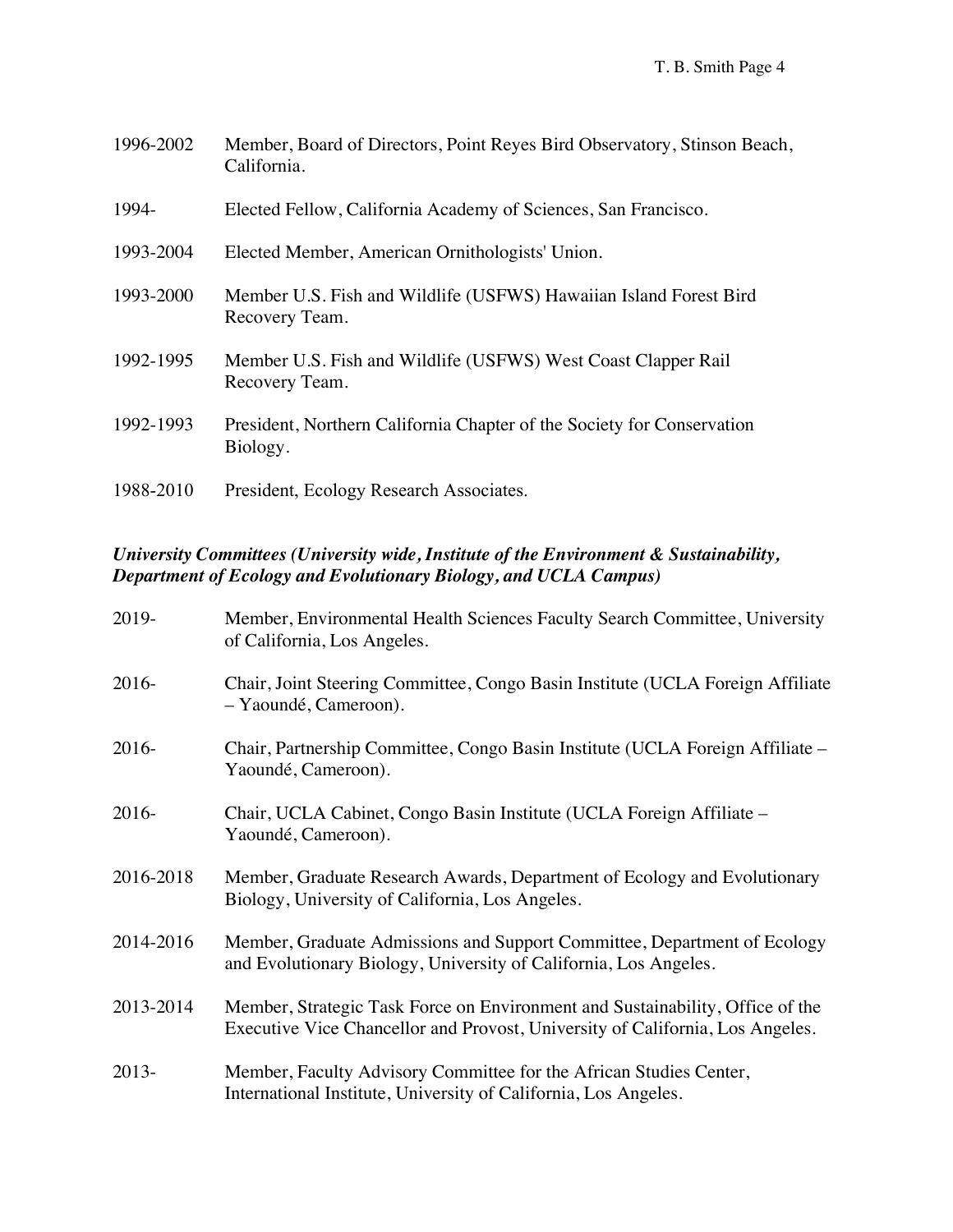| 2013      | Chair, National Geographic Society Young Explorers Grant Event. Department of<br>Ecology and Evolutionary Biology, University of California, Los Angeles.                                                                                                                                              |
|-----------|--------------------------------------------------------------------------------------------------------------------------------------------------------------------------------------------------------------------------------------------------------------------------------------------------------|
| 2013      | Chair, Personnel Committee, Institute of the Environment and Sustainability,                                                                                                                                                                                                                           |
| 2013-     | University of California, Los Angeles.<br>Member, Personnel Committee, Institute of the Environment and Sustainability,<br>University of California, Los Angeles.                                                                                                                                      |
| 2013      | Member, Planning and Budget Committee, Institute of the Environment and<br>Sustainability, University of California, Los Angeles.                                                                                                                                                                      |
| 2011-2012 | Member, Search/Advisory Committee for Vice Provost for International Affairs,<br>University of California, Los Angeles.                                                                                                                                                                                |
| 2011      | Chair, Faculty Joint Search Committee (for Conservation Biologist and Faculty<br>Director, UCLA La Kretz Center for California Conservation Science), Institute<br>of the Environment and Sustainability and Department of Ecology and<br>Evolutionary Biology, University of California, Los Angeles. |
| 2010-2017 | Member, Executive Committee, Global Bio Lab, University of California, Los<br>Angeles.                                                                                                                                                                                                                 |
| 2010-2012 | Member, Development and Corporate Partnerships Committee, Institute of the<br>Environment and Sustainability, University of California, Los Angeles.                                                                                                                                                   |
| 2010-2011 | Member, Personnel Committee, Department of Ecology and Evolutionary<br>Biology, University of California, Los Angeles.                                                                                                                                                                                 |
| 2010-2011 | Member, Institute of the Environment and Sustainability Search Committee,<br>Department of Ecology and Evolutionary Biology, University of California, Los<br>Angeles.                                                                                                                                 |
| 2009      | Review Team Chair, Review of the Center for Conservation Biology at the<br>University of California, Riverside.                                                                                                                                                                                        |
| 2008-2012 | Board of Advisors, The Leaders in Sustainability Interdisciplinary Certificate<br>Program, University of California, Los Angeles.                                                                                                                                                                      |
| 2008-2015 | Member, Development Committee, Department of Ecology and Evolutionary<br>Biology, University of California, Los Angeles.                                                                                                                                                                               |
| 2008-2010 | Member, Advisory Board, Leaders in Sustainability Graduate Certificate<br>Program, University of California, Los Angeles.                                                                                                                                                                              |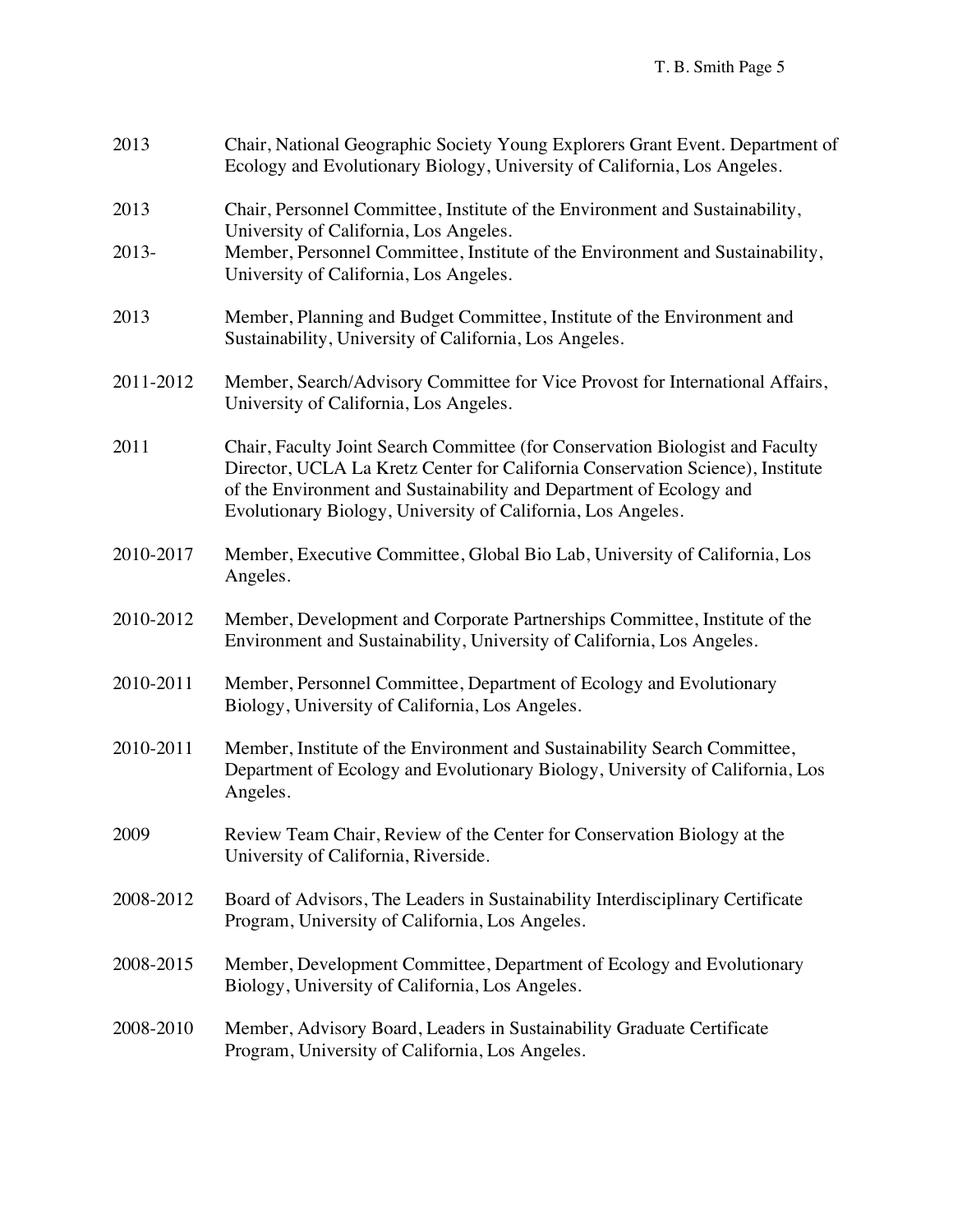- 2008-2010 Member, Campus Sustainability Committee, University of California, Los Angeles.
- 2008-2010 Co-Founding Director, Center for Climate Change Solutions, Institute of the Environment, University of California, Los Angeles.
- 2008-2009 Member, Ad Hoc NSF-Integrative Graduate Education and Research Traineeship (IGERT) Brainstorming Committee, Department of Ecology and Evolutionary Biology, University of California, Los Angeles.
- 2008-2009 Member, Personnel Committee, Department of Ecology and Evolutionary Biology, University of California, Los Angeles.
- 2007-2011 Member, Personnel Committee, Institute of the Environment, University of California, Los Angeles.
- 2007-2009 Chair, Budget and Planning Committee, Institute of the Environment, University of California, Los Angeles.
- 2007-2009 Director, Search Committee, Institute of the Environment, University of California, Los Angeles.
- 2007-2009 Member, Institute of the Environment/Geoscience Search Committee, Institute of the Environment, University of California, Los Angeles.
- 2007-2009 Member, Space Committee, Institute of the Environment, University of California, Los Angeles.
- 2007-2008 Co-chair, Campus Sustainability Committee, University of California, Los Angeles.
- 2007- Member, Faculty Advisory Committee, International Institute, University of California, Los Angeles.
- 2006- Faculty Member, University of California Cuba Academic Initiative.
- 2006-2009 Chair, Graduate Assistance in Areas of National Need (GAANN) Steering Committee, Department of Ecology and Evolutionary Biology, University of California, Los Angeles.
- 2006-2007 Member, Plant Ecology Search Committee, Department of Ecology and Evolutionary Biology, University of California, Los Angeles.
- 2005-2007 Member, Life Sciences Replacement Building Committee, Department of Ecology and Evolutionary Biology, University of California, Los Angeles.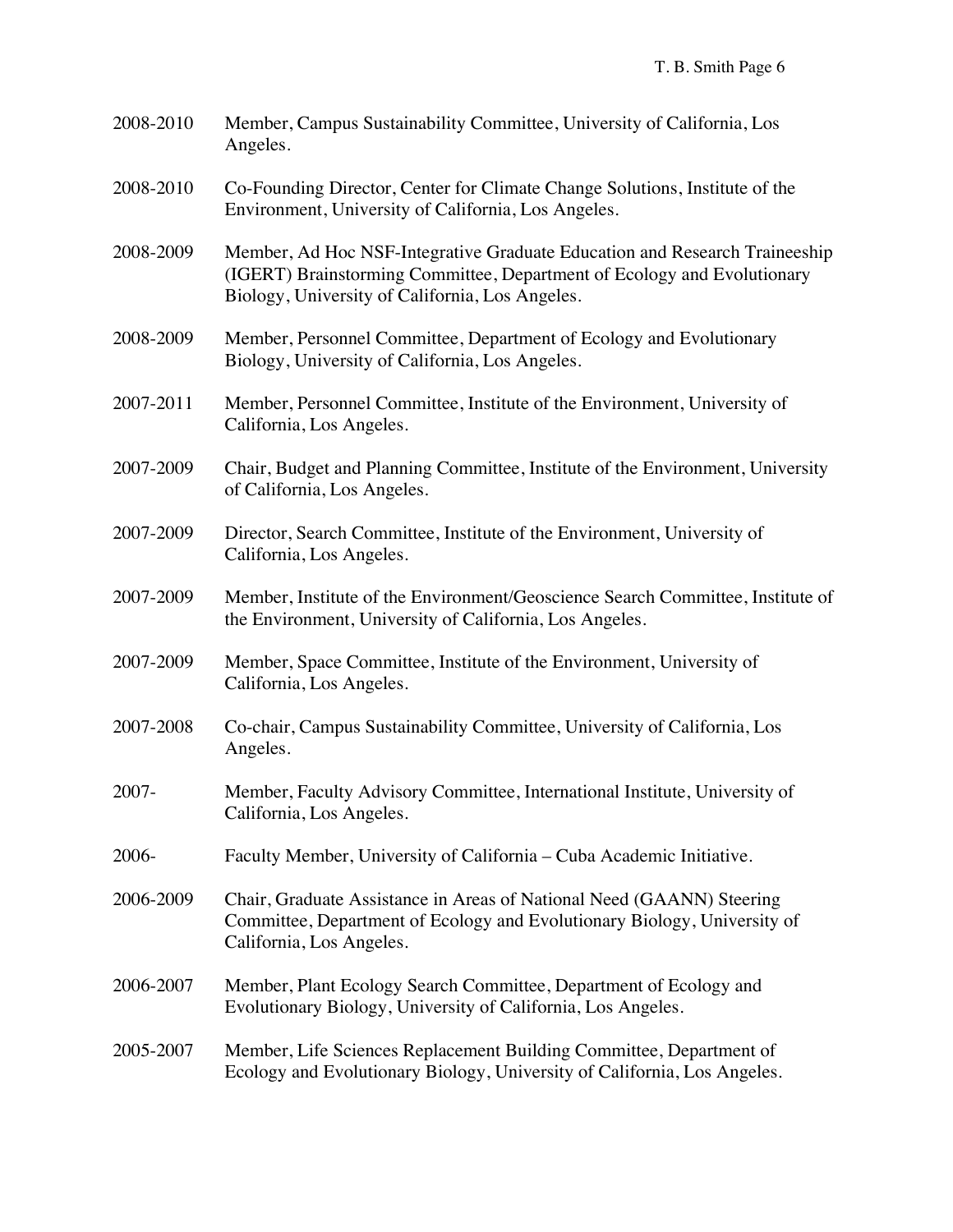| 2005-2006 | Chair, Graduate Curriculum Ad Hoc Committee, Department of Ecology and<br>Evolutionary Biology, University of California, Los Angeles.                        |
|-----------|---------------------------------------------------------------------------------------------------------------------------------------------------------------|
| 2005-2006 | Member, Field Biology Quarter (FBQ) Committee, Department of Ecology and<br>Evolutionary Biology, University of California, Los Angeles.                      |
| 2004-     | Member, Faculty Advisory Committee, James S. Coleman African Studies<br>Center.                                                                               |
| 2004-2006 | Participating Faculty, University of California Intercampus Research Program in<br>Experimental Evolution (IRPEE).                                            |
| 2004-2005 | Member, Seminar Committee, Department of Ecology and Evolutionary Biology,<br>University of California, Los Angeles.                                          |
| 2003-2008 | Member, International Institute Faculty Advisory Committee for the Latin<br>American Center, University of California, Los Angeles.                           |
| 2003-2004 | Member, Committee on Latin American Studies, University of California, Los<br>Angeles.                                                                        |
| 2003-2004 | Member, Ecologist Search Committee, Department of Ecology and Evolutionary<br>Biology, University of California, Los Angeles.                                 |
| 2002-2014 | Representative, from University of California, Los Angeles, to the University of<br>California Cooperative Ecosystem Study Unit (CESU).                       |
| 2002-2012 | Member, UCLA Stunt Ranch Santa Monica Mountains Reserve Faculty Advisory<br>Committee, University of California, Los Angeles.                                 |
| 2002-2008 | Member, Executive Committee, Institute of the Environment, University of<br>California, Los Angeles.                                                          |
| 2002-2007 | Member at Large, Advisory Committee, Universitywide Natural Reserve System,<br>University of California.                                                      |
| 2002-2005 | Member, Dickey Collection/Lida Scott Brown (LSB) Fund Committee,<br>Department of Ecology and Evolutionary Biology, University of California, Los<br>Angeles. |
| 2002-2004 | Member, Environmental Curriculum Committee, Institute of the Environment,<br>University of California, Los Angeles.                                           |
| 2002-2004 | Member, Development Committee, Institute of the Environment, University of<br>California, Los Angeles.                                                        |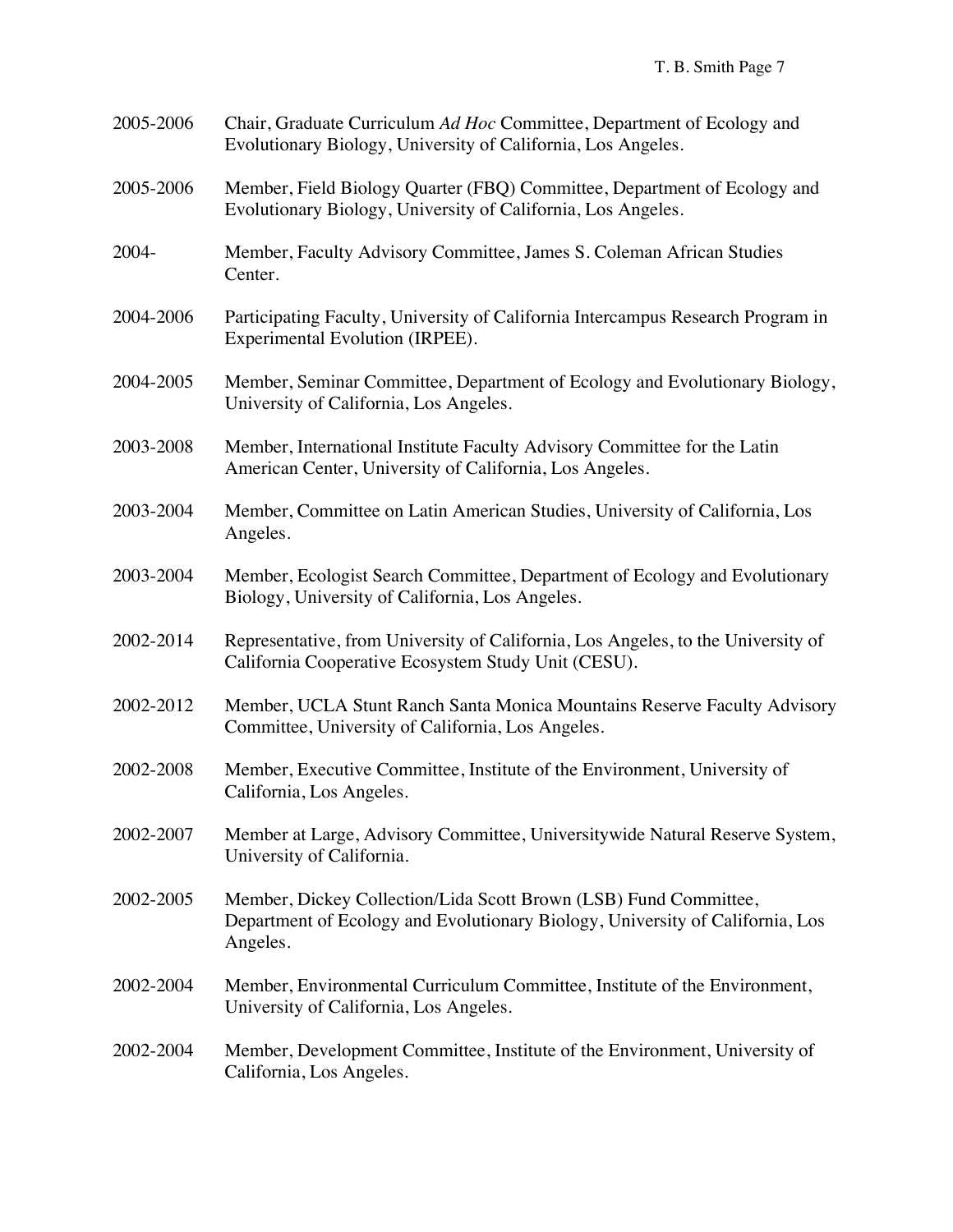- 2002-2004 Member, Personnel Committee, Department of Ecology and Evolutionary Biology, University of California, Los Angeles.
- 2002-2003 Member, Promotions Committee, Institute of the Environment, University of California, Los Angeles.

#### **FELLOWSHIPS, HONORS AND AWARDS**

| 2020      | American Ornithological Society Elliott Coues Award                        |
|-----------|----------------------------------------------------------------------------|
| 2014      | Environmentalist of the Year Award, Awarded to the UCLA Sustainability     |
|           | Committee by Faith2Green and Los Angeles City Councilman, Paul Koretz      |
| 2013      | <i>Biotropica</i> Publication Award for Excellence in Tropical Biology and |
|           | Conservation                                                               |
| 2004      | Elected Fellow, American Ornithologists' Union                             |
| 2002      | Point Reyes Bird Observatory Board of Directors Special Service Award      |
| 1997      | Founding Member of Gamma Psi, Phi Beta Delta                               |
| 1994      | Elected Fellow, California Academy of Sciences, San Francisco              |
| 1994      | <b>SFSU</b> Presidential Award                                             |
| 1993-2004 | Elected Member, American Ornithologists' Union                             |
| 1989-1990 | Senior Fulbright Research Scholar                                          |
| 1988      | Francis S. Roberts Award                                                   |
| 1983      | American Ornithologists' Union Alexander Wetmore Award                     |
| 1979      | American Ornithologists' Union Jocelyn Van Tyne Award                      |
| 1978      | Phi Kappa Phi                                                              |
| 1978      | Gamma Kappa Sigma                                                          |
| 1978      | B.S. with honors                                                           |

#### **MEMBERSHIPS IN PROFESSIONAL SOCIETIES**

American Association for the Advancement of Science American Ornithological Society American Society of Naturalists Association for Tropical Biology BirdLife International British Ornithologists' Union Ecological Society of America International Association for Ecology and Health Sigma Xi Society for Conservation Biology Society for the Study of Evolution Southern California Academy of Sciences Wilson Ornithological Society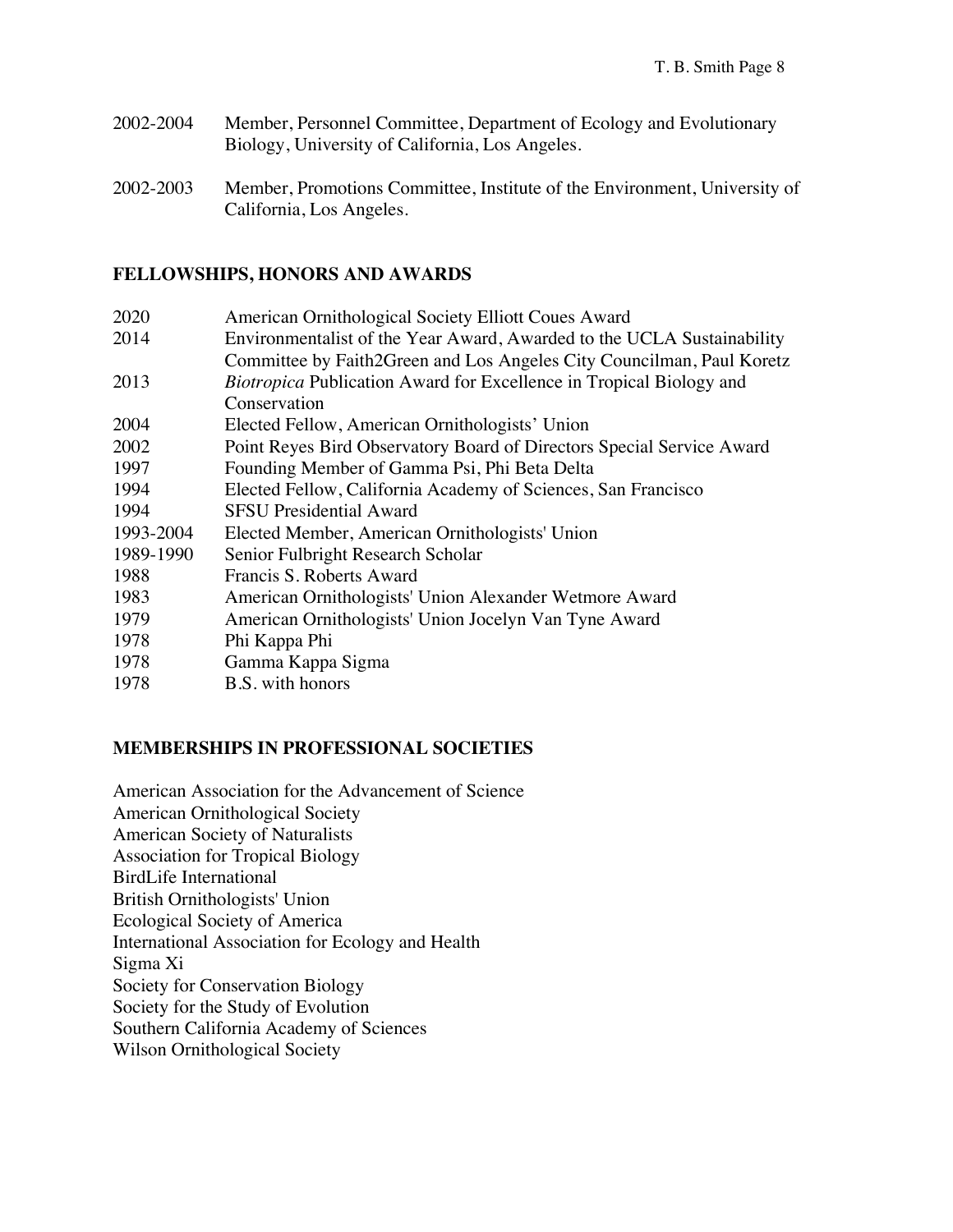#### **EDITORIAL BOARDS**

Editorial Board, *Evolutionary Applications*, 2011- Associate Editor, *Evolutionary Applications*, 2006- Associate Editor, *Evolution*, 2000-2004 Editorial Board, *Animal Conservation*, 1999-2001

#### **REVIEWER**

*Animal Conservation Auk Biotropical Bird Conservation International Condor Conservation Biology Ecology Emerging Infectious Diseases Evolution Genetica Ibis Journal of Tropical Ecology Molecular Ecology Nature Oecologia Oikos Ostrich Proceedings of the National Academy of Sciences, U.S.A. Proceedings of the Royal Society of London Public Library of Science (PLOS) Biology Science Trends in Ecology and Evolution*

### **TEACHING EXPERIENCE**

University of California, Los Angeles Integrative Biology-Cellular, Organismic, and Population, EEB 296 Selected Topics in Ecology and Evolutionary Biology, EEB 297 Developmental Plasticity and Evolution Ornithology, EEB 114, 114A Evolutionary Biology, EEB 200A, Invited Lecturer – "Mechanisms of Speciation" Graduate Seminar in Speciation, EEB 274 Field Tropical Ecology, EEB C151B Student Research Program, EEB 99 Introduction to Environmental Science, ENV M10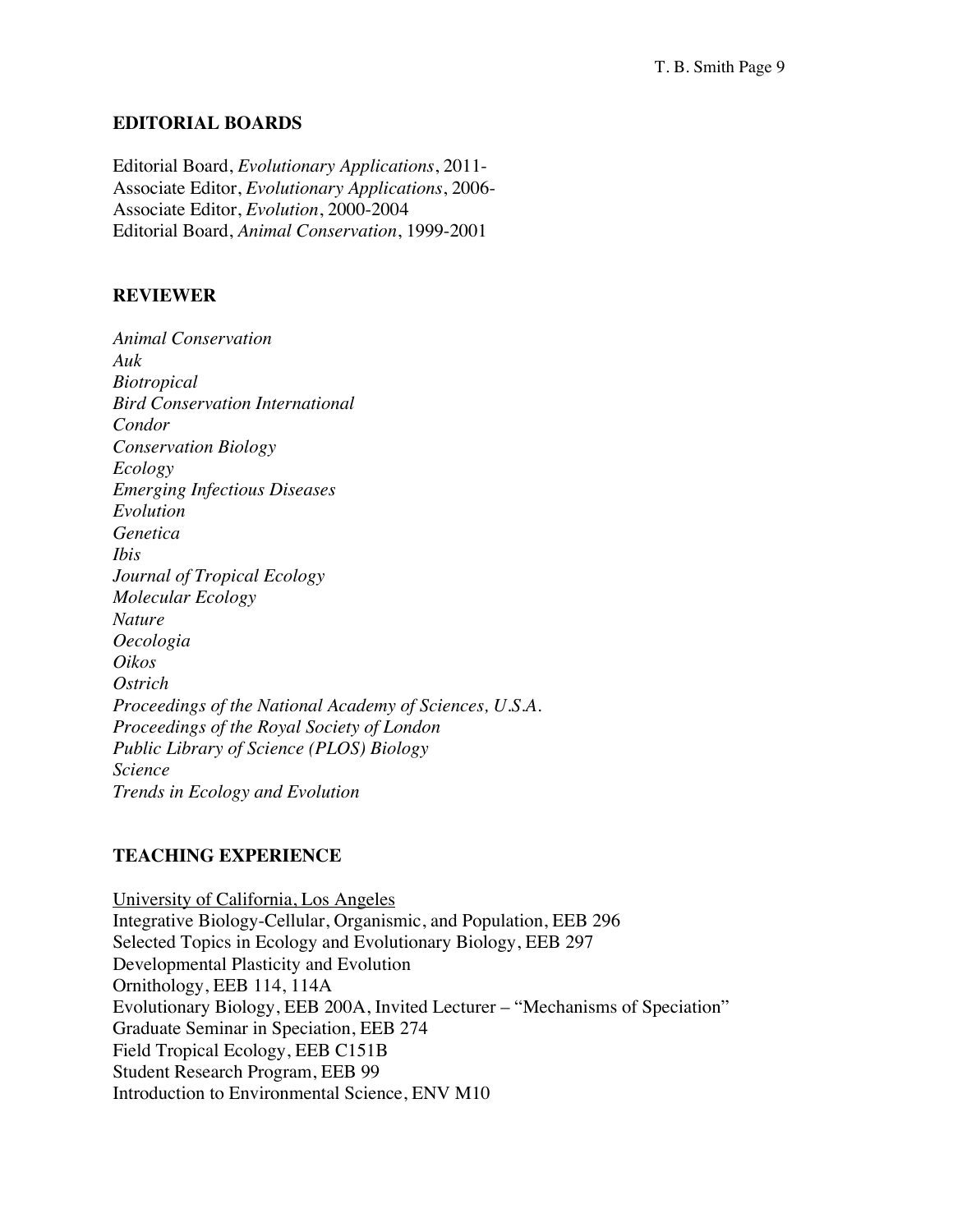Conservation of Biodiversity, ENV 121 Environmental Science Colloquium, ENV 170 Journal Club Seminar: Readings in Conservation and Biocomplexity, ENV 193

San Francisco State University Conservation Genetics/Evolution, Bio 862 Ornithology, Bio 478 Our Endangered Planet, Bio 318 Speciation, Bio 862-01A and Biol 862-01B

University of California, Berkeley (Teaching Assistant) Animal Diversity Animal Biology

University of Wisconsin-Madison (Teaching Assistant) Avian Population Dynamics Avian Ecology Tropical Ecology

#### **POSTDOCTORAL FELLOWS**

Dr. Rachael Bay (2015-2018) – Genomic approaches to studying migratory connectivity in Yellow warblers. Funding Source: NSF.

Dr. Elena Berg (2004-2006) – Genetic identification of watershed-dependent bird species. Funding source: CALFED.

Dr. Ruksan Bose (2018-present) – CBI School for Indigenous and Local Knowledge. Funding Source: Arcus Foundation.

Dr. Camille Bonneaud (2005-2006) – Effects of deforestation on the prevalence of blood-borne pathogens in African rainforest birds. Funding source: NSF.

Dr. Christen Bossu (2017-present) – Implementation of bioinformatic pipelines for the analysis of genome-wide sequencing data to identify patterns of migratory connectivity and explore the impact of climate change on several species of North American migratory birds. Funding source: California Energy Commission.

Dr. Wolfgang Buermann (April 2005-2007) – Effects of deforestation on the prevalence of blood-borne pathogens in African rainforest birds. Funding source: NSF.

Dr. Ryan Calsbeek (2002-2006) – Population ecology, evolution and conservation of vertebrates. Funding source: Center for Tropical Research (CTR).

Dr. Zachary Cheviron (2008-2009) – Molecular genetic basis of adaptive traits in natural populations of birds. Funding source: Center for Tropical Research (CTR).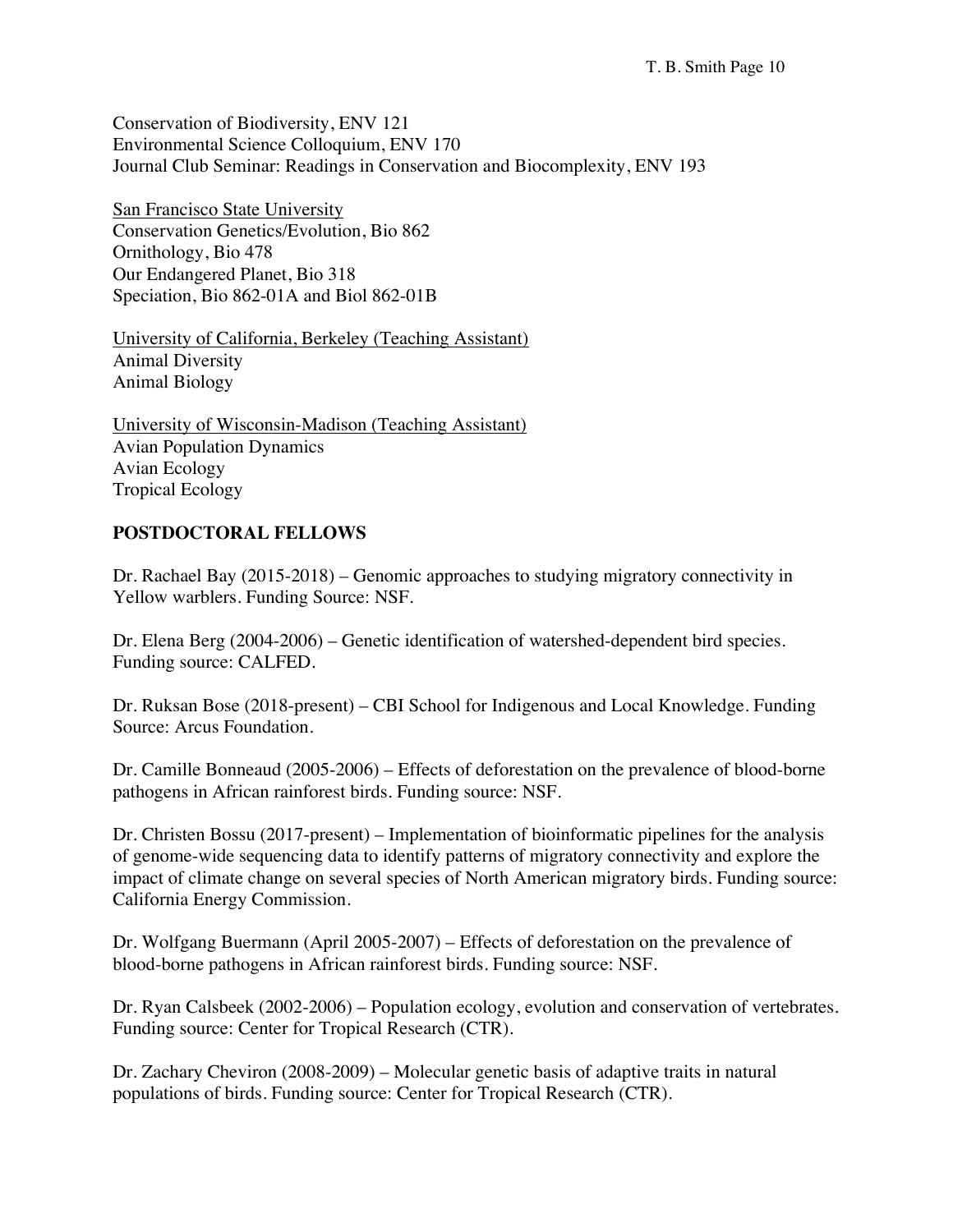Dr. Sonya Clegg (1999-2002) – Population structure of Neotropical migrants. Funding source: EPA.

Dr. Vincent Deblauwe (2017-present) – Sustainable Ebony Project. Funding Source: Taylor Guitars.

Dr. Thomas Dietsch (May 2005-2008) – Cacao growth and biodiversity conservation in Cameroon and Evaluating Disease Transmission Pathways; Host Reservoirs for H5N1 Avian Influenza in Domestic and Wild Bird Communities of Vietnam. Funding sources: UCLA International Institute, Global Impact Research Grant and Wildlife Conservation Society.

Dr. Trevon Fuller (2009-2014) – Effectiveness of remote-sensed data for mapping the risk of low pathogenic avian influenza in the continental U.S. Funding source: NIH.

Dr. Derek Girman (1996-1998) – Population structure of Neotropical migrant birds and their conservation (US, Mexico and S. America). Funding source: NIH.

Dr. Catherine Graham (1999-2000) – Integrating remote sensing and genetic data to understand evolutionary processes of rainforests. Funding source: Central African Regional Program for the Environment (CARPE), USAID.

Dr. Cristian Gruppi (2018-present) – Conservation Genetics. Funding Source: Department of State Bureau of International Narcotics and Law Enforcement Affairs / Bird Genoscape Project.

Dr. Ryan Harrigan (2007-2013) – The role of avian host dynamics and anthropogenic stressors on the transmission of West Nile virus and the implications for human health and biodiversity. Funding source: EPA.

Dr. Karen Holder (1998-2001) – Phylogeography and speciation of West African birds. Funding source: NSF/NSERC postdoctoral fellowship.

Dr. Darren Irwin (2003-2004) – Evolutionary ecology of migrant birds. Funding sources: EPA, CALFED.

Dr. Salit Kark (1999-2000) – Fluctuating asymmetry and divergence across ecological gradients. Funding source: Rothschild Fellowship (Israel).

Dr. Jordan Karubian (2001-2004) – Mechanisms of reproductive divergence and speciation in South American birds. Funding source: NSF, EPA.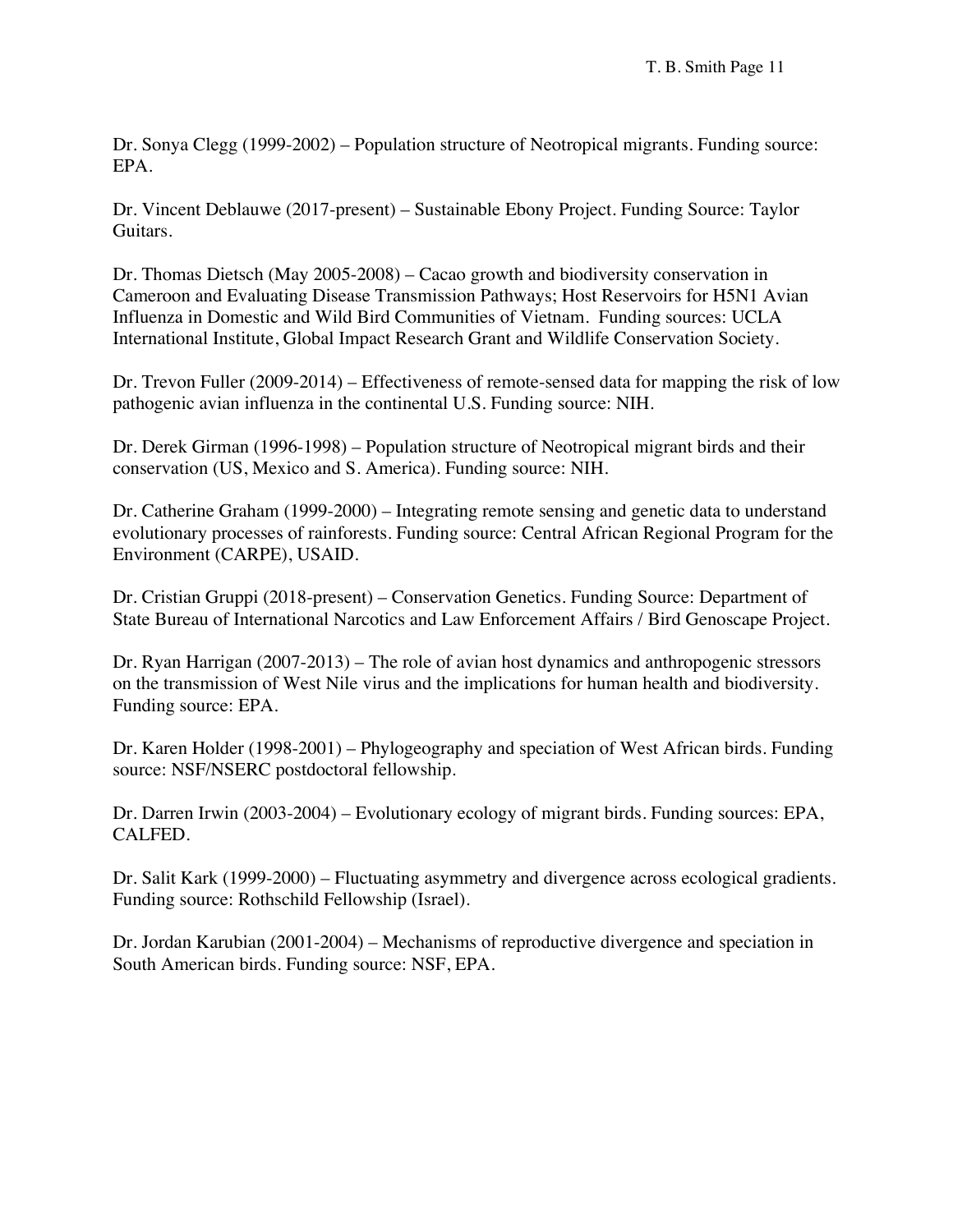Dr. Irby Lovette (2000-2001) – Phylogeography of West African and South American birds. Funding source: NSF.

Dr. Eduardo Mendoza Ramirez (2009-2010) – Modeling the impact of land cover change on biodiversity in the tropical forests of Mexico. Funding source: National Council of Science and Technology in Mexico (CONACYT).

Dr. Borja Milá (November 2005-2006) – Speciation mechanisms in tropical birds. Funding source: NASA.

Dr. Kevin Njabo (2007-2011) – Effects of deforestation on the prevalence of blood-borne pathogens in African rainforest birds. Funding source: NSF.

Dr. Cassia Prates-Clark (2005-2006) – Quantifying patterns of biodiversity in a changing climate; integrating biological point and process data with remotely sensed environmental variables. Funding source: NASA.

Dr. Ravinder Sehgal (1999-2004) – Using the major histocompatability complex (MHC) to study selection and evolution at the population level. Funding source: NIH/CTR.

Dr. Hans Slabbekoorn (1998-2001) – Mechanisms of reproductive divergence and speciation in African birds. Funding source: Netherlands/NSF.

Dr. Hendrik Thomassen (2007-2011) – Quantifying patterns of biodiversity in a changing climate; integrating biological point and process data with remotely sensed environmental variables. Funding source: NASA.

Dr. Ying Zhen (2014-2017) – Analysis of genomic data in non-model systems in Africa. Funding source: NSF-PIRE.

## **GRADUATE STUDENTS**

University of California, Los Angeles (current Ph.D. students): Kelly Barr, Nick Russo, Whitney Tsai Nakashima.

San Francisco State University (students who have completed M.S. degree): Joy Albertson, Mark Collins, Caroline Dingle, Aaron French, Chris Giorni, Kimberly Holbrook, Mari Kimura, Borja Milá, Kim O'Keefe, John Poulsen, Kristen Ruegg, Adriana Smyth, Donald Stauffer, Ellen VanGelder, Peg Wade, Benjamin Wang, Ken Whitney.

University of California, Los Angeles (students who have completed M.S. degree): Madeline Tiee (2015), Jessica Arriens (2018).

Advisor or Co-advisor for the following students who have completed their Ph.D.: Rachel Johnston, University of California, Los Angeles, 2016 (Co-advisor)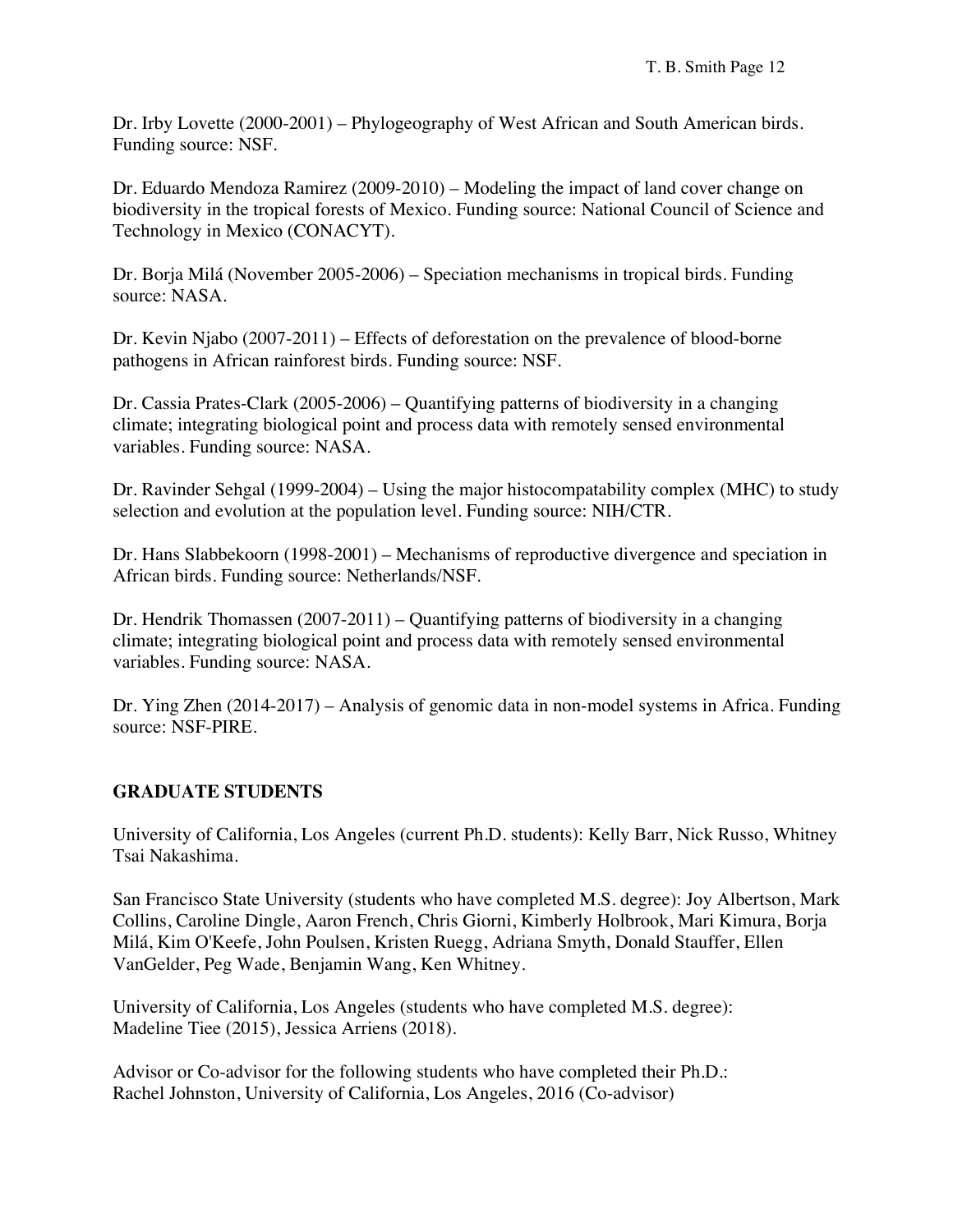Emily Curd, University of California, Los Angeles, 2016 (Advisor) Hilton Oyamaguchi, University of California, Los Angeles, 2014 (Advisor) Raul Sedano-Cruz, University of California, Los Angeles, 2013 (Advisor) Allison Alvarado, University of California, Los Angeles, 2011 (Advisor) Jaime Chaves, University of California, Los Angeles, 2010 (Advisor) Adam Freedman, University of California, Los Angeles, 2009 (Advisor) Benjamin Wang, University of California, Los Angeles, 2008 (Advisor) Erin Marnocha, University of California, Los Angeles, 2008 (Advisor) Amy Rogers, University of California, Los Angeles, 2008 (Advisor) John McCormack, University of California, Los Angeles, 2007 (Advisor) Borja Milá, University of California, Los Angeles, 2005 (Co-advisor) Ken Whitney, University of California, Davis, 2003 (Co-advisor)

#### **INVITED TALKS AND KEYNOTE ADDRESSES (Since 1991)**

| 2019 | W. M. Keck Center for Behavioral Biology Lecture. "Importance of Preserving<br>Environmental Gradients in a Changing World." North Carolina State University.<br>Raleigh, North Carolina.                                                                                                                                   |
|------|-----------------------------------------------------------------------------------------------------------------------------------------------------------------------------------------------------------------------------------------------------------------------------------------------------------------------------|
|      | North Carolina Museum of Natural Sciences. "Challenges to Conserving the Congo<br>Basin Rainforest." Raleigh, North Carolina.                                                                                                                                                                                               |
| 2018 | Congo Basin Forest Partnership Meeting. GEF7. "Conservation Prioritization in the<br>Congo Basin: Planning for 2080." Brussels, Belgium.                                                                                                                                                                                    |
|      | NSF Policy Workshop. "Challenges to Conserving the Congo Basin Rainforest: Climate<br>Change and the Second Scramble for Africa." Yaoundé, Cameroon.                                                                                                                                                                        |
| 2017 | University of California at Davis. Department of Environmental Sciences and Policy<br>Ecology Seminar. "Importance of Preserving Environmental Gradients in a Changing<br>World." Davis, California.                                                                                                                        |
| 2017 | University of Florida at Gainesville. Tropical Conservation and Development<br>Program/Center for African Studies. "Importance of Preserving Environmental<br>Gradients in a Changing World." Gainesville, Florida.                                                                                                         |
| 2016 | University of California Los Angeles. UCLA College Luskin Endowment Inaugural<br>Symposium. "Building the Congo Basin Institute." Los Angeles, California.<br>AAAS Annual Meeting – Global Science Engagement. Session Moderator and Co-<br>Organizer. "Empowering Environmental Research, Education, and Outreach in Congo |
|      | Basin Forests."<br>University of California at Davis. Africa-California Research Cluster Program. "Building                                                                                                                                                                                                                 |
|      | the Congo Basin Institute." Davis, California.                                                                                                                                                                                                                                                                              |
| 2015 | Western Alliance for Nature. Malibu, California.                                                                                                                                                                                                                                                                            |

15th Annual Meeting of the Partners of Congo Basin Forest Partnership. Yaoundé, Cameroon.

University of Wisconsin. African Studies Program. Madison, Wisconsin.

University of Wisconsin. Biology Colloquium. Madison, Wisconsin.

2014 California Academy of Sciences. Institute for Biodiversity Science and Sustainability. San Francisco, California.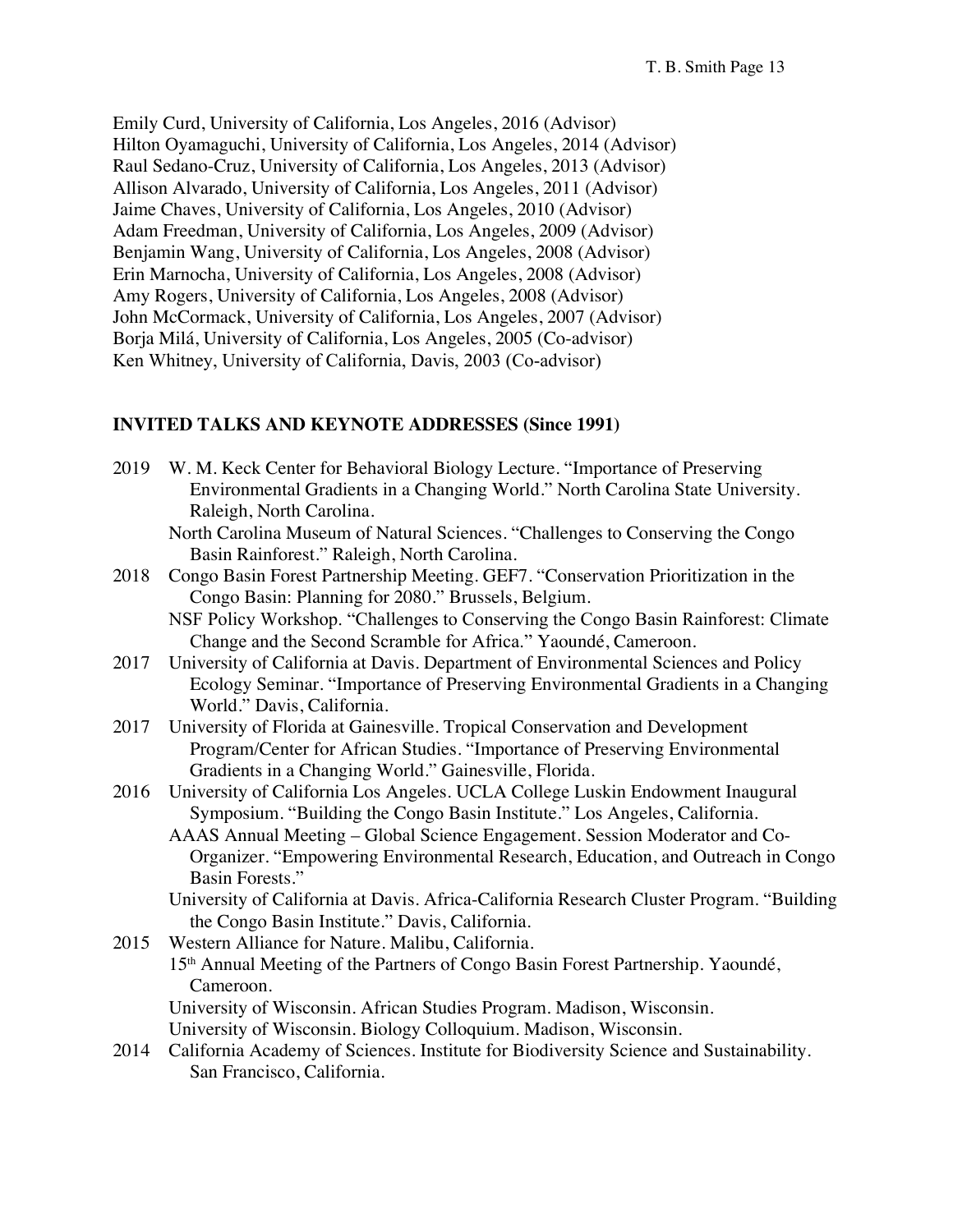- UCLA Institute of the Environment and Sustainability Oppenheim Lecture Series. Los Angeles, California.
- 2013 Jet Propulsion Laboratory. Earth and Space Science Colloquium. Pasadena, California. National Geographic Society Young Explorers Grants Workshop. Los Angeles, California.
	- Natural History Museum of Los Angeles. Los Angeles, California.
	- Drexel University. Department of Biodiversity, Earth, and Environmental Science Seminar. Philadelphia, Pennsylvania.
- 2012 Kushlan Tropical Science Institute. Tropical Biology Symposium. Coral Gables, Florida. Harvard University Center for the Environment, Biodiversity, Ecology, and Global Change lecture series, Cambridge, Massachusetts.
	- Smithsonian Conservation Biology Institute Migratory Bird Center Seminar, National Zoological Park, Washington, D.C.
- 2011 36th Annual Meeting, Société Québécoise pour L'étude Biologique du Comportement (Quebec Society for the Biological Study of Behavior), Université de Sherbrooke, Sherbrooke, Canada.
	- Joint International Meeting of the Association for Tropical Biology and Conservation and the Society for Conservation Biology (Africa section), Arusha, Tanzania.
	- National Institutes of Health Workshop on Social and Ecological Methods for Infectious Disease Management, Buenos Aires, Argentina.
	- Department of Biology, University of Missouri-St. Louis, St. Louis, Missouri.
	- Association of Field Ornithologists, Cooper Ornithological Society, Wilson Ornithological Society 2011 Joint Meeting, Kearney, Nebraska.
- 2010 European Science Foundation Frontiers of Speciation Research Workshop, Evolution of Divergence and Speciation Models of Specific Systems, Hólar, Iceland.
	- Defense Sciences Office of the Defense Advanced Research Projects Agency Prophecy Teaming Day Workshop (West Coast Workshop), Seattle, Washington.
	- Defense Threat Reduction Agency, U.S. Department of Defense, Alexandria, Virginia.
	- National Science Foundation Migration Interest Group: Research Applied Toward Education (MIGRATE) Workshop, Konstanz, Germany.
	- California NanoSystems Institute, University of California, Los Angeles.
- 2010 Centers of Excellence for Influenza Research and Surveillance, St. Jude Children's Research Hospital, Memphis, Tennessee.

University of Queensland. Applied Evolution Summit: Interdisciplinary Solutions to Evolutionary Challenges in Food, Health and the Environment. Heron Island, Queensland, Australia.

- 2009 National Geographic Society, Committee for Research, Conservation and Exploration Mini-symposium, Washington, D.C.
	- Darwin year 09 Zurich Evolution Lectures, University of Zurich, Switzerland.
- 2008 Women and Philanthropy, University of California, Los Angeles. UCLA Parents' Weekend 2008, University of California, Los Angeles. Department of Ecology and Evolutionary Biology, University of California, Los Angeles. Institute of the Environment, University of California, Los Angeles. Museum of Vertebrate Zoology, University of California, Berkeley. International Balzan Prize Symposium: Population Biology and Evolution, Princeton University, Princeton, New Jersey.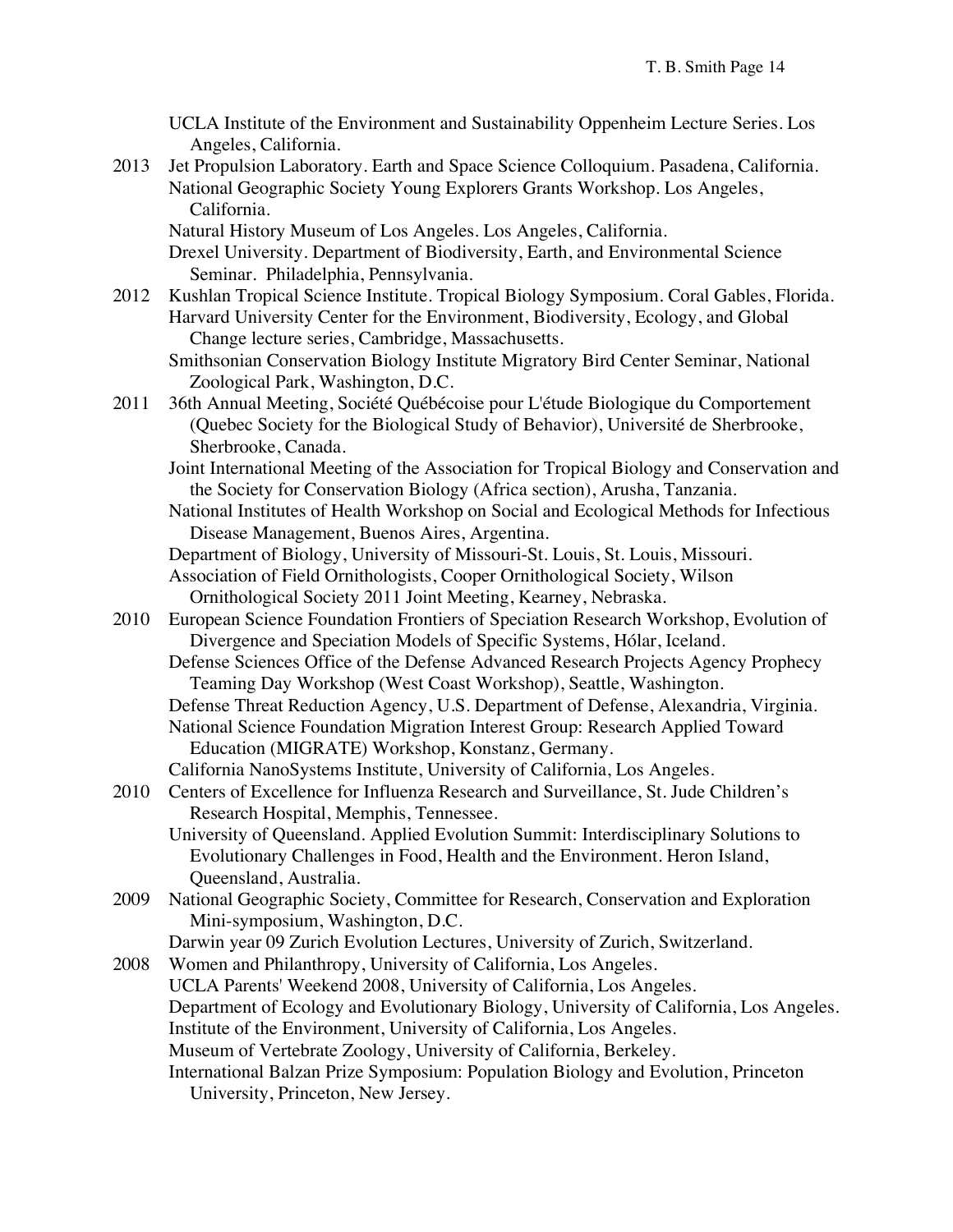American Ornithologists' Union, Cooper Ornithological Society, and Society of Canadian Ornithologists 2008 Joint Meeting, Portland, Oregon.

National Aeronautics and Space Administration, 2008 NASA Carbon Cycle and Ecosystems Joint Science Workshop, Adelphi, Maryland.

Laboratory of Ornithology, Cornell University, 2008 MIGRATE Workshop, New Technologies for Studying Bird Migration, Ithaca, New York.

Natural Reserve System, University of California, 2008 Mathias Symposium, Bodega Marine Laboratory Reserve, Bodega Bay, California.

2007 Genetics Graduate Group, University of California, Davis. Institute of the Environment, University of California, Los Angeles. International Summit on Evolutionary Change in Human-altered Environments (co-organized by Thomas Smith and Louis Bernatchez).

2006 National Aeronautics and Space Administration, Joint Workshop on NASA Biodiversity, Terrestrial Ecology, and Related Applied Sciences, Adelphi, Maryland. National Institutes of Health, National Institute of General Medical Sciences, Models of Infectious Disease Agent Study (MIDAS) Meetings, Reston, Virginia.

Division of Biological Sciences, University of Montana, Missoula, Montana.

2005 Museum of Vertebrate Zoology, University of California, Berkeley. 2nd International Symposium of Conservation Genetics, Monterey, California.

2004 Institute of the Environment, University of California, Los Angeles. Biology Department, Université Laval, Quebec, Canada. Division of Biology and Biomedical Sciences, Washington University, St. Louis. U.S. Geological Survey, U.S. Fish and Wildlife Service, and PPL Montana, Migration Stopover Ecology of Western Avian Populations: Southwestern Migration Workshop, Tucson, Arizona.

2003 Department of Geography, University of California, Los Angeles. Department of Organismic Biology, Ecology, and Evolution, University of California, Los Angeles, two lectures in Evolutionary Biology. Department of Ecology and Evolutionary Biology, University of California, Irvine. Department of Zoology, University of Oklahoma, Norman, Oklahoma.

2003 Zoological Society of London, Symposium on Phylogeny and Conservation, London, England.

2002 University of California, Berkeley, California. University of California, Riverside, California. Smithsonian-sponsored symposium, West Virginia, Birds of Two Worlds. Department of Organismic Biology, Ecology, and Evolution, University of California, Los Angeles.

2001 Conservation International, Washington, D.C.

2000 Department of Organismic Biology, Ecology, and Evolution, University of California, Los Angeles, California. Department of Fish, Wildlife and Conservation, University of California, Davis,

California.

1999 Department of Biology, University of California, Santa Cruz, California. Department of Integrative Biology, University of California, Berkeley, California. Center for Population Biology, University of California, Davis, California.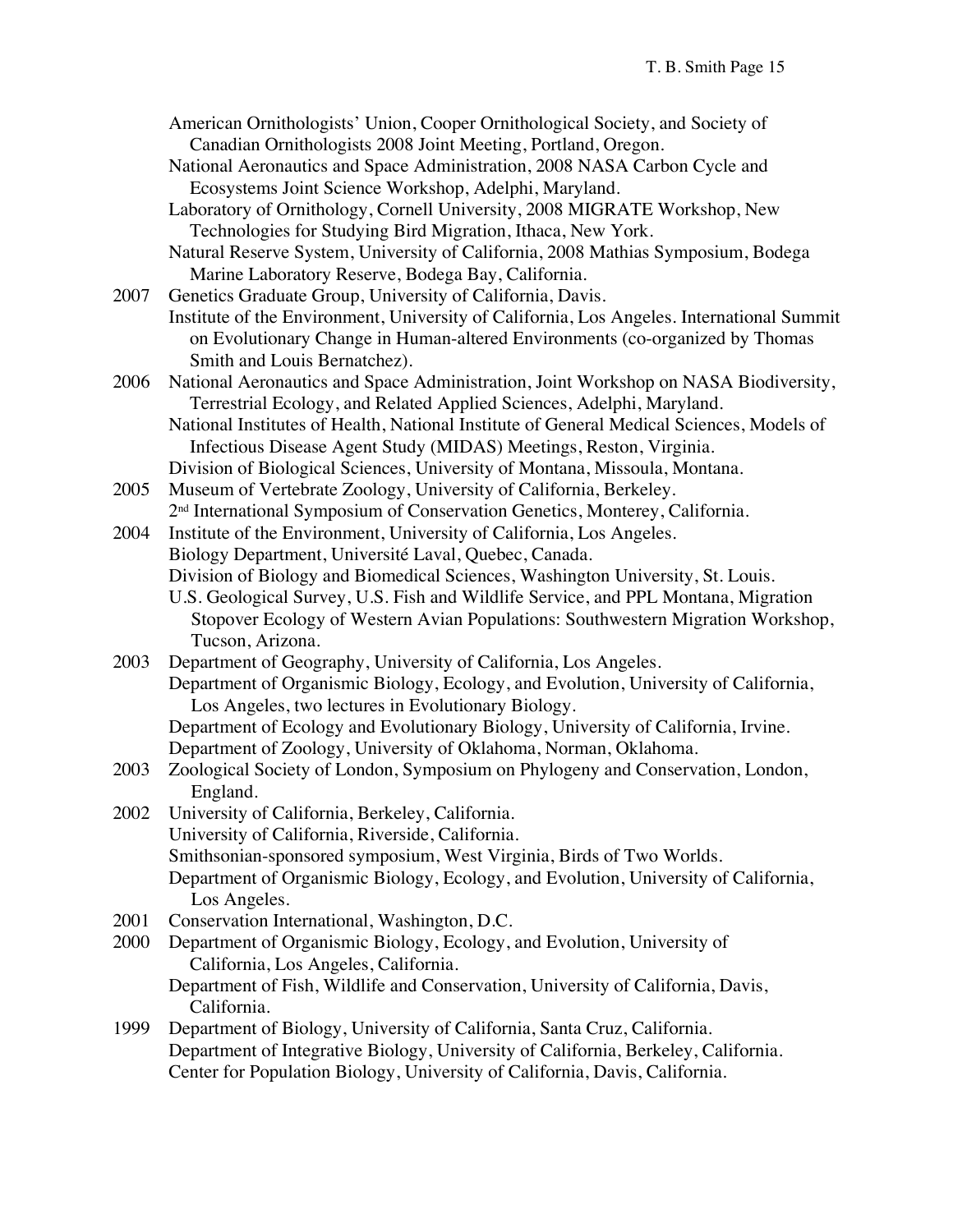- 1998 College of Science, San Francisco State University, San Francisco, California. Smithsonian Institute, Washington, D.C. Department of Biology, San Francisco State University. Cooperative Research Centre for Tropical Rainforest Ecology and Management, James Cook University of North Queensland, Cairns, Australia, Rainforest: Past and Future Conference.
- 1997 Department of Zoology, University of Queensland, Brisbane, Australia. Department of Zoology, James Cooke University, Townsville, Australia. Ecological Society of America, Albuquerque, New Mexico. Department of Biology, San Francisco State University. Department of Biology, University of California, San Diego, California.
- 1996 Center for Population Biology, University of California, Davis, California. Department of Zoology, The University of Queensland, Brisbane, Australia. Department of Biology, Hayward State University, Hayward, California.
- 1995 Department of Biology, Washington University, St. Louis, Missouri.
- 1994 American Association for the Advancement of Science, San Francisco, California, Molecular Genetic Approaches in Conservation. Avian Studies Group, Berkeley, California. Audubon Society, San Francisco, California.
- 1993 Department of Biology, University of California, Los Angeles, California. U.S. Agency for International Development (USAID), San Francisco, California. Department of Biology, San Francisco State University, San Francisco, California. Biosystematists Society, San Francisco, California. Department of Biology, University of Leiden, The Netherlands. Conservation Genetics, Institute of Zoology, Zoological Society of London. Department of Biology, Sonoma State University, Sonoma, California. Institute of Zoology, Zoological Society of London, Conservation Genetics.
- 1991 Avian Studies Group, Berkeley, California. Department of Ecology and Evolution, University of Chicago, Illinois.
- 1991 Department of Ecology, Ethology and Evolution, University of Illinois at Urbana-Champaign.

Society for the Study of Evolution, Hilo, Hawaii, Symposium on Evolution in the Hawaiian Islands.

#### **PUBLICATIONS**

- 2021 Jetz W, Tertitski G, Kays R, Mueller U, Wikelski M, and 144 supporting authors including **Smith TB**. Biological Earth Observation with Animal Sensors. Trends in Ecology and Evolution (in press).
- 2021 Saatchi S, Longo M, Xu L, Yang Y, Abe H, Andre M, Aukema JE, Carvalhais N, Cadillo-Quiroz H, Cerbu GA, Chernela JM, Covey K, Sanchez-Clavijo LM, Cubillos IV, Davies SJ, De Sy V, De Vleeschouwer F, Duque A, Durieux AMS, Fernandes K, Fernandez LE, Gammino V, Garrity DP, Gibbs DA, Gibbon L, Gowae GY, Hansen M, Harris NL, Healey SP, Hilton RG, Johnson CM, Kankeu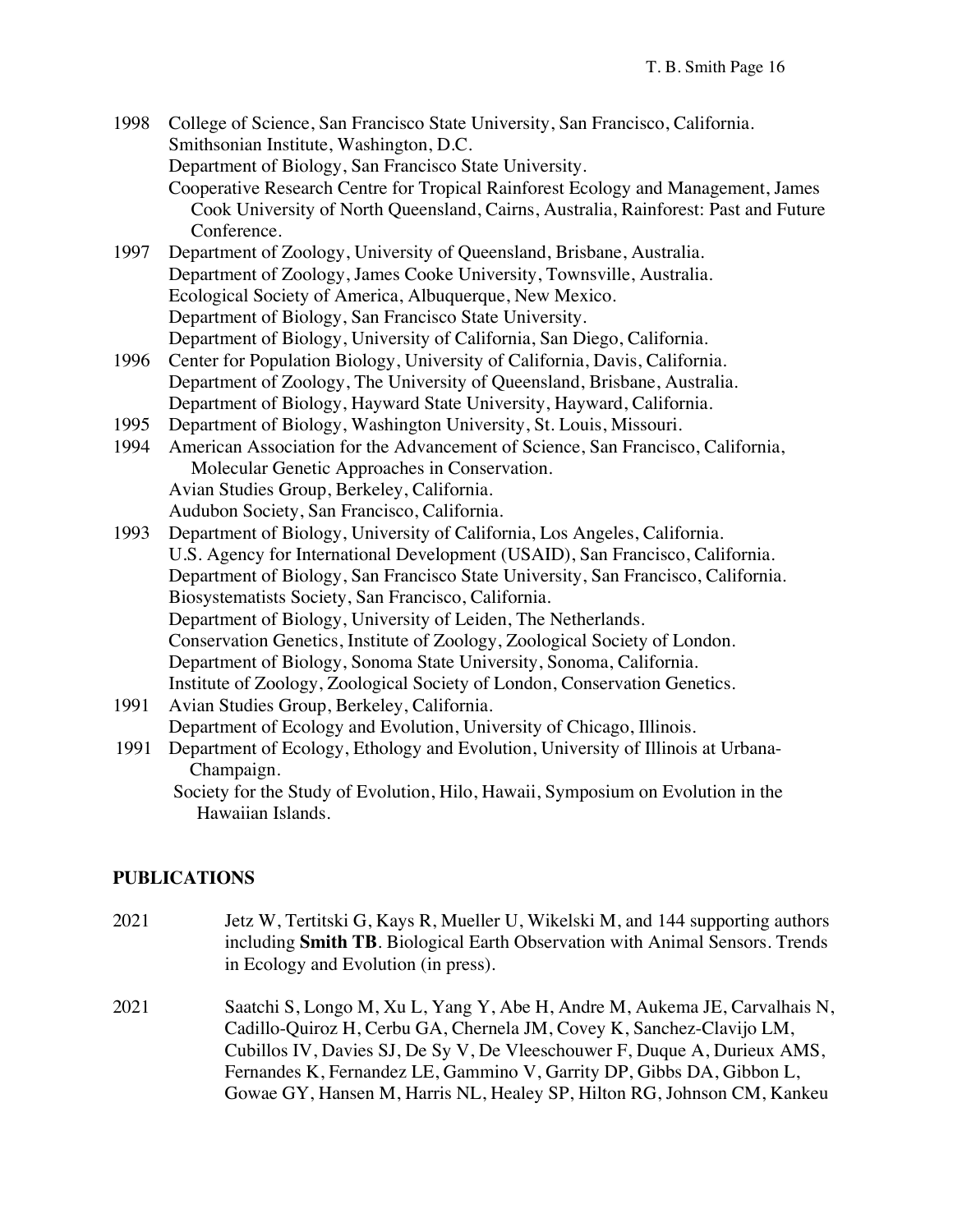|      | RS, Laporte-Goetz NT, Lee H, Lovejoy T, Lowman M, Lumbuenamo R, Malhi T,<br>Martinez JMA, Nobre C, Pellegrini A, Radachowsky J, Roman F, Russell D,<br>Sheil D, Smith TB, Spencer RGM, Stolle F, Tata HL, del Castillo Torres D,<br>Tshimanga RM, Vargas R, Venter M, West J, Widayati A, Wilson SN, Brumby S,<br>Elmore AC. Detecting Vulnerability of Humid Tropical Forests to Multiple<br>Stressors. One Earth 4, 988-1003. https://doi.org/10.1016/j.oneear.2021.06.002. |
|------|-------------------------------------------------------------------------------------------------------------------------------------------------------------------------------------------------------------------------------------------------------------------------------------------------------------------------------------------------------------------------------------------------------------------------------------------------------------------------------|
| 2021 | Somveille M, Bay RA, Smith TB, Marra PP, Ruegg KC. A general theory of<br>avian migratory connectivity. Ecology Letters, 24:1848-1858.<br>https://doi.org/10.1111/ele.13817.                                                                                                                                                                                                                                                                                                  |
| 2021 | Ruegg K, Brinkmeyer M, Bossu CM, Bay R, Anderson EC, Boal CW, Dawson<br>RD, Eschenbauch A, McClure CJW, Miller KE, Morrow J, Morrow L, Oleyar<br>MD, Ralph B, Schulwitz S, Swem T, Therrien J-F, Smith TB, Heath J. The<br>American Kestrel (Falco sparverius) Genoscape: Implications for Monitoring,<br>Management, and Subspecies Boundaries. Ornithology, 2021;ukaa051.<br>https://doi.org/10.1093/auk/ukaa051.                                                           |
| 2021 | Droissart V, Azandi L, Onguene E, Savignac M, Smith TB, Deblauwe V. PICT:<br>A low cost, modular, open-source camera trap system to study plant-insect<br>interactions. Methods in Ecology and Evolution 2021;12:1389–1396.<br>https://doi.org/10.1111/2041-210X.13618.                                                                                                                                                                                                       |
| 2021 | Ruegg K, Anderson EC, Somveille M, Bay RA, Whitfield M, Paxton EH, Smith<br>TB. Linking climate niches across seasons to assess population vulnerability in a<br>migratory bird. Global Change Biology 2021;27(15):3519-3531.<br>https://doi.org/10.1111/gcb.15639.                                                                                                                                                                                                           |
| 2021 | Larison B, Lindsay AR, Bossu C, Sorenson MD, Kaplan JD, Evers DC, Paruk J,<br>DaCosta JM, Smith TB, Ruegg K. Leveraging genomics to understand threats to<br>migratory birds. Evolutionary Applications 2021;14:1646-1658.<br>https://doi.org/10.1111/eva.13231                                                                                                                                                                                                               |
| 2021 | Dongmo KMA, Hanna R, Smith TB, Fiaboe KKM, Fomena A, Bonebrake T.<br>Local adaptation in thermal tolerance for a tropical butterfly across ecotone and<br>rainforest habitats. Biology Open 2021;10(4):bio058619.<br>https://doi.org/10.1242/bio.058619.                                                                                                                                                                                                                      |
| 2021 | Jarrett C, Smith TB, Claire TTR, Ferreira D, Tchoumbou M, Elikwo MF, Wolfe<br>J, Brzeski K, Welch A, Hanna R, Powell L. Bird communities in African cocoa<br>agroforestry are diverse but lack specialised insectivores. Journal of Applied<br>Ecology 2021;58:1237-1247. https://doi.org/10.1111/1365-2664.13864.                                                                                                                                                            |
| 2021 | Bay R, Karp D, Saracco J, Anderegg W, Frishkoff L, Wiedenfeld D, Smith TB,<br>Ruegg K. Genetic variation reveals individual-level climate tracking across the                                                                                                                                                                                                                                                                                                                 |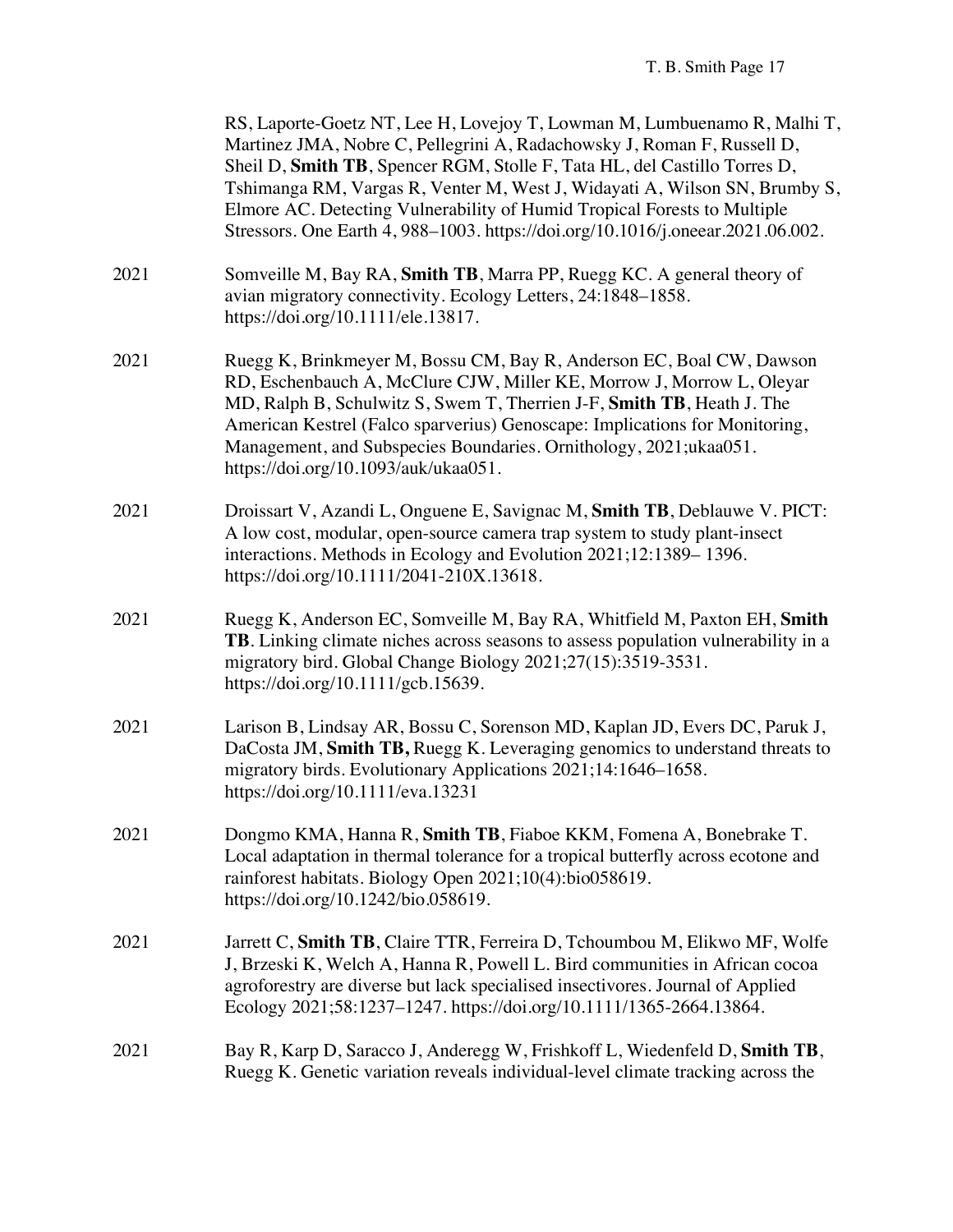|      | annual cycle of a migratory bird. Ecology Letters (2021) 24: 819–828.<br>http://dx.doi.org/10.1111/ele.13706.                                                                                                                                                                                                                                                                                                                            |
|------|------------------------------------------------------------------------------------------------------------------------------------------------------------------------------------------------------------------------------------------------------------------------------------------------------------------------------------------------------------------------------------------------------------------------------------------|
| 2021 | <b>Smith TB</b> , Fuller TL, Zhen Y, Zaunbrecher V, Thomassen HA, Njabo K,<br>Anthony NM, Gonder MK, Buermann W, Larison B, Ruegg K, Harrigan RJ.<br>Genomic vulnerability and socio-economic threats under climate change in an<br>African rainforest bird. Evolutionary Applications 2021;00:1-9.<br>https://doi.org/10.1111/eva.13193.                                                                                                |
| 2021 | Larison B, Kaelin CB, Harrigan R, Henegar C, Rubenstein DI, Kamath P,<br>Aschenborn O, Smith TB, Barsh GS. Population structure, inbreeding and stripe<br>pattern abnormalities in plains zebras. Molecular Ecology 30:379–390.<br>https://doi.org/10.1111/mec.15728.                                                                                                                                                                    |
| 2020 | Miller C, Tasse Taboue G, Fokam E, Morgan K, Zhen Y, Harrigan R, Underwood<br>VL, Ruegg K, Sesink Clee P, Ntie S, Mickala P, Mboumba J, Fuller T, Zimkus B,<br>Smith TB, Anthony N. Environmental variation predicts patterns of phenotypic<br>and genomic variation in an African tropical forest frog. Authorea (in press).<br>https://doi.org/10.22541/au.159645990.05594317.                                                         |
| 2020 | Barr K, Beichman AC, Kalhori P, Rajbhandary J, Bay RA, Ruegg K, Smith TB.<br>Persistent Panmixia Despite Extreme Habitat Loss and Population Decline in the<br>Threatened Tricolored Blackbird (Agelaius tricolor). Evolutionary Applications<br>2021;14:674-684. https://doi.org/10.1111/eva.13147.                                                                                                                                     |
| 2020 | Morgan K, Mboumba JF, Ntie S, Mickala P, Miller CA, Zhen Y, Harrigan RJ,<br>Underwood VL, Ruegg KC, Fokam EB, Tasse Taboue GC, Sesink Clee PR,<br>Fuller T, Smith TB, Anthony NM. Precipitation and vegetation shape patterns of<br>genomic and craniometric variation in the Central African rodent Praomys<br>misonnei. Proceedings of the Royal Society B. 287:20200449<br>https://doi.org/10.1098/rspb.2020.0449.                    |
| 2020 | Ruegg KC, Harrigan RJ, Saracco JF, Smith TB, Taylor CM. A genoscape-<br>network model for conservation prioritization in a migratory bird. Conservation<br>Biology 34:1482-1491. https://doi.org/10.1111/cobi.13536.                                                                                                                                                                                                                     |
| 2019 | Kelly J, Park J, Harrigan RJ, Mossoko M, Okitolondo-Wemakoy E, Schoenberg<br>FP, Hoff N, Mbala P, Wannier SR, Lee SD, Ahuka-Mundeke S, Smith TB, Selo<br>B, Njoloko B, Rutherford, G, Rimion AW, Muyembe Tamfum JJ. Real-time<br>predictions of the 2018-2019 Ebola virus disease outbreak in the Democratic<br>Republic using Hawkes point process models. Epidemics 28 (2019) 100354.<br>https://doi.org/10.1016/j.epidem.2019.100354. |
| 2019 | Sheta BS, Njabo KY, Harrigan R, Shafir S, Smith TB. Leveraging women's<br>knowledge, practices, and behavior to reduce the spread of avian influenza in                                                                                                                                                                                                                                                                                  |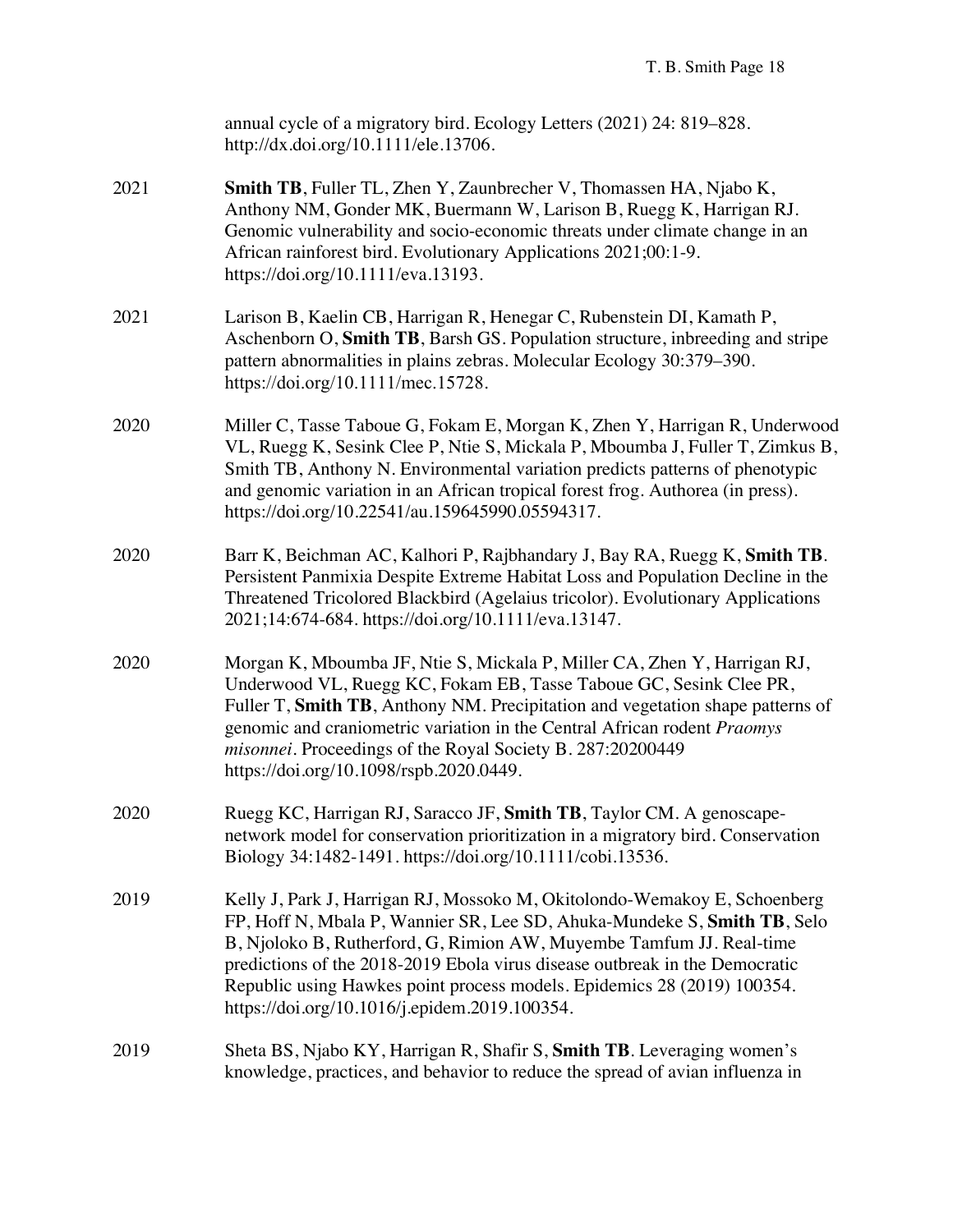|      | Egypt. Journal of Women's Health and Development 2:37-47. DOI:<br>10.26502/fjwhd.2644-2884006.                                                                                                                                                                                                                                      |
|------|-------------------------------------------------------------------------------------------------------------------------------------------------------------------------------------------------------------------------------------------------------------------------------------------------------------------------------------|
| 2019 | Deblauwe V, Eloumou D, Forgione G, LeBreton M, Njabo K, Onguene E, Paul S,<br><b>Smith TB</b> , Tchoundjeu Z, Tchouga A, Zaunbrecher V. Developing an integrative<br>program for restoration, use and community-based livelihoods. 2018. The Ebony<br>Project Progress Report. DOI: 10.13140/RG.2.2.22205.51685.                    |
| 2019 | Fuller TL, Narins TP, Nackoney J, Bonebrake TC, Sesink Clee P, Morgan K,<br>Trochez A, Bocuma Mene D, Bongwele E, Njabo KY, Anthony NM, Gonder NK,<br>Kahn M, Allen WR, Smith TB. Assessing the impact of China's timber industry<br>on Congo Basin land use change. AREA 51:340-349.<br>https://doi.org/10.1111/area.12469.        |
| 2019 | Contina A, Bay RA, Underwood VL, Smith TB, Kelly JF, Bridge ES, Ruegg KC.<br>Characterization of SNP markers for the painted bunting (Passerina ciris) and<br>their relevance in population differentiation and genome evolution studies.<br>Conservation Genetic Resources 11:5-10. https://doi.org/10.1007/s12686-017-<br>0950-7. |
| 2018 | VonHoldt B, Kartzinel R, Huber C, Underwood VL, Zhen Y, Ruegg K,<br>Lohmueller K, Smith TB. Growth factor gene IGF1 is associated with bill size in<br>the black-bellied seedcracker Pyrenestes ostrinus. Nature Communications<br>9:4855. https://doi.org/10.1038/s41467-018-07374-9.                                              |
| 2018 | Ruegg K, Bay R, Anderson E, Saracco J, Harrigan R, Whitfield M, Paxton E,<br><b>Smith TB</b> . Ecological genomics predicts climate vulnerability in an endangered<br>southwestern songbird. Ecology Letters 21:1085-1096.<br>https://doi.org/10.1111/ele.12977.                                                                    |
| 2018 | Tiee MS, Harrigan RJ, Thomassen HA, Smith TB. Ghosts of infections past:<br>Using archival samples to understand a century of monkeypox virus prevalence<br>among Funisciurus host communities across space and time. Royal Society Open<br>Science. 5: 171089. http://dx.doi.org/10.1098/rsos.171089.                              |
| 2018 | Bay RA, Harrigan RJ, Buermann W, Underwood VL, Gibbs HL, Smith TB,<br>Ruegg KC. Response to Comment on "Genomic signals of selection predict<br>climate-driven population declines in a migratory bird." Science 361 (6401),<br>eaat7956. DOI: 10.1126/science.aat7956.                                                             |
| 2018 | Bay RA, Harrigan RJ, Underwood VL, Gibbs HL, Smith TB, Ruegg KC.<br>Genomic signals of selection predict climate-driven population declines in a<br>migratory bird. Science 359:83-86. DOI: 10.1126/science.aan4380.                                                                                                                |
| 2018 | Curd E, Martiny JBH, Li H, Smith TB. Bacterial diversity is positively correlated<br>with soil heterogeneity. Ecosphere 9(1):e02079. DOI: 10.1002/ecs2.2079.                                                                                                                                                                        |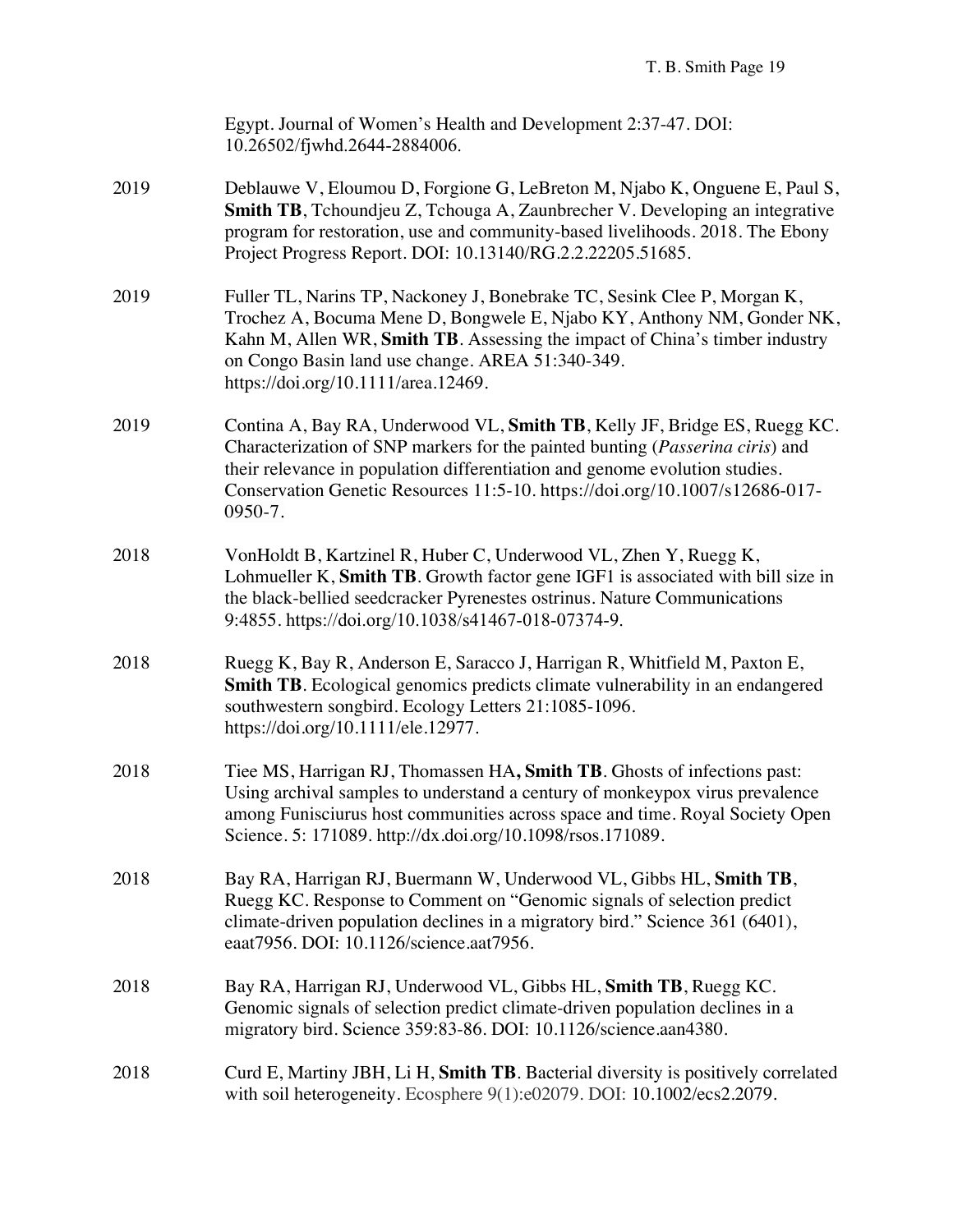| 2018 | Fuller TL, Sesink Clee PR, Njabo KY, Trochez A, Morgan K, Bocuma Mene D,<br>Anthony NM, Gonder MK, Allen WR, Hanna R, Smith TB. Climate warming<br>causes declines in crop yields and lowers school attendance rates in Central<br>Africa. Science of the Total Environment 610-611:503-510.<br>https://doi.org/10.1016/j.scitotenv.2017.08.041.                                                                                                                                                                  |
|------|-------------------------------------------------------------------------------------------------------------------------------------------------------------------------------------------------------------------------------------------------------------------------------------------------------------------------------------------------------------------------------------------------------------------------------------------------------------------------------------------------------------------|
| 2017 | Judson SD, LeBreton ML, Fuller T, Hoffman RM, Njabo K, Brewer TF,<br>Dibongue E, Diffo J, Feussom Kameni JM, Loul S, Nchinda GW, Njouom R,<br>Nwobegahay J, Takuo JM, Torimiro JN, Wade A, Smith TB. Translating<br>Predictions of Zoonotic Viruses for Policymakers. EcoHealth 15:52-62.<br>https://doi.org/10.1007/s10393-017-1304-3.                                                                                                                                                                           |
| 2017 | Fuller TL, Calvet G, Genaro Estevam C, Rafael Angelo J, Abiodun GJ, Halai<br>UA, De Santis B, Carvalho Sequeira P, Machado Araujo E, Alves Sampaio<br>S, Lima de Mendonça MC, Fabri A, Ribeiro MR, Harrigan R, Smith TB, Raja<br>Gabaglia C, Brasil P, Bispo de Filippis AM, Nielsen-Saines, K. Behavioral,<br>climatic, and environmental risk factors for Zika and Chikungunya virus<br>infections in Rio de Janeiro, Brazil, 2015-2016. PLOS One 12:e0188002.<br>https://doi.org/10.1371/journal.pone.0188002. |
| 2017 | Thomassen HA, Harrigan RJ, Semple Delaney K, Riley SPD, Serieys LEK, Pease<br>K, Wayne RK, Smith TB. Determining the drivers of population structure in a<br>highly urbanized landscape to inform conservation planning. Conservation<br>Biology 32:148-158. DOI: 10.1111/cobi.12969.                                                                                                                                                                                                                             |
| 2017 | Zhen Y, Harrigan RJ, Ruegg KC, Anderson EC, Ng TC, Lao S, Lohmueller KE,<br><b>Smith TB</b> . Genomic divergence across ecological gradients in the Central African<br>rainforest songbird (Andropadus virens). Molecular Ecology 26:4966-4977.<br>https://doi.org/10.1111/mec.14270.                                                                                                                                                                                                                             |
| 2017 | Zavala-Paramo AS, Oyama K, Mendoza E, Zavala Paramo MG, Pollinger J,<br>Smith TB. Genetic variability in captive individual of the endangered species<br>Tapirus bairdii in Mexico. Revista Mexicana de Biodiversidad 88:480-484.<br>https://doi.org/10.1016/j.rmb.2017.03.002.                                                                                                                                                                                                                                   |
| 2017 | Ruegg KC, Anderson EC, Harrigan RJ, Paxton KL, Kelly JF, Moore F, Smith<br><b>TB</b> . Genetic assignment with isotopes and habitat suitability (GAIAH), a<br>migratory bird case. Methods in Ecology and Evolution 8:1241-1252. DOI:<br>10.1111/2041-210X.12800.                                                                                                                                                                                                                                                 |
| 2016 | Johnston RA, Paxton KL, Moore FR, Wayne RK, Smith TB. Seasonal gene<br>expression in a migratory bird. Molecular Ecology 25:5680-5691. DOI:<br>10.1111/mec.13879.                                                                                                                                                                                                                                                                                                                                                 |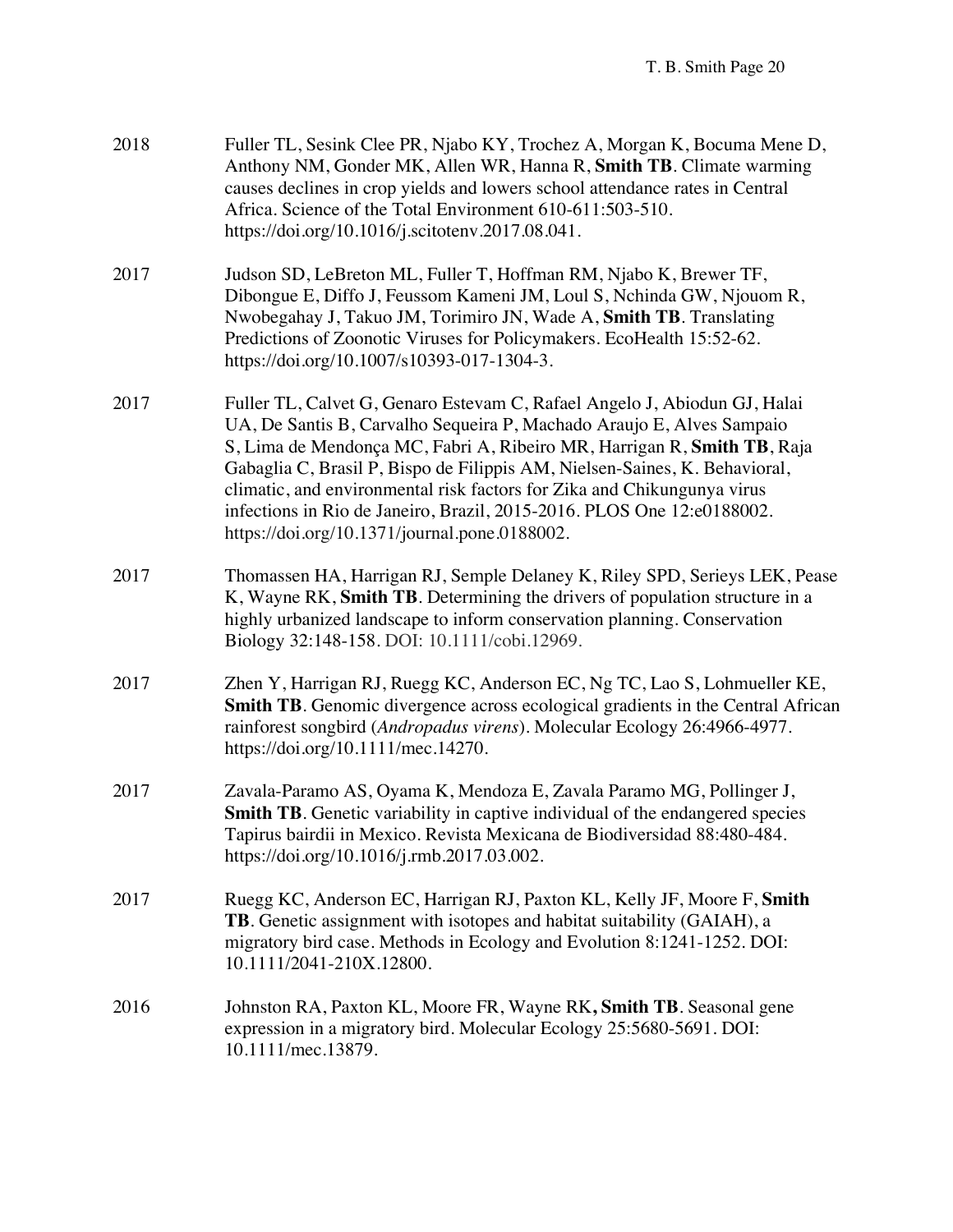| 2016 | Oyamaguchi HM, Oliveira E, Smith TB. Environmental drivers of body size<br>variation in the lesser treefrog (Dendropsophus minutus) across the Amazon-<br>Cerrado gradient. Biological Journal of the Linnean Society 120:363-370. DOI:<br>10.1111/bij.12879.                                        |
|------|------------------------------------------------------------------------------------------------------------------------------------------------------------------------------------------------------------------------------------------------------------------------------------------------------|
| 2016 | Contina A, Harrigan RJ, Pollinger JP, Bridge ES, Kelly JF, Smith TB. Genome-<br>wide identification and characterization of simple sequence repeats in the Painted<br>Bunting (Passerina ciris) for population and forensic analysis. Conservation<br>Genetics Resources 8:43-81.                    |
| 2016 | Locatelli S, Harrigan RJ, Sesink Clee PR, Mitchell MW, McKean KA, Smith TB,<br>Gonder MK. Why are Nigeria-Cameroon chimpanzees (Pan troglodytes ellioti)<br>free of SIVcpz infection? PLOS ONE 11(8): e0160788.<br>https://doi.org/10.1371/journal.pone.0160788.                                     |
| 2016 | Njabo KY, Zanontian L, Sheta BN, Samy A, Galal S, Schoenberg FP, Smith TB.<br>Living with avian flu - persistence of the H5N1 highly pathogenic avian influenza<br>virus in Egypt. Veterinary Microbiology 187:82-92.<br>https://doi.org/10.1016/j.vetmic.2016.03.009.                               |
| 2015 | Larison B, Harrigan RJ, Rubenstein DI, Smith TB. Concordance on zebra stripes<br>is not black and white: response to comment by Caro & Stankowich (2015).<br>Royal Society Open Science 2:150359.                                                                                                    |
| 2015 | George TL, Harrigan RJ, LaManna JA, DeSante DF, Saracco JF, Smith TB.<br>Persistent impacts of West Nile virus on North American bird populations. PNAS<br>112;14290-14294. https://doi.org/10.1073/pnas.1507747112.                                                                                 |
| 2015 | Bonneaud C, Marnocha E, Herrel A, Vanhooydonck B, Irshick DJ, Smith TB.<br>Developmental plasticity affects sexual size dimorphism in an anole lizard.<br>Functional Ecology 30:235-243. DOI: 10.1111/1365-2435.12468.                                                                               |
| 2015 | Ribiero RD, McCormack J, Alvarez H, Carrasco L, Grether G, Mena P, Sedano<br>R, Smith TB, Karubian J. Loss of sexual dimorphism is associated with loss of<br>lekking behavior in the green manakin (Xenopipo holochora). Journal of Avian<br>Biology 46:307-314. https://doi.org/10.1111/jav.00545. |
| 2015 | Larison BL, Harrigan RJ, Thomassen H, Rubenstein DI, Chan-Golston A, Li E,<br>Smith TB. How the zebra got its stripes: A problem with too many solutions.<br>Royal Society Open Science 2:140452.                                                                                                    |
| 2015 | Lauron EJ, Loiseau C, Bowie RCK, Spicer GS, Smith TB, Melo M, Sehgal<br>RNM. Coevolutionary patterns and diversification of avian malaria parasites in<br>African sunbirds (Family Nectariniidae). Parasitology 142:635-647.<br>DOI:10.1017/S0031182014001681.                                       |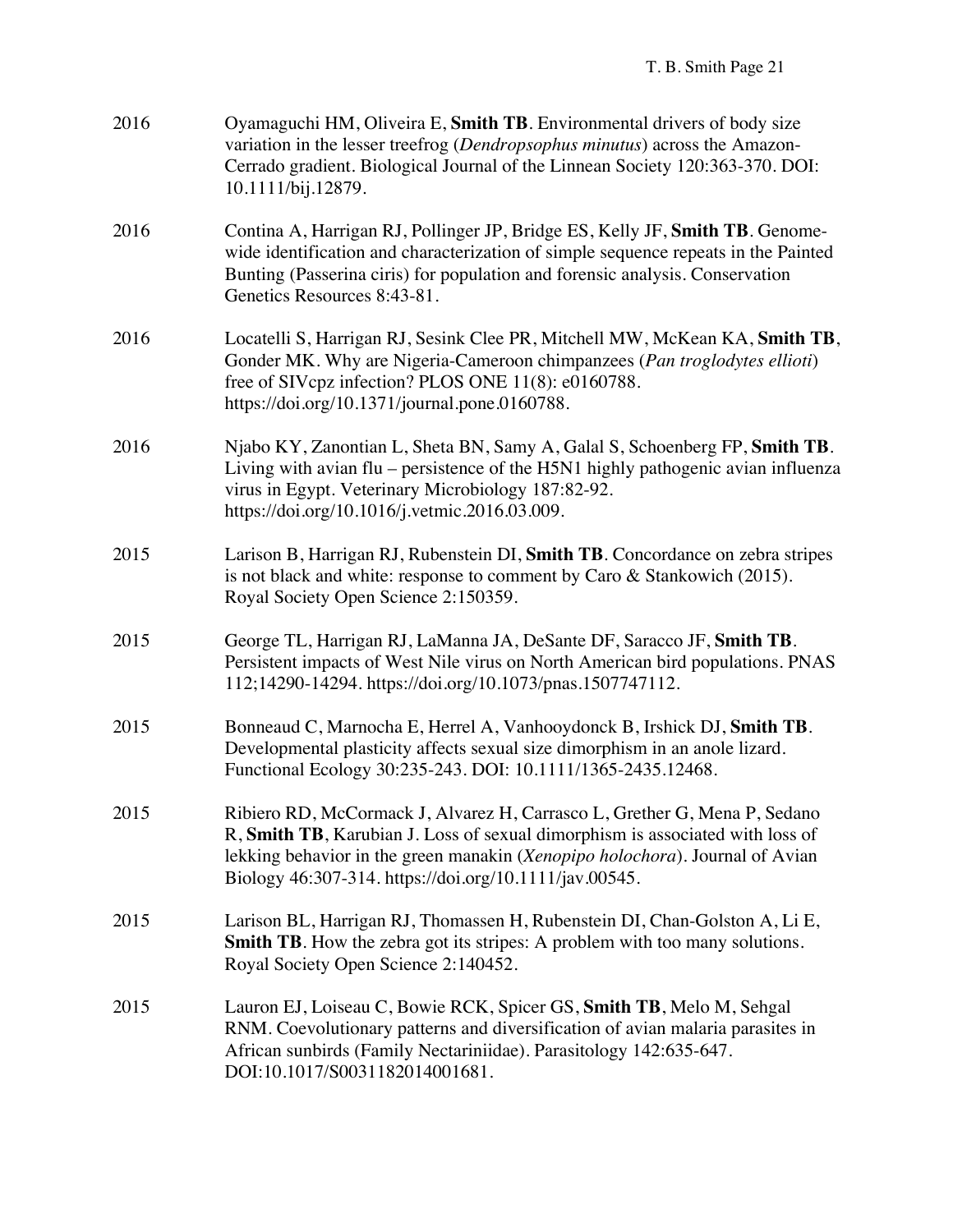| 2014 | Chapman CA, Deluycker A, Reyna-Hurtado RA, Serio-Silva JC, Smith TB,<br>Strier KB, Goldberg TL. Safeguarding biodiversity: what is perceived as working<br>according to the conservation community. Oryx.<br>DOI:10.1017/S0030605314000738.                                                                                                                                                                                                                      |
|------|------------------------------------------------------------------------------------------------------------------------------------------------------------------------------------------------------------------------------------------------------------------------------------------------------------------------------------------------------------------------------------------------------------------------------------------------------------------|
| 2014 | Fuller TL, Ducatez MF, Njabo KY, Couacy-Hymann E, Chasar T, Aplogan GL,<br>Lao S, Awoume F, Tehou A, Langeois Q, Krauss S, Smith TB. Avian influenza<br>surveillance in Central and West Africa, 2010-2014. Epidemiology and Infection<br>143:2205-2212. DOI:10.1017/S0950268814003586.                                                                                                                                                                          |
| 2014 | Anthony NM, Atteke C, Bruford MW, Dallmeier F, Freedman A, Hardy O,<br>Ibrahim B, Jeffery KJ, Johnson M, Lahm SA, Lepengue N, Lowenstein JH,<br>Maisels F, Mboumba J, Mickala P, Morgan K, Ntie S, Smith TB, Sullivan JP,<br>Verheyen E, Gonder MK. Evolution and conservation of Central African<br>biodiversity: priorities for future research and education in the Congo Basin and<br>Gulf of Guinea. Biotropica 47:6-17. https://doi.org/10.1111/btp.12188. |
| 2014 | Ruegg KC, Anderson EC, Paxton KL, Apkenas V, Lao S, Siegal RB, DeSante<br>DF, Moore F, Smith TB. Mapping migration in a songbird using high-resolution<br>genetic markers. Molecular Ecology 23:5726-5739. DOI: 10.1111/mec.12977.                                                                                                                                                                                                                               |
| 2014 | Chasar A, Harrigan RJ, Holbrook KM, Dietsch TV, Fuller TL, Wikelski M,<br>Smith TB. Spatial and temporal patterns of frugivorous hornbill movements in<br>Central Africa and their implications for rainforest conservation. Biotropica<br>46:763-770. https://doi.org/10.1111/btp.12160.                                                                                                                                                                        |
| 2014 | Carroll SP, Jorgensen PS, Kinnison MT, Bergstrom CT, Denison RF, Gluckman<br>P, Smith TB, Strauss SY, Tabashnik BE. Applying evolutionary biology to<br>address global challenges. Science 346:313-323. DOI: 10.1126/science.1245993.                                                                                                                                                                                                                            |
| 2014 | Alvarado AH, Fuller TL, Smith TB. Integrative tracking methods elucidate the<br>evolutionary dynamics of a migratory divide. Ecology and Evolution 4:3456-<br>3469. DOI: 10.1002/ece3.1205.                                                                                                                                                                                                                                                                      |
| 2014 | Giorgi AP, Rovzar C, Davis KS, Fuller TL, Buermann W, Saatchi S, Smith TB,<br>Silveira LF, Gillespie TW. Spatial conservation planning framework for assessing<br>conservation opportunities in the Atlantic Forest of Brazil. Applied Geography<br>53:369-376. https://doi.org/10.1016/j.apgeog.2014.06.013.                                                                                                                                                    |
| 2014 | Ruegg K, Anderson E, Boone J, Pouls J, Smith TB. A role for migration-linked<br>genes and genomic islands in divergence of a songbird. Molecular Ecology<br>23:4757-4769. DOI: 10.1111/mec.12842.                                                                                                                                                                                                                                                                |
| 2014 | <b>Smith TB, Kinnison MT, Strauss SY, Fuller TL, Carroll SP. Prescriptive</b><br>evolution to conserve and manage biodiversity. Annual Review of Ecology,                                                                                                                                                                                                                                                                                                        |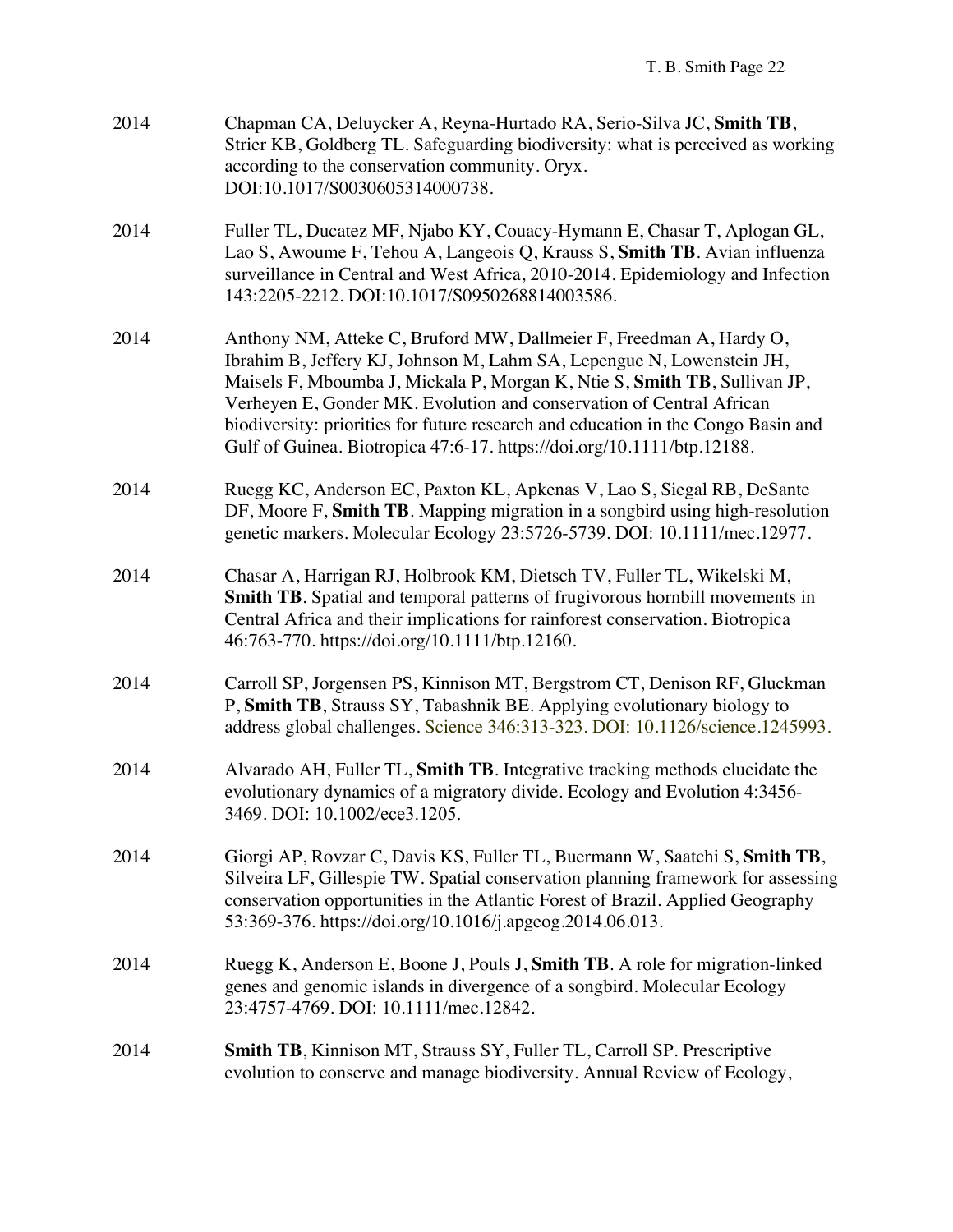|      | Evolution, and Systematics 45:1-22. https://doi.org/10.1146/annurev-ecolsys-<br>120213-091747.                                                                                                                                                                                                                                                      |
|------|-----------------------------------------------------------------------------------------------------------------------------------------------------------------------------------------------------------------------------------------------------------------------------------------------------------------------------------------------------|
| 2014 | Fuller TL, Havers F, Xu C, Fang L, Cao W, Shu Y, Widdowson M, Smith TB.<br>Identifying areas with a high risk of human infection with the avian influenza<br>(H7N9) virus in East Asia. Journal of Infection 69:174-181. PMID: 24642206.                                                                                                            |
| 2014 | Harrigan RJ, Sedano R, Chasar AC, Chaves J, Nguyen JT, Whitaker A, Smith<br>TB. New host and lineage diversity of avian haemosporidia in the Northern<br>Andes. Evolutionary Applications 7:799-811. DOI:10.1111/eva.12176.                                                                                                                         |
| 2014 | Lamperti AM, French AR, Dierenfeld ES, Fogiel MK, Whitney KD, Stauffer DJ,<br>Holbrook KM, Hardesty BD, Clark CJ, Poulsen JR, Wang B, Smith TB, Parker<br>VT. Diet selection is related to breeding status in two frugivorous hornbills of<br>Central Africa. Journal of Tropical Ecology 30:273-290.<br>https://doi.org/10.1017/S0266467414000236. |
| 2014 | Larison B, Njabo KY, Chasar A, Fuller T, Harrigan RJ, Smith TB. Spillover of<br>pH1N1 to swine in Cameroon: an investigation of risk factors. BMC Veterinary<br>Research 10:55-62. https://doi.org/10.1186/1746-6148-10-55.                                                                                                                         |
| 2014 | Sheta BM, Fuller TL, Larison B, Njabo KY, Ahmed AS, Chasar A, Aziz SA,<br>Khidr AA, Elbokl MM, Habbak LZ, Smith TB. Putative human and avian risk<br>factors for avian influenza virus infections in backyard poultry in Egypt.<br>Veterinary Microbiology 168:208-213.<br>https://doi.org/10.1016/j.vetmic.2013.11.010.                            |
| 2014 | Harrigan R, Thomassen H, Buermann W, Smith TB. A continental risk<br>assessment of West Nile virus under climate change. Global Change Biology<br>20:2417-2425. DOI: 10.1111/gcb.12534.                                                                                                                                                             |
| 2013 | Fuller TL, Smith TB. Pet Sounds. Chemical Biological Radiological Nuclear and<br>Explosives (CBRNE) World. Aug 2013:40-42.                                                                                                                                                                                                                          |
| 2013 | Hosseini PR, Fuller T, Harrigan R, Zhao D, Arriola CS, Gonzalez A, Miller MJ,<br>Xiao X, Smith TB, Jones JH, Daszak P. Metapopulation dynamics enable<br>persistence of influenza A, including A/H5N1, in poultry. PLOS ONE 8(12):<br>e80091. DOI:10.1371/journal.pone.0080091.                                                                     |
| 2013 | Duraes R, Carrasco L, Smith TB, Karubian J. Effects of forest disturbance and<br>habitat loss on avian communities in a Neotropical biodiversity hotspot.<br>Biological Conservation 166:203-211.                                                                                                                                                   |
| 2013 | <b>Smith TB</b> , Harrigan RJ. [Review]. Emerging Avian Disease. Studies in Avian<br>Biology. The Quarterly Review of Biology 88:149.                                                                                                                                                                                                               |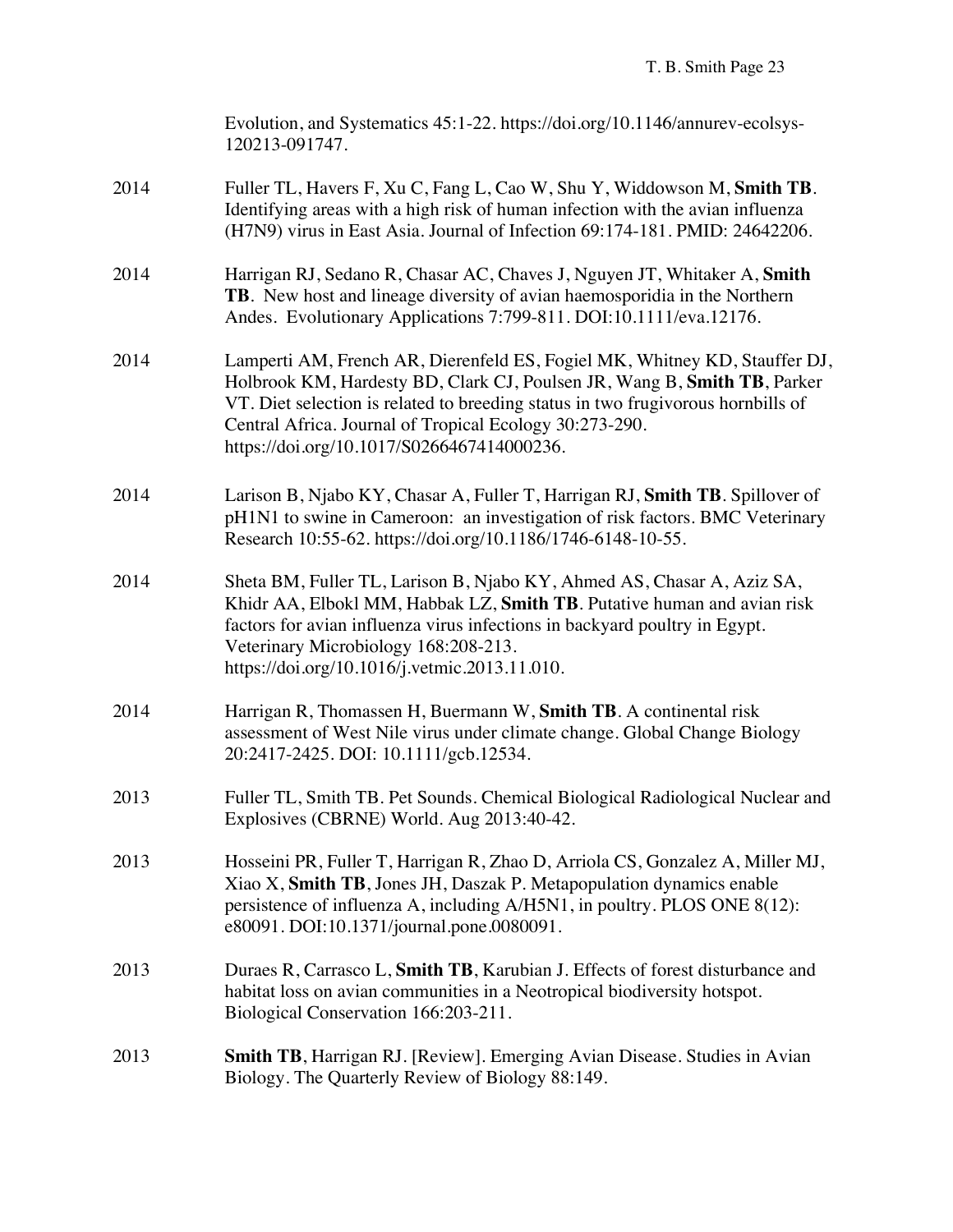| 2013 | Rundel CW, Wunder MB, Alvarado AH, Ruegg KC, Harrigan R, Schuh A, Kelly         |
|------|---------------------------------------------------------------------------------|
|      | JF, Siegal RB, DeSante DF, Smith TB, Novembre J. Novel statistical methods for  |
|      | integrating genetic and stable isotope data to infer individual-level migratory |
|      | connectivity. Molecular Ecology 22:4163-4176.                                   |

- 2013 Thomassen HA, Fuller T, Asefi-Najafabady S, Shiplacoff JAG, Mulembakani PM, Blumberg S, Johnston SC, Kisalu NK, Kinkela TL, Fair JN, Wolfe ND, Shongo RL, LeBreton M, Meyer H, Wright LL, Muyembe J, Buermann W, Okitolonda E, Hensley LE, Lloyd-Smith JO, **Smith TB**, Rimoin AW. Pathogenhost associations and predicted range shifts of human monkeypox in response to climate change in Central Africa. PLOS ONE 8(7): e66071. DOI:10.1371/journal.pone.0066071.
- 2013 **Smith TB**, Harrigan R, Kirschel A, Buermann W, Saatchi S, Blumstein D, de Kort S, Slabbekoorn H. Predicting birdsong from space. Evolutionary Applications 6:865-874. DOI: 10.1111/eva.12072.
- 2013 Fuller TL, Thomassen HA, Peralvo M, Buermann W, Mila B, Kieswetter CM, Jarrin-V P, Cameron Devitt SE, Mason E, Schweizer RM, Schlinegger J, Chan J, Wang O, Schneider CJ, Pollinger PJ, Saatchi S, Graham CH, Wayne RK, **Smith TB**. Intraspecific morphological and genetic variation of common species predicts ranges of threatened ones. Proceedings of the Royal Society Biological Sciences 280, 20130423.
- 2013 Fuller TL, Gilbert M, Martin V, Cappelle J, Hosseini P, Njabo KY, Aziz SA, Xiao X, Daszak P, **Smith TB**. Predicting hotspots for influenza virus reassortment. Emerging Infectious Diseases 19:581-588.
- 2013 Njabo KY, **Smith TB**, Yohannes E. Feeding habits of *culicine* mosquitos in the Cameroon lowland forests based on Stable Isotopes and blood meal analyses. Journal of Parasitology and Vector Biology 5:6-12.
- 2013 Mendoza E, Fuller T, Thomassen HA, Buermann W, Ramírez-Mejía D, **Smith TB**. A preliminary assessment of the effectiveness of the Mesoamerican Biological Corridor for protecting potential Baird's tapir (*Tapirus bairdii*) habitat in Southern Mexico. Integrative Zoology 8:34-46.
- 2012 Laurance WF, Useche DC, Rendeiro J, Kalka M, Bradshaw CJA…**Smith TB,** *et al.* Averting biodiversity collapse in tropical protected areas. Nature 489: 290- 294.
- 2012 Karubian J, Durães R, Storey JL, **Smith TB**. Mating behavior drives seed dispersal by the Long-wattled Umbrellabird *Cephalopterus penduliger*. Biotropica 44(5): 689-698.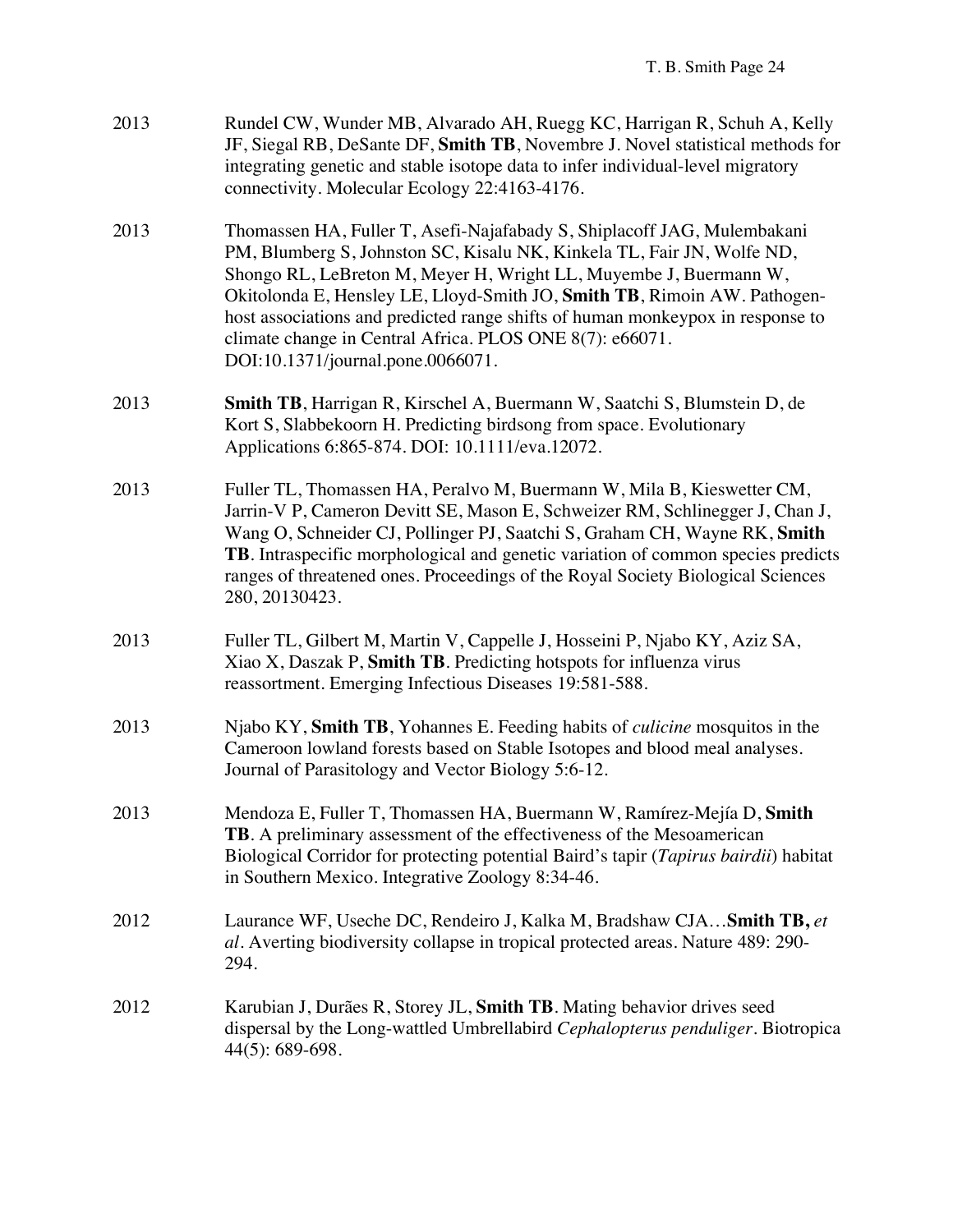| 2012 | Shafir SC, Fuller T, Smith TB, Rimoin AW. A national study of individuals who<br>handle migratory birds for evidence of avian and swine influenza virus infections.<br>Journal of Clinical Virology 54(4): 364-7.                                                                                                                                                       |
|------|-------------------------------------------------------------------------------------------------------------------------------------------------------------------------------------------------------------------------------------------------------------------------------------------------------------------------------------------------------------------------|
| 2012 | Milá B, Tavares ES, Saldaña AM, Karubian J, Smith TB, Baker AJ. A trans-<br>Amazonian screening of mtDNA reveals deep intraspecific divergence in forest<br>birds and suggests a vast underestimation of species diversity. PLOS ONE $7(7)$ :<br>e40541.                                                                                                                |
| 2012 | Fuller T, Bensch S, Müller I, Novembre J, Pérez-Tris J, Ricklefs RE, Smith TB,<br>Waldenström J. The ecology of emerging infectious diseases in migratory birds:<br>an assessment of the role of climate change and priorities for future research.<br>EcoHealth 9: 80-88.                                                                                              |
| 2012 | Chaves JA, Parker PG, Smith TB. Origin and population history of a recent<br>colonizer, the yellow warbler in Galápagos and Cocos Islands. Journal of<br>Evolutionary Biology 25: 509-521.                                                                                                                                                                              |
| 2012 | Oliveras de Ita A, Oyama K, Smith TB, Wayne RK, Milá B. Genetic evidence for<br>recent range fragmentation and severely restricted dispersal in the critically<br>endangered Sierra Madre Sparrow, Xenospiza baileyi. Conservation Genetics 13:<br>283-291.                                                                                                             |
| 2012 | Loiseau C, Harrigan RJ, Robert A, Bowie RCK, Thomassen HA, Smith TB,<br>Sehgal RNM. Host and habitat specialization of avian malaria in Africa.<br>Molecular Ecology 21: 431-441.                                                                                                                                                                                       |
| 2011 | Iezhova TA, Dodge M, Sehgal RNM, Smith TB, Valkiūnas G. New avian<br>Haemoproteus species (Haemosporida: Haemoproteidae) from African birds, with<br>a critique of the use of host taxonomic information in hemoproteid classification.<br>Journal of Parasitology 97(4): 682-694.                                                                                      |
| 2011 | Njabo KY, Fuller TL, Chasar A, Pollinger JP, Cattoli G, Terregino G, Monne I,<br>Reynes JM, Njouom R, Smith TB. Pandemic A/H1N1/2009 influenza virus in<br>swine, Cameroon, 2010. Veterinary Microbiology 156: 189-192.                                                                                                                                                 |
| 2011 | Fuller T, Thomassen HA, Mulembakani PM, Johnston SC, Lloyd-Smith JO,<br>Kisalu NK, Lutete TK, Blumberg S, Fair JN, Wolfe ND, Shongo RL, Formenty P,<br>Meyer H, Wright L, Muyembe JJ, Buermann W, Saatchi SS, Okitolonda E,<br>Hensley L, Smith TB, Rimoin AW. Using remote sensing to map the risk of<br>human monkeypox virus in the Congo Basin. EcoHealth 8: 14-25. |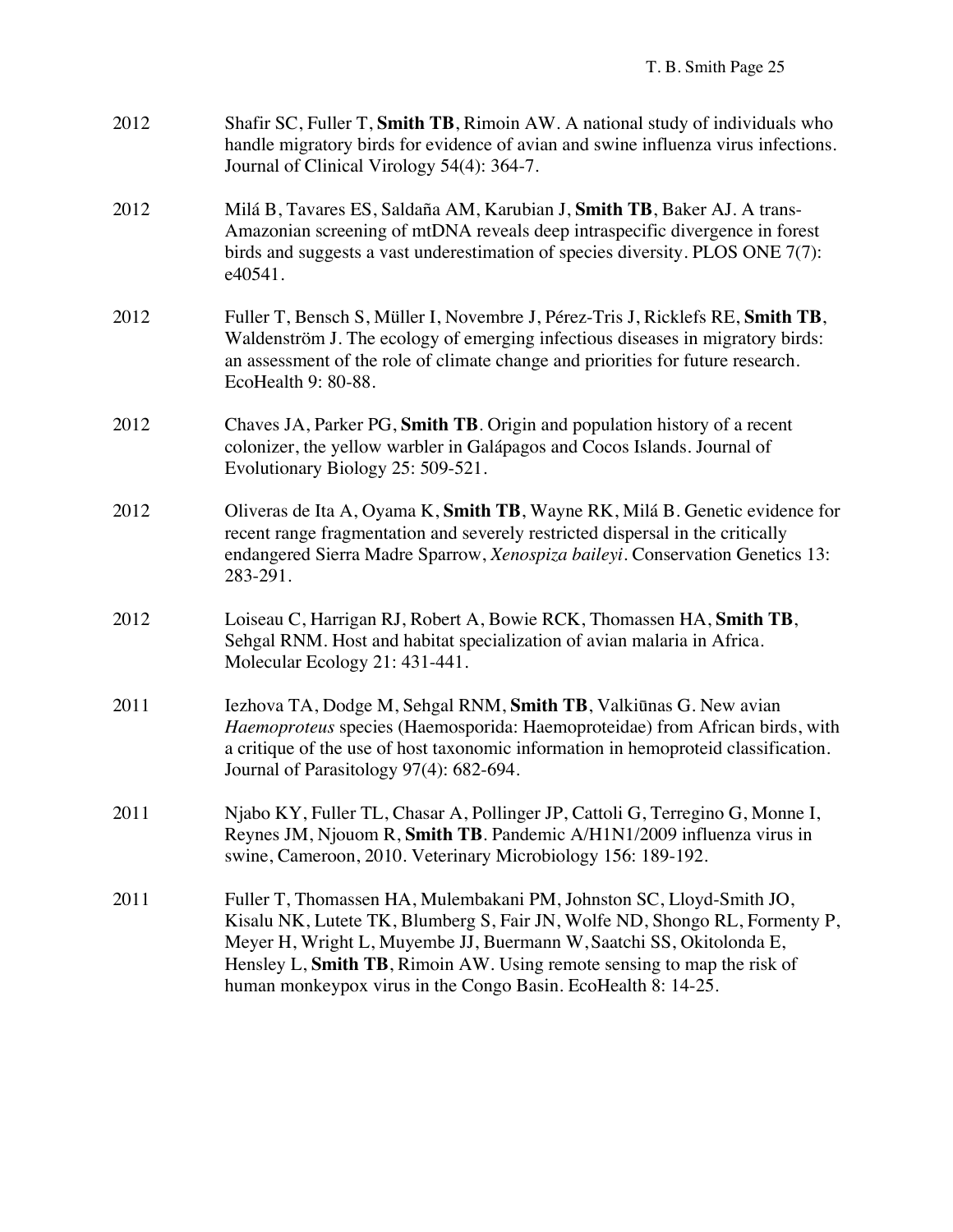| 2011 | Kirschel ANG, Slabbekoorn H, Blumstein DT, Cohen RE, De Kort SR,<br>Buermann WR, Smith TB. Testing alternative hypotheses for evolutionary<br>diversification in an African songbird: Rainforest refugia versus ecological<br>gradients. Evolution 65: 3162-3174.                                                                      |
|------|----------------------------------------------------------------------------------------------------------------------------------------------------------------------------------------------------------------------------------------------------------------------------------------------------------------------------------------|
| 2011 | Chaves J, Weir J, Smith TB. Diversification in <i>Adelomyia</i> hummingbirds follows<br>Andean uplift. Molecular Ecology 20: 4564-4576.                                                                                                                                                                                                |
| 2011 | Curd E, Pollinger J, Toffelmier E, Smith TB. Rapid influenza A detection and<br>quantification in birds using a one-step real-time reverse transcriptase PCR and<br>high resolution melting. Journal of Virological Methods 176: 125-130.                                                                                              |
| 2011 | Irwin DE, Irwin JH, Smith TB. Genetic variation and seasonal migratory<br>connectivity in Wilson's warblers (Wilsonia pusilla): species-level differences in<br>nuclear DNA between western and eastern populations. Molecular Ecology 20:<br>3102-3115.                                                                               |
| 2011 | Smith TB, Thomassen HA, Freedman AH, Sehgal RNM, Buermann W, Saatchi<br>S, Pollinger J, Milá B, Pires D, Valkiūnas G, Wayne RK. Patterns of divergence<br>in the olive sunbird Cyanomitra olivacea (Aves: Nectariniidae) across the African<br>rainforest-savanna ecotone. Biological Journal of the Linnean Society 103: 821-<br>835. |
| 2011 | Milá B, Toews DPL, Smith TB, Wayne RK. A cryptic contact zone between<br>divergent mitochondrial DNA lineages in southwestern North America supports<br>past introgressive hybridization in the yellow-rumped warbler complex (Aves:<br>Dendroica coronata). Biological Journal of the Linnean Society 103: 696-706.                   |
| 2011 | Chaves JA, Smith TB. Evolutionary patterns of diversification in the Andean<br>hummingbird genus Adelomyia. Molecular Phylogenetics and Evolution 60: 207-<br>218.                                                                                                                                                                     |
| 2011 | Buermann W, Chaves JA, Dudley R, McGuire JA, Smith TB, Altshuler DL.<br>Projected changes in elevational distribution and flight performance of montane<br>Neotropical hummingbirds in response to climate change. Global Change Biology<br>17: 1671-1680.                                                                             |
| 2011 | Sehgal RNM, Buermann W, Harrigan RJ, Bonneaud C, Loiseau C, Chasar A,<br>Sepil I, Valkiūnas G, Iezhova T, Saatchi S, Smith TB. Spatially explicit<br>predictions of blood parasites in a widely distributed African rainforest bird.<br>Proceedings of the Royal Society B. 278: 1025-1033.                                            |
| 2011 | Njabo KY, Cornel AJ, Bonneaud C, Toffelmier E, Sehgal RNM, Valkiūnas G,<br>Russell AF, Smith TB. Nonspecific patterns of vector, host and avian malaria<br>parasite associations in a Central African rainforest. Molecular Ecology 20: 1049-<br>1061.                                                                                 |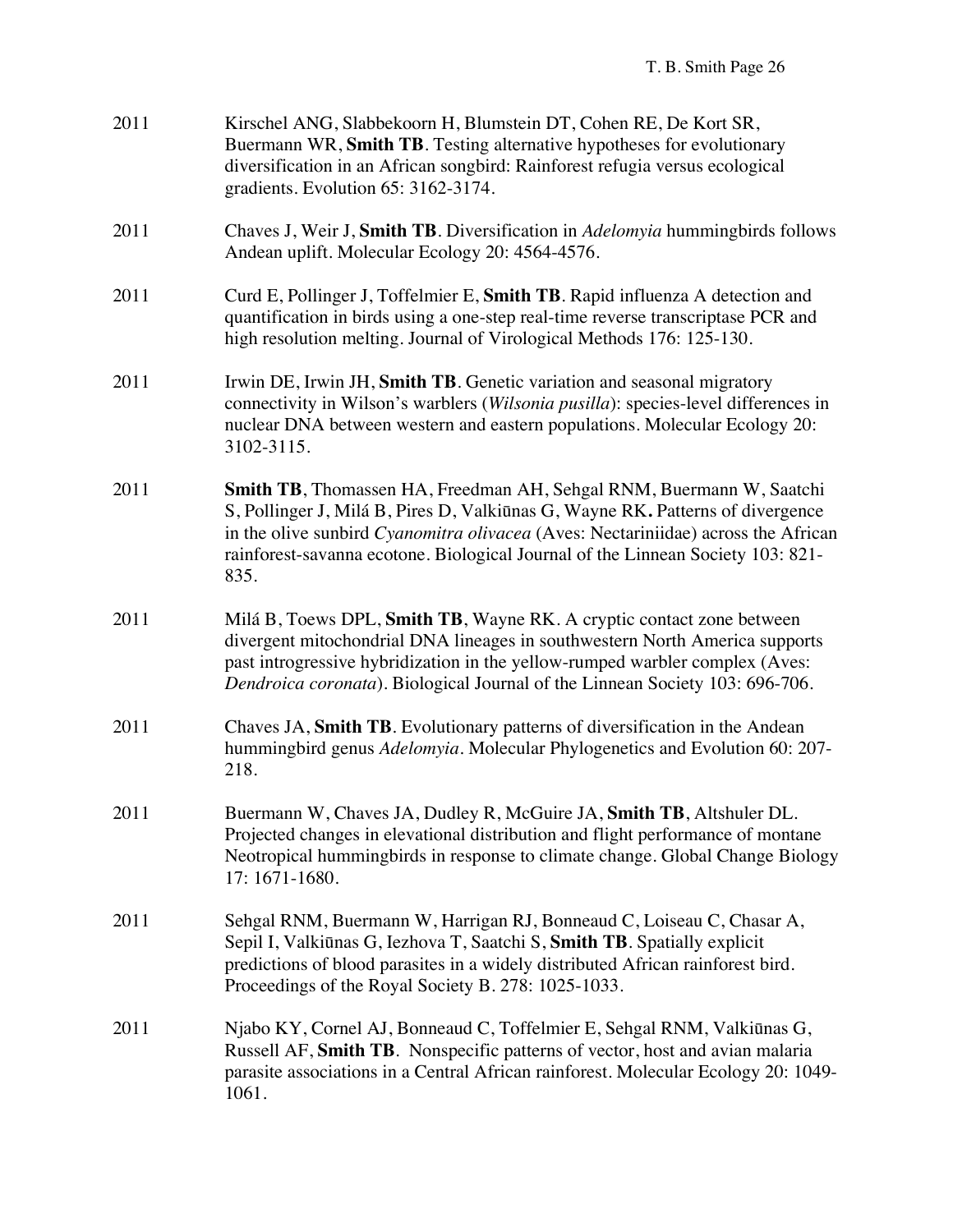| 2011 | Thomassen HA, Fuller T, Buermann W, Milá B, Kieswetter CM, Jarrín V P,<br>Cameron SE, Mason E, Schweizer R, Schlunegger J, Chan J, Wang O, Peralvo M,<br>Schneider CJ, Graham CH, Pollinger JP, Saatchi S, Wayne RK, Smith TB.<br>Mapping evolutionary process: a multi-taxa approach to conservation<br>prioritization. Evolutionary Applications 4: 397-413.                                                                                                                                                                                                                                                                                                                                                                                                        |
|------|-----------------------------------------------------------------------------------------------------------------------------------------------------------------------------------------------------------------------------------------------------------------------------------------------------------------------------------------------------------------------------------------------------------------------------------------------------------------------------------------------------------------------------------------------------------------------------------------------------------------------------------------------------------------------------------------------------------------------------------------------------------------------|
| 2011 | Hendry AP, Kinnison MT, Heino M, Day T, Smith TB, Fitt G, Bergstrom C,<br>Oakeshott J, Jørgensen PS, Zalucki M, Southerton S, Sih A, Denison RF, Carroll<br>SP. Evolutionary principles and their practical application. Evolutionary<br>Applications 4: 159-183.                                                                                                                                                                                                                                                                                                                                                                                                                                                                                                     |
| 2011 | Marnocha EJ, Pollinger JP, Smith TB. Human-induced morphological shifts in an<br>island lizard. Evolutionary Applications 4: 388-396.                                                                                                                                                                                                                                                                                                                                                                                                                                                                                                                                                                                                                                 |
| 2011 | Laurance WF, Useche DC, Shoo LP, Herzog SK, Kessler M, Escobar F, Brehm<br>G, Axmacher JC, Chen IC, Gámez LA, Hietz P, Fiedler K, Pyrcz T, Wolf J,<br>Merkord CL, Cardelus C, Marshall AR, Ah-Peng C, Aplet GH, del Coro<br>Arizmendi M, Baker WJ, Barone J, Brühl CA, Bussmann RW, Cicuzza D, Eilu G,<br>Favila ME, Hietz P, Hemp A, Hemp C, Homeier J, Huey RB, Hurtado J,<br>Jankowski J, Kattán G, Kluge J, Krömer T, Lees D, Lehnert M, Longino JT,<br>Lovett J, Martin PH, Patterson BD, Pearson RG, Peh KSH, Richardson B,<br>Richardson M, Samways M, Senbeta F, Smith TB, Utteridge T, Watkins JE,<br>Wilson R, Williams SE, Thomas CD. Global warming, elevational ranges and the<br>vulnerability of tropical biota. Biological Conservation 144: 548-557. |
| 2010 | Iezhova TA, Valkiūnas G, Loiseau C, Smith TB, Sehgal RNM. Haemoproteus<br>cyanomitrae sp. nov. (Haemosporida: Haemoproteidae) from a widespread<br>African songbird, the olive sunbird, Cyanomitra olivacea. Journal of Parasitology<br>$96(1): 137-143.$                                                                                                                                                                                                                                                                                                                                                                                                                                                                                                             |
| 2010 | Harrigan RJ, Thomassen HA, Buermann W, Cummings RF, Kahn ME, Smith<br><b>TB</b> . Economic conditions predict prevalence of West Nile virus. Economic<br>Conditions Predict Prevalence of West Nile Virus. PLOS ONE 5(11): e15437.<br>doi:10.1371/journal.pone.0015437.                                                                                                                                                                                                                                                                                                                                                                                                                                                                                               |
| 2010 | Freedman AH, Thomassen HA, Buermann W, Smith TB. Genomic signals of<br>diversification along ecological gradients in a tropical lizard. Molecular Ecology<br>19: 3773-3788.                                                                                                                                                                                                                                                                                                                                                                                                                                                                                                                                                                                           |
| 2010 | Thomassen HA, Jones KC, Pollinger JP, Smith TB. Characterization of novel<br>microsatellite loci for <i>Myzomela cardinalis</i> and <i>M. rubrata</i> honeyeaters, and<br>cross-amplification in other species. Conservation Genetics Resources 2: 205-208.                                                                                                                                                                                                                                                                                                                                                                                                                                                                                                           |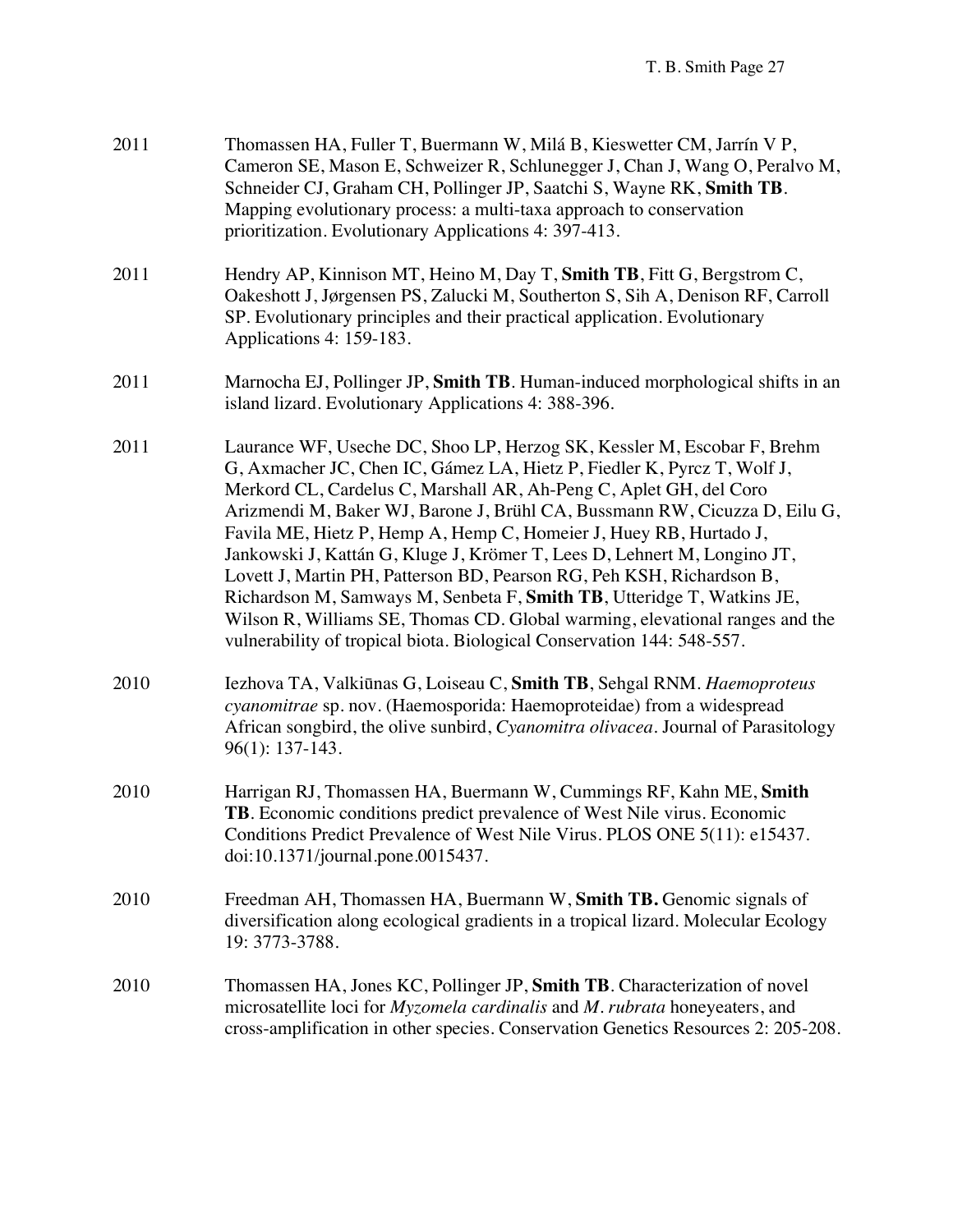| 2010 | Freedman AH, Buermann W, Mitchard ETA, DeFries RS, Smith TB. Human<br>impacts flatten rainforest savanna gradient and reduce adaptive diversity in a<br>rainforest bird. PLOS ONE 5(9): e13088. DOI:10.1371/journal.pone.0013088.                                                                                 |
|------|-------------------------------------------------------------------------------------------------------------------------------------------------------------------------------------------------------------------------------------------------------------------------------------------------------------------|
| 2010 | Thomassen HA, Cheviron ZA, Freedman AH, Harrigan RJ, Wayne RK, Smith<br>TB. Spatial modeling and landscape-level approaches for visualizing intra-<br>specific variation. Molecular Ecology 19: 3532-3548.                                                                                                        |
| 2010 | Fuller T, Saatchi S, Curd EE, Toffelmier E, Thomassen H, Buermann W, DeSante<br>DF, Nott MP, Saracco JF, Ralph CJ, Alexander JD, Pollinger JP, Smith TB.<br>Mapping the risk of avian influenza in wild birds in the U.S. BMC Infectious<br>Diseases 10: 187. http://www.biomedcentral.com/1471-2334/10/187.      |
| 2010 | Karubian J, Sork VL, Roorda T, Durães R, Smith TB. Destination-based seed<br>dispersal homogenizes genetic structure of a tropical palm. Molecular Ecology<br>19: 1745-1753.                                                                                                                                      |
| 2010 | Loiseau C, Iezhova T, Valkiūnas G, Chasar A, Hutchinson A, Buermann W,<br>Smith TB, Sehgal RNM. Spatial variation of haemosporidian parasite infection in<br>African rainforest bird species. Journal of Parasitology 96: 21-29.                                                                                  |
| 2010 | Thomassen HA, Buermann W, Milá B, Graham CH, Cameron SE, Schneider CJ,<br>Pollinger JP, Saatchi S, Wayne RK, Smith TB. Modeling environmentally<br>associated morphological and genetic variation in a rainforest bird, and its<br>application to conservation prioritization. Evolutionary Applications 3: 1-16. |
| 2009 | Chasar A, Loiseau C, Valkiūnas G, Iezhova T, Smith TB, Sehgal RNM.<br>Prevalence and diversity patterns of avian blood parasites in degraded African<br>rainforest habitats. Molecular Ecology 18: 4121-4133.                                                                                                     |
| 2009 | Clabaut C, Herrel A, Sanger T, Smith TB, Abzhanov A. Development of beak<br>polymorphism in the African seedcracker, <i>Pyrenestes ostrinus</i> . Evolution &<br>Development 11: 636-646.                                                                                                                         |
| 2009 | Kirschel ANG, Blumstein CT, Cohen RE, Buermann W, Smith TB, Slabbekoorn<br>H. Birdsong tuned to the environment: green hylia song varies with elevation, tree<br>cover, and noise. Behavioral Ecology 20: 1089-1095.                                                                                              |
| 2009 | Njabo KY, Cornel AJ, Sehgal RNM, Loiseau C, Buermann W, Harrigan RJ,<br>Pollinger J, Valkiūnas G, Smith TB. Coquillettidia (Culicidae, Diptera)<br>mosquitoes as new natural vectors of avian malaria in Africa. Malaria Journal 8:<br>193. http://www.malariajournal.com/content/8/1/193.                        |
| 2009 | Bonneaud C, Sepil I, Milá B, Buermann W, Pollinger J, Sehgal RNM, Valkiūnas<br>G, Iezhova TA, Saatchi S, Smith TB. The prevalence of avian <i>Plasmodium</i> is<br>higher in undisturbed tropical forests of Cameroon. Journal of Tropical Ecology                                                                |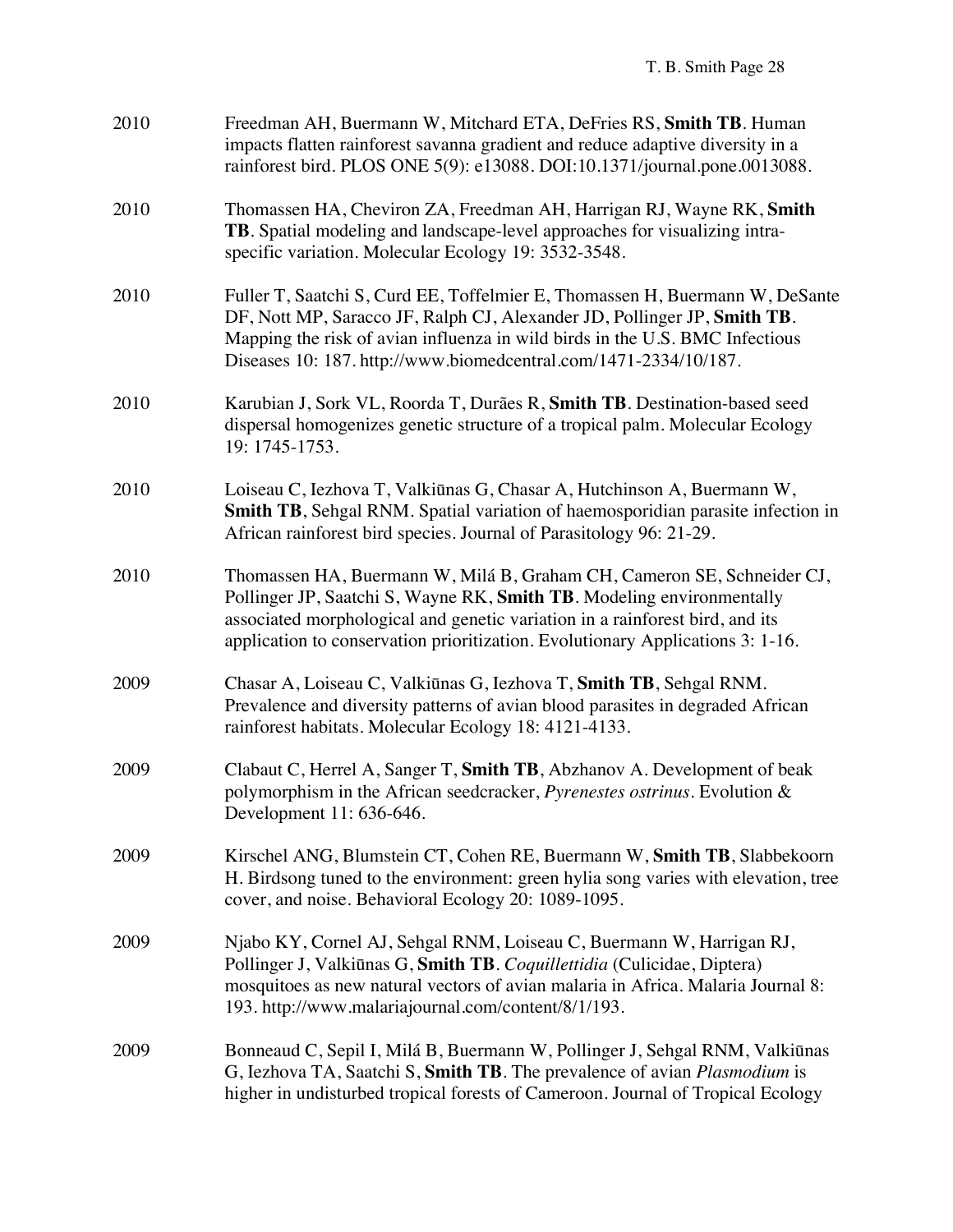|      | 25: 439-44.                                                                                                                                                                                                                                                           |
|------|-----------------------------------------------------------------------------------------------------------------------------------------------------------------------------------------------------------------------------------------------------------------------|
| 2009 | Berg EC, McCormack JE, Smith TB. Test of an adaptive hypotheses for egg<br>speckling along an elevational gradient in a population of Mexican jays<br>Aphelocoma ultramarina. Journal of Avian Biology 40: 448-452.                                                   |
| 2009 | Milá B, Wayne RK, Fitze P, Smith TB. Divergence with gene flow and fine-<br>scale phylogeographic structure in the wedge-billed woodcreeper Glyphorynchus<br>spirurus, a Neotropical rainforest bird. Molecular Ecology 18: 2979-2995.                                |
| 2009 | Kirschel ANG, Blumstein DT, Smith TB. Character displacement of song and<br>morphology in African tinkerbirds. Proceedings of the National Academy of<br>Sciences 106: 8256-8261.                                                                                     |
| 2009 | <b>Smith TB.</b> [REVIEW]. Equating forest conservation with hornbill conservation.<br>Ecology and Conservation of Asian Hornbills: Farmers of the Forest. By M. F.<br>Kinnaird and T. G. O'Brien. Conservation Biology 23: 782-783.                                  |
| 2009 | Valkiūnas G, Iezhova TA, Loiseau C, Chasar A, Smith TB, Sehgal RNM. New<br>malaria parasites of the subgenus Novyella in African rainforest birds, with<br>remarks on their high prevalence, classification and diagnostics. Parasitology<br>Research 104: 1061-1077. |
| 2009 | Calsbeek R, Buermann W, Smith TB. Parallel shifts in ecology and natural<br>selection in an island lizard. BMC Evolutionary Biology 9: 3.<br>http://www.biomedcentral.com/1471-2148/9/3.                                                                              |
| 2009 | Freedman AH, Buermann W, LeBreton M, Chirio L, Smith TB. Modeling the<br>effects of anthropogenic habitat change on savanna snake invasions into African<br>rainforest. Conservation Biology 23: 81-92.                                                               |
| 2008 | McCormack JE, Bowen BS, Smith TB. Integrating paleoecology and genetics of<br>bird populations in two sky island archipelagos. BMC Biology 6: 28.<br>http://www.biomedcentral.com/1741-7007/6/28.                                                                     |
| 2008 | McCormack JE, Smith TB. Niche expansion leads to small-scale adaptive<br>differentiation along an elevation gradient in a medium-sized passerine bird.<br>Proceedings of the Royal Society B 275: 2155-2164.                                                          |
| 2008 | Valkiūnas G, Iezhova TA, Loiseau C, Chasar A, Smith TB, Sehgal RNM. New<br>species of haemosporidian parasites (Haemosporida) from African rainforest<br>birds, with remarks on their classification. Parasitology Research 103: 1213-1228.                           |
| 2008 | <b>Smith TB</b> , Grether G. The importance of conserving evolutionary processes.<br>Pages 85-98. In S. P. Carroll and C.W. Fox (Eds.). Conservation Biology:<br>Evolution in Action. Oxford University Press, Oxford.                                                |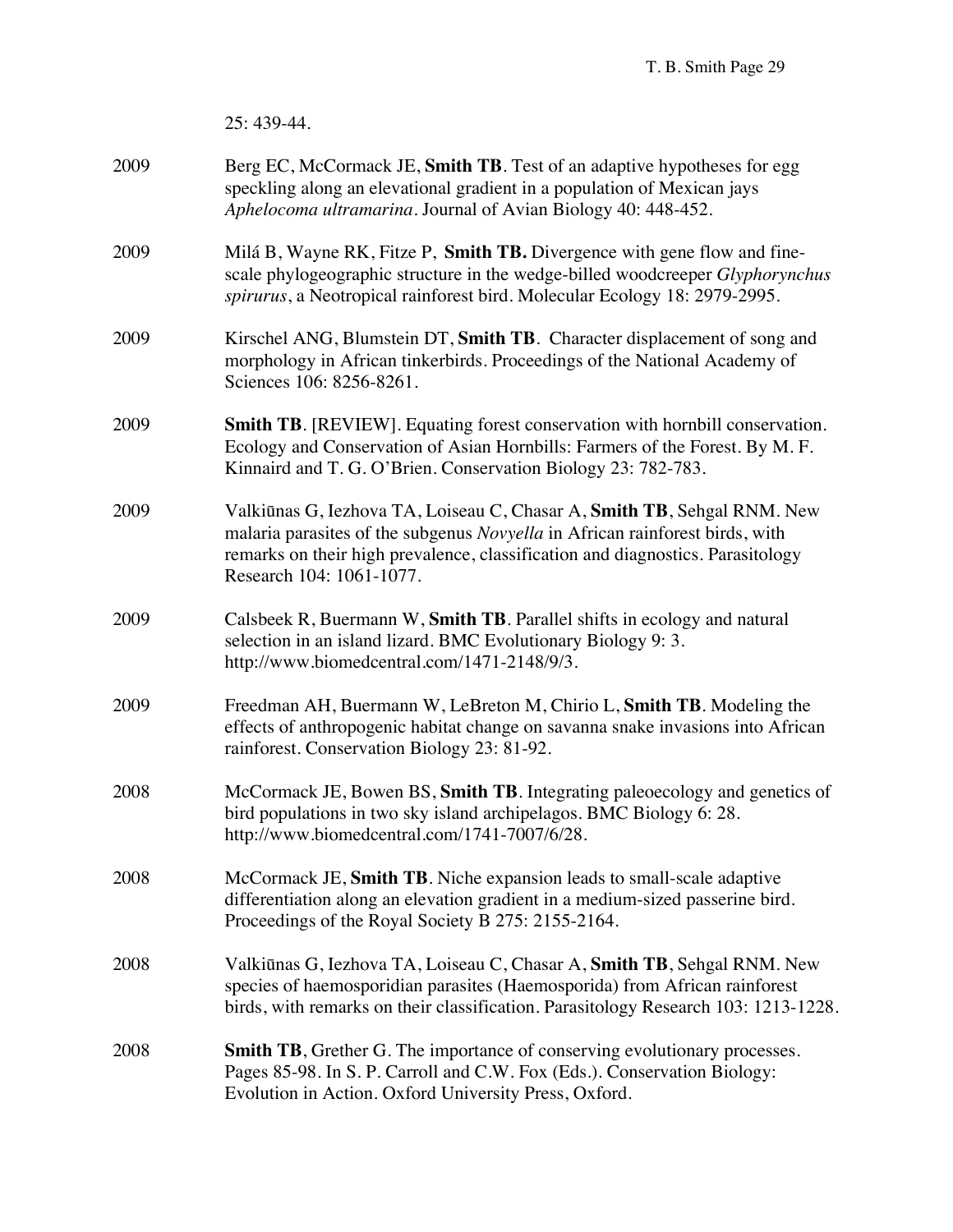| 2008 | Milá B, Wayne RK, Smith TB. Ecomorphology of migratory and sedentary<br>populations of the yellow-rumped warbler (Dendroica coronata). Condor 110:<br>335-344.                                                                                                       |
|------|----------------------------------------------------------------------------------------------------------------------------------------------------------------------------------------------------------------------------------------------------------------------|
| 2008 | McCormack JE, Peterson AT, Bonaccorso E, Smith TB. Speciation in the<br>highlands of Mexico: genetic and phenotypic divergence in the Mexican jay<br>(Aphelocoma ultramarina). Molecular Ecology 17: 2505-2521.                                                      |
| 2008 | Buermann W, Saatchi S, Smith TB, Zutta BR, Chaves JA, Milá B, Graham CH.<br>Predicting species distributions across the Amazonian and Andean regions using<br>remote sensing data. Journal of Biogeography 35: 1160-1176.                                            |
| 2008 | Saatchi S, Buermann W, ter Steege H, Mori S, Smith TB. Modeling distribution<br>of Amazonian tree species and diversity using remote sensing measurements.<br>Remote Sensing of Environment 112: 2000-2017.                                                          |
| 2008 | Tori WP, Durães R, Ryder TB, Anciães M, Karubian J, Macedo RH, Uy JAC,<br>Parker PG, Smith TB, Stein AC, Webster MS, Blake JG, Loiselle BA. Advances<br>in sexual selection theory: insights from tropical avifauna. Ornitología<br>Neotropical 19 (Suppl): 151-163. |
| 2008 | Calsbeek R, Smith TB. Experimentally replicated disruptive selection on<br>performance traits in a Caribbean lizard. Evolution 62: 478-484.                                                                                                                          |
| 2008 | Calsbeek R, Bonneaud C, Smith TB. Differential fitness effects of<br>immunocompetence and neighbourhood density in alternative female lizard<br>morphs. Journal of Animal Ecology 77: 102-109.                                                                       |
| 2008 | Smith TB, Milá B, Grether GF, Slabbekoorn H, Sepil I, Buermann W, Saatchi S,<br>Pollinger JP. Evolutionary consequences of human disturbance in a rainforest bird<br>species from central Africa. Molecular Ecology 17: 58-71.                                       |
| 2008 | <b>Smith TB</b> , Bernatchez L. Preface to the Special Issue. Evolutionary change in<br>human-altered environments. Molecular Ecology.17: 1-8.                                                                                                                       |
| 2008 | Evolutionary change in human-altered environments (Smith TB, Bernatchez L,<br>eds.) Molecular Ecology 17, 1-499.                                                                                                                                                     |
| 2007 | Milá B, McCormack JE, Casteñada G, Wayne RK, Smith TB. Recent postglacial<br>range expansion drives the rapid diversification of a songbird lineage in the genus<br>Junco. Proceedings of the Royal Society B. 274: 2653-2660.                                       |
| 2007 | Calsbeek R, Bonneaud C, Prabhu S, Manoukis N, Smith TB. Multiple paternity<br>and sperm storage lead to increased genetic diversity in Anolis lizards.<br>Evolutionary Ecology Research 9: 495-503.                                                                  |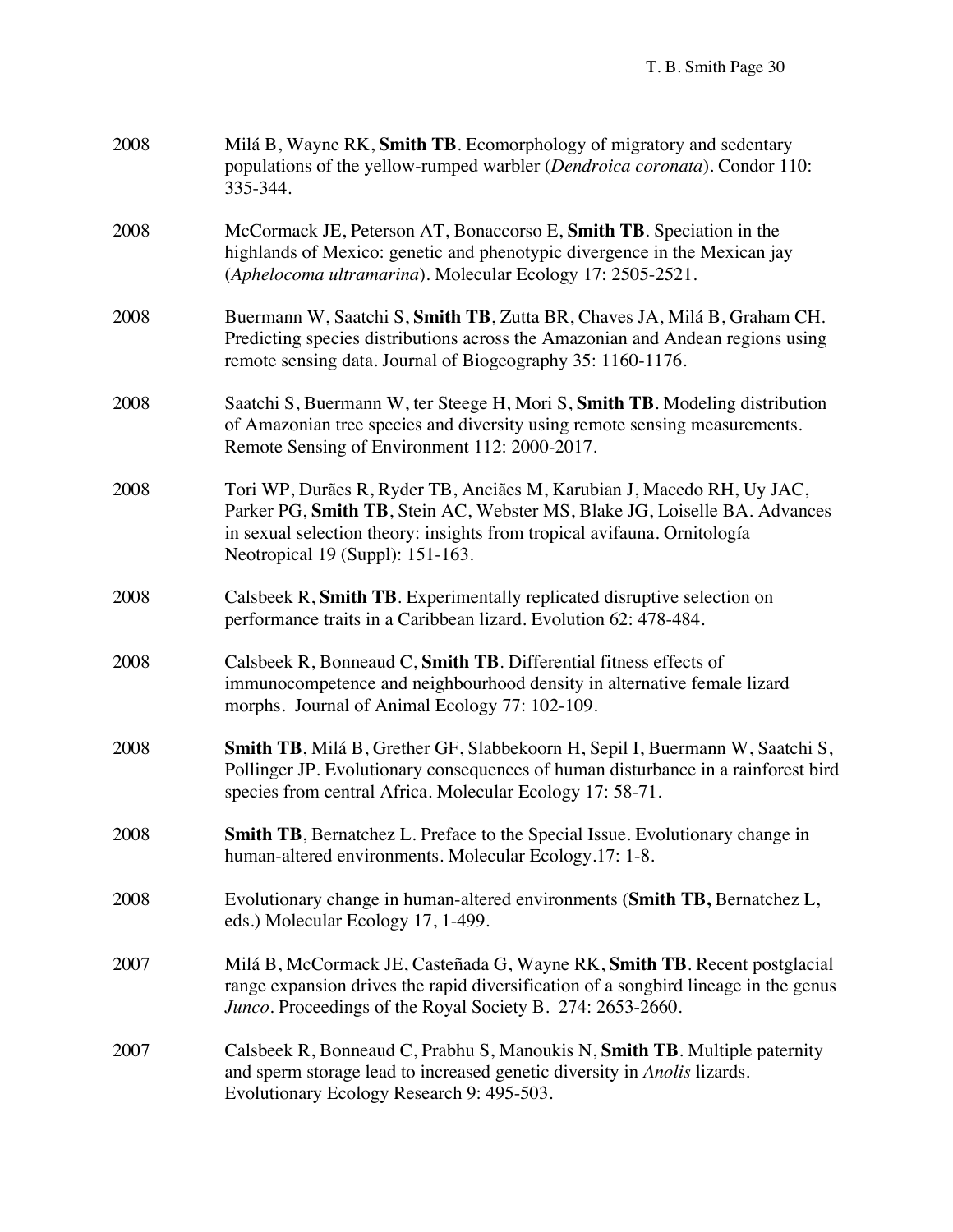| 2007 | Calsbeek R, Smith TB. Probing the adaptive landscape using experimental<br>islands: density dependent natural selection on lizard body size. Evolution 61:<br>1052-1061.                                                                     |
|------|----------------------------------------------------------------------------------------------------------------------------------------------------------------------------------------------------------------------------------------------|
| 2007 | Chaves JA, Pollinger J, Smith TB, Lebuhn G. The role of geography and ecology<br>in shaping the phylogeography of the speckled hummingbird (Adelomyia<br><i>melanogenys</i> ) in Ecuador. Molecular Phylogenetics and Evolution 43: 795-807. |
| 2007 | Wang BC, Sork VL, Leong MT, Smith TB. Hunting of mammals reduces seed<br>removal and dispersal of the Afrotropical tree, Antrocaryon klaineanum<br>(Anacardiaceae). Biotropica 39: 340-347.                                                  |
| 2007 | Calsbeek R, Smith TB, Knouft JH, Bardeleben C. Intraspecific variation in<br>Anolis sagrei mirrors the adaptive radiation of Greater Antillean anoles.<br>Biological Journal of the Linnean Society 90: 189-199.                             |
| 2007 | Milá B, Smith TB, Wayne RK. Speciation and rapid phenotypic differentiation in<br>the yellow-rumped warbler <i>Dendroica coronata</i> complex. Molecular Ecology 16:<br>159-173.                                                             |
| 2006 | Sehgal RNM, Valkiūnas G, Iezhova TA, Smith TB. Blood parasites of chickens<br>in Uganda and Cameroon with molecular descriptions of Leucocytozoon<br>schoutedeni and Trypanosoma gallinarum. Journal of Parasitology 92(6): 1336-<br>1343.   |
| 2006 | U.S. Fish and Wildlife Service. Revised Recovery Plan for Hawaiian Forest<br>Birds. Region 1, Portland, Oregon. 622 pp.                                                                                                                      |
| 2006 | Milá B, Smith TB, Wayne RK. Postglacial population expansion drives the<br>evolution of long-distance migration in a songbird. Evolution 60: 2403-2409.                                                                                      |
| 2006 | Calsbeek R, Knouft JH, Smith TB. Variation in scale numbers is consistent with<br>ecologically based natural selection acting within and between lizard species.<br>Evolutionary Ecology 20: 377-394.                                        |
| 2006 | Ruegg K, Slabbekoorn H, Clegg S, Smith TB. Divergence in mating signals<br>correlates with ecological variation in the migratory songbird, Swainson's thrush<br>(Catharus ustulatus). Molecular Ecology 15: 3147-3156.                       |
| 2006 | Aguilar AS, Edwards V, Smith TB, Wayne RK. Patterns of variation in MHC<br>class II $\beta$ loci of the little greenbul ( <i>Andropadus virens</i> ) with comments on MHC<br>evolution in birds. Journal of Heredity 97: 133-142.            |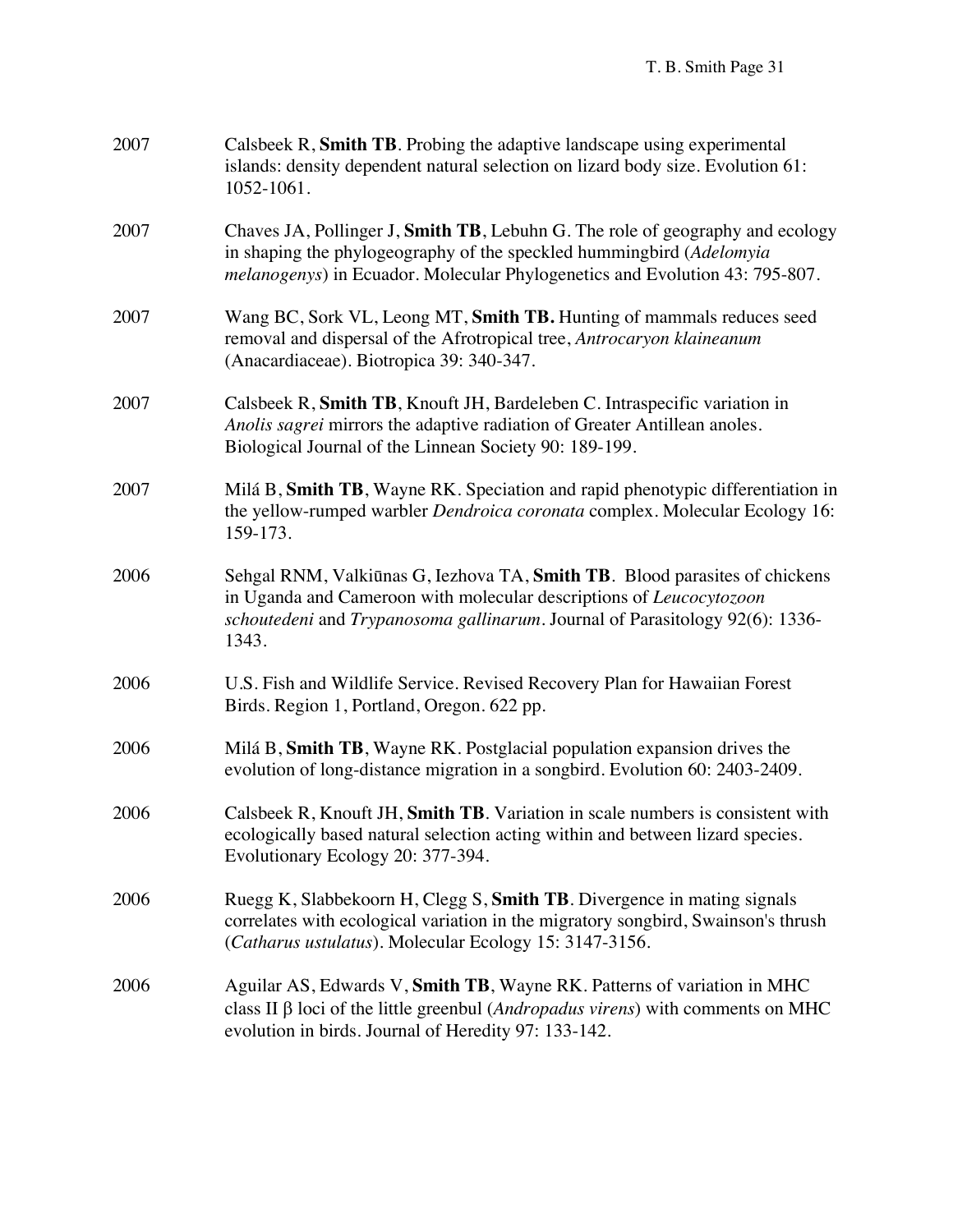| 2006 | Dingle C, Lovette IJ, Canaday C, Smith TB. Elevational zonation and the<br>phylogenetic relationships of the <i>Henicorhina</i> wood-wrens. The Auk 123: 119-<br>134.                                                                                                                                    |
|------|----------------------------------------------------------------------------------------------------------------------------------------------------------------------------------------------------------------------------------------------------------------------------------------------------------|
| 2005 | Delaney KS, Pires D, Holder K, Bardeleben C, Smith TB. Isolation of<br>polymorphic tetranucleotide microsatellite markers for the black-bellied<br>seedcracker (Pyrenestes ostrinus). Molecular Ecology Notes 5: 774-776.                                                                                |
| 2005 | Jones HI, Sehgal RNM, Smith TB. Leucocytozoon (Apicomplexa:<br>Leucocytozoidae) from West African birds, with descriptions of two species.<br>Journal of Parasitology 29: 397-401.                                                                                                                       |
| 2005 | Valkiunas G, Sehgal RNM, Ieezhova TA, Smith TB. Further observations on the<br>blood parasites of birds in Uganda. Journal of Wildlife Diseases 41: 580-587.                                                                                                                                             |
| 2005 | Sehgal RNM, Jones HI, Smith TB. Molecular evidence for host specificity of<br>parasitic nematode microfilariae in some African rainforest birds. Molecular<br>Ecology 14: 3977-3988.                                                                                                                     |
| 2005 | Kelly J, Ruegg K, Smith TB. Combining isotopic and genetic markers to identify<br>breeding origins of migrant birds. Ecological Applications 15: 1487-1494.                                                                                                                                              |
| 2005 | Smith TB, Saatchi S, Graham C, Slabbekoorn H, Spicer G. Putting process on the<br>map: why ecotones are important for preserving biodiversity. Pages 166-197. In<br>A. Purvis, J. Gittleman, and T. Brooks (Eds.). Phylogeny and Conservation.<br>Cambridge University Press, Cambridge, United Kingdom. |
| 2005 | Aguilar A, Smith TB, Wayne RK. A comparison of variation between a MHC<br>pseudogene and microsatellite loci of the little greenbul (Andropadus virens).<br>BMC Evolutionary Biology 5: 47. www.biomedcentral.com/1471-2148/5/47.                                                                        |
| 2005 | Graham CH, Smith TB, Languy M. Current and historical factors influencing<br>patterns of species richness and turnover of birds in the Gulf of Guinea highlands.<br>Journal of Biogeography 32: 1371-1384.                                                                                               |
| 2005 | Karubian J, Fabarra J, Yunes D, Jorgenson JP, Romo D, Smith TB. Temporal and<br>spatial patterns of macaw abundance in the Ecuadorian Amazon. Condor 107:<br>617-626.                                                                                                                                    |
| 2005 | Sehgal RNM, Jones HI, Smith TB. Blood parasites of some West African<br>rainforest birds. Journal of Veterinary Medical Science 67: 295-301.                                                                                                                                                             |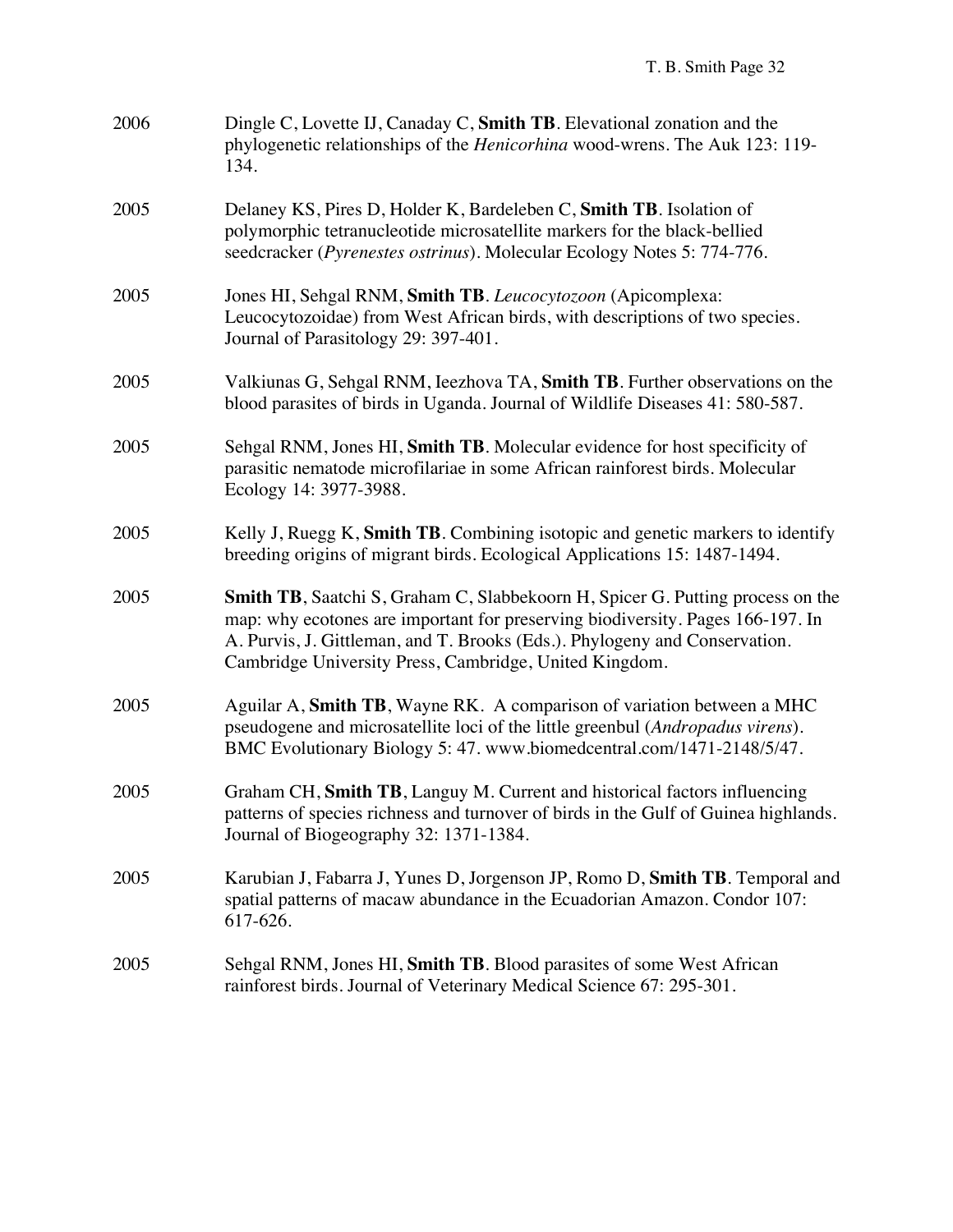| 2005 | <b>Smith TB</b> , Clegg SM, Kimura M, Ruegg KC, Milá B, Lovette IJ. Molecular  |
|------|--------------------------------------------------------------------------------|
|      | genetic approaches to linking breeding and overwintering areas in five         |
|      | Neotropical migrant passerines. Pages 222-234. In R. Greenberg and P. P. Marra |
|      | (Eds.). Birds of Two Worlds: The Ecology and Evolution of Migration. The Johns |
|      | Hopkins University Press, Baltimore and London.                                |
|      |                                                                                |

- 2005 Milá B, Clegg SM, Kimura M, Ruegg K, Lovette I, **Smith TB**. Linking breeding and overwintering areas of five Nearctic-Neotropical migratory passerines using molecular genetic markers. Pages 889-892. In: C.J. Ralph and T.D. Rich (Eds.). Bird Conservation Implementation and Integration in the Americas: Proceedings of the Third International Partners in Flight Conference, Volume 2; March 20-24, 2002, Asilomar, California. United States Department of Agriculture, Forest Service, and Pacific Southwest Research Station, Albany, California.
- 2005 **Smith TB**, Calsbeek R, Wayne RK, Holder KH, Pires D, Bardeleben C. Testing alternative mechanisms of evolutionary divergence in an African rainforest passerine bird. Journal of Evolutionary Biology 18: 257-268.
- 2005 French A, **Smith TB**. Importance of body size in determining dominance hierarchies among diverse tropical frugivores. Biotropica 37: 95-101.
- 2005 **Smith TB,** Wayne RK, Girman D, Bruford MW. Evaluating the divergence-withgene-flow model in natural populations: the importance of ecotones in rainforest speciation. Pages 148-165. In E. Bermingham, C.W. Dick, and C. Moritz (Eds.). Tropical Rainforests: Past, Present, and Future. University of Chicago Press, Chicago and London.
- 2004 Stauffer D, **Smith TB**. Breeding and nest site characteristics of the Black-casqued Hornbill *Ceratogymna atrata* and White-thighed hornbill *Ceratogymna cylindricus* in south-central Cameroon. Ostrich 75: 79-88.
- 2004 Keith S, **Smith TB.** *Pyrenestes*. Pages 317-324. In C. H. Fry, and S. Keith (Eds.). The Birds of Africa, Volume VII. Princeton University Press, Princeton and Christopher Helm, London.
- 2004 Lovette IJ, Clegg SM, **Smith TB**. Limited utility of mtDNA markers for determining connectivity among breeding and overwintering locations in three Neotropical migrant birds. Conservation Biology 18: 156-166.
- 2003 Karubian J, Castañeda G, Freile JF, Salazar RT, Santander T, **Smith TB.** Nesting biology of a female Long-wattled Umbrellabird *Cephalopterus penduliger*in northwestern Ecuador. Bird Conservation International 13: 351-360.
- 2003 Calsbeek R, **Smith TB**. Ocean currents mediate evolution in island lizards. Nature 426: 552-555.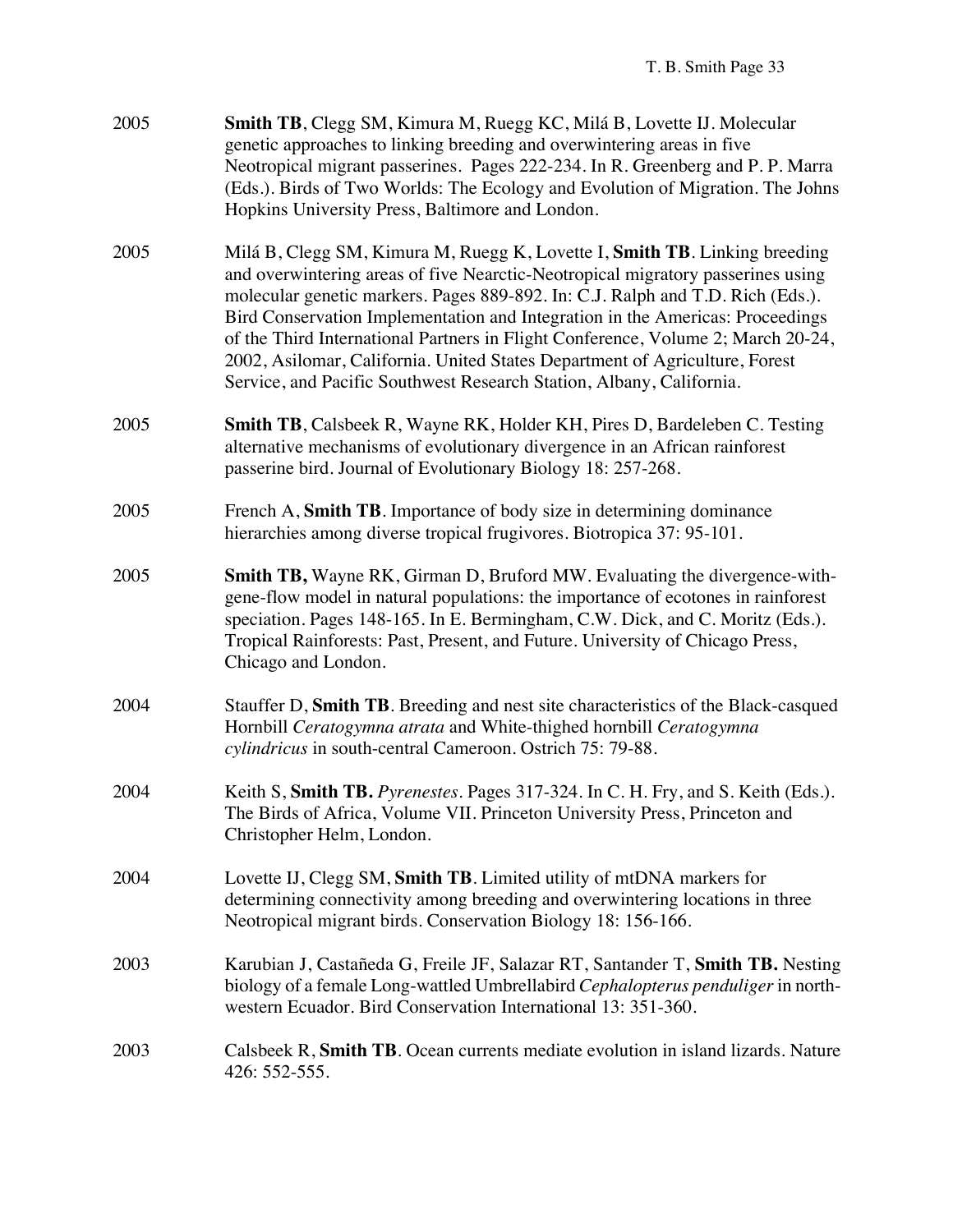| 2003 | Hobson KA, Wassenaar LI, Milá B, Lovette I, Dingle C, Smith TB. Stable<br>isotopes as indicators of altitudinal distributions and movements in an Ecuadorean<br>hummingbird community. Oecologia 136: 302-308.                                                                             |
|------|--------------------------------------------------------------------------------------------------------------------------------------------------------------------------------------------------------------------------------------------------------------------------------------------|
| 2003 | Clegg S, Kelly JF, Kimura M, Smith TB. Combining genetic markers and stable<br>isotopes to reveal population connectivity and migration patterns in a Neotropical<br>migrant, Wilson's warbler (Wilsonia pusilla). Molecular Ecology 12: 819-830.                                          |
| 2003 | Smith TB, Marra PP, Webster MS, Lovette I, Gibbs L, Holmes RT, Rohwer S.<br>[COMMENTARY]. A call for feather sampling. The Auk 120: 218-221.                                                                                                                                               |
| 2002 | <b>Smith TB.</b> [REVIEW]. Conservation genetics gets a textbook. An Introduction to<br>Conservation Genetics. By R. Frankham, J.D. Ballou, and D. A. Briscoe. Trends<br>in Genetics 18: 594.                                                                                              |
| 2002 | Slabbekoorn H, Smith TB. Habitat-dependent song divergence in the little<br>greenbul: an analysis of environmental selection pressures on acoustic signals.<br>Evolution 56: 1849-1858.                                                                                                    |
| 2002 | Holbrook KM, Smith TB, Hardesty BD. Implications of long-distance<br>movements of frugivorous rainforest hornbills. Ecography 25: 745-749.                                                                                                                                                 |
| 2002 | Slabbekoorn H, Ellers J, Smith TB. Bird song and sound transmission: The<br>benefits of reverberations. Condor 104: 564-573.                                                                                                                                                               |
| 2002 | Richard FA, Sehgal RNM, Jones HI, Smith TB. A comparative analysis of PCR-<br>based detection methods for avian malaria. Journal of Parasitology 88: 819-822.                                                                                                                              |
| 2002 | Kimura M, Clegg SM, Lovette IJ, Holder KR, Girman D, Milá B, Wade P, Smith<br>TB. Phylogeographic approaches to assessing demographic connectivity between<br>breeding and overwintering regions in a Nearctic-Neotropical warbler (Wilsonia<br>pusilla). Molecular Ecology 11: 1605-1616. |
| 2002 | Ruegg K, Smith TB. Not as the crow flies: a historical explanation for circuitous<br>migration in Swainson's thrush (Catharus ustulatus). Proceedings of the Royal<br>Society, London 269: 1375-1381.                                                                                      |
| 2002 | Wang BC, Smith TB. Closing the seed dispersal loop. Trends in Ecology and<br>Evolution 17: 379-386.                                                                                                                                                                                        |
| 2002 | Smith TB. [REVIEW] Conservation in a Changing World. Edited by G. M.<br>Mace, A. Balmford, and J. Ginsberg. Quarterly Review of Biology 77: 93.                                                                                                                                            |
| 2002 | Slabbekoorn H, Smith TB. Bird song, ecology and speciation. Philosophical<br>Transactions of the Royal Society, London 23: 1-11.                                                                                                                                                           |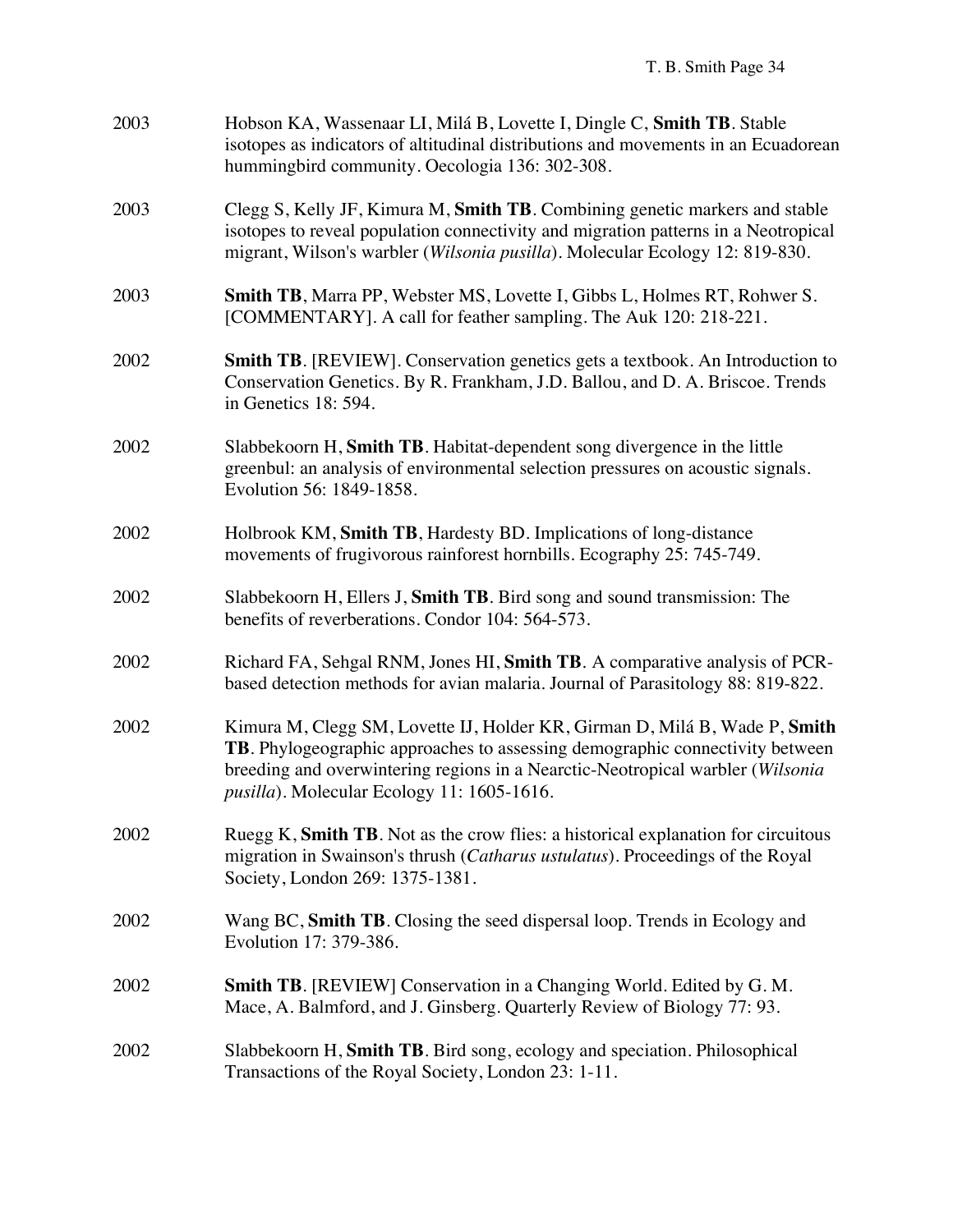| 2002 | Poulsen JR, Clark CJ, Conner EF, Smith TB. Differential resource use by<br>primates and hornbills: implications for seed dispersal. Ecology 83: 228-240.                                                                                                                                                                                     |
|------|----------------------------------------------------------------------------------------------------------------------------------------------------------------------------------------------------------------------------------------------------------------------------------------------------------------------------------------------|
| 2001 | Smith TB, Schneider CJ, Holder K. Refugial isolation vs. ecological gradients:<br>Testing alternative mechanisms of evolutionary divergence in four rainforest<br>vertebrates. Genetica 112: 383-398.                                                                                                                                        |
| 2001 | Poulsen JR, Clark CJ, Smith TB. Seed dispersal by a diurnal primate community<br>in the Dja Reserve, Cameroon. Journal of Tropical Ecology 17: 787-808.                                                                                                                                                                                      |
| 2001 | Sehgal RNM, Jones HI, Smith TB. Host specificity and incidence of<br>Trypanosoma in some African rainforest birds: a molecular approach. Molecular<br>Ecology 10: 2319-2327.                                                                                                                                                                 |
| 2001 | <b>Smith TB, Kark S, Schneider CJ, Wayne RK, Moritz C. [COMMENTARY].</b><br>Biodiversity hotspots and beyond: the need for preserving environmental<br>transitions. Trends in Ecology and Evolution 16: 431.                                                                                                                                 |
| 2001 | Poulsen JR, Clark CJ, Smith TB. Seasonal variation in the feeding ecology of the<br>grey-cheeked mangabey (Lophocebus albigena) in Cameroon. American Journal<br>of Primatology 54: 91-105.                                                                                                                                                  |
| 2001 | Larison B, Laymon SA, Williams PW, Smith TB. Avian responses to restoration:<br>nest site selection and reproductive success in song sparrows. The Auk 118:432-<br>442.                                                                                                                                                                      |
| 2001 | VanGelder E, Smith TB. Breeding characteristics of the Akohekohe on east<br>Maui. Pages 194-201. In J.M. Scott, S. Conant, and C. Van Riper (Eds.).<br>Evolution, Ecology, Conservation and Management of Hawaiian Birds: a<br>Vanishing Avifauna. Studies in Avian Biology No. 22. Cooper Ornithological<br>Society, Camarillo, California. |
| 2000 | Holbrook KM, Smith TB. Seed dispersal and movement patterns in two species<br>of Ceratogymna hornbills in a West African tropical lowland forest. Oecologia<br>125: 249-257.                                                                                                                                                                 |
| 2000 | Slabbekoorn H, Smith TB. Does bill size polymorphism affect courtship song<br>characteristics in the African finch Pyrenestes ostrinus? Biological Journal of the<br>Linnean Society 71: 737-753.                                                                                                                                            |
| 2000 | <b>Smith TB, Holder K, Girman D, Larison B, O'Keefe K, Chan Y. Comparative</b><br>avian phylogeography of Cameroon and Equatorial Guinea: Implications for<br>conservation. Molecular Ecology 9: 1505-1516.                                                                                                                                  |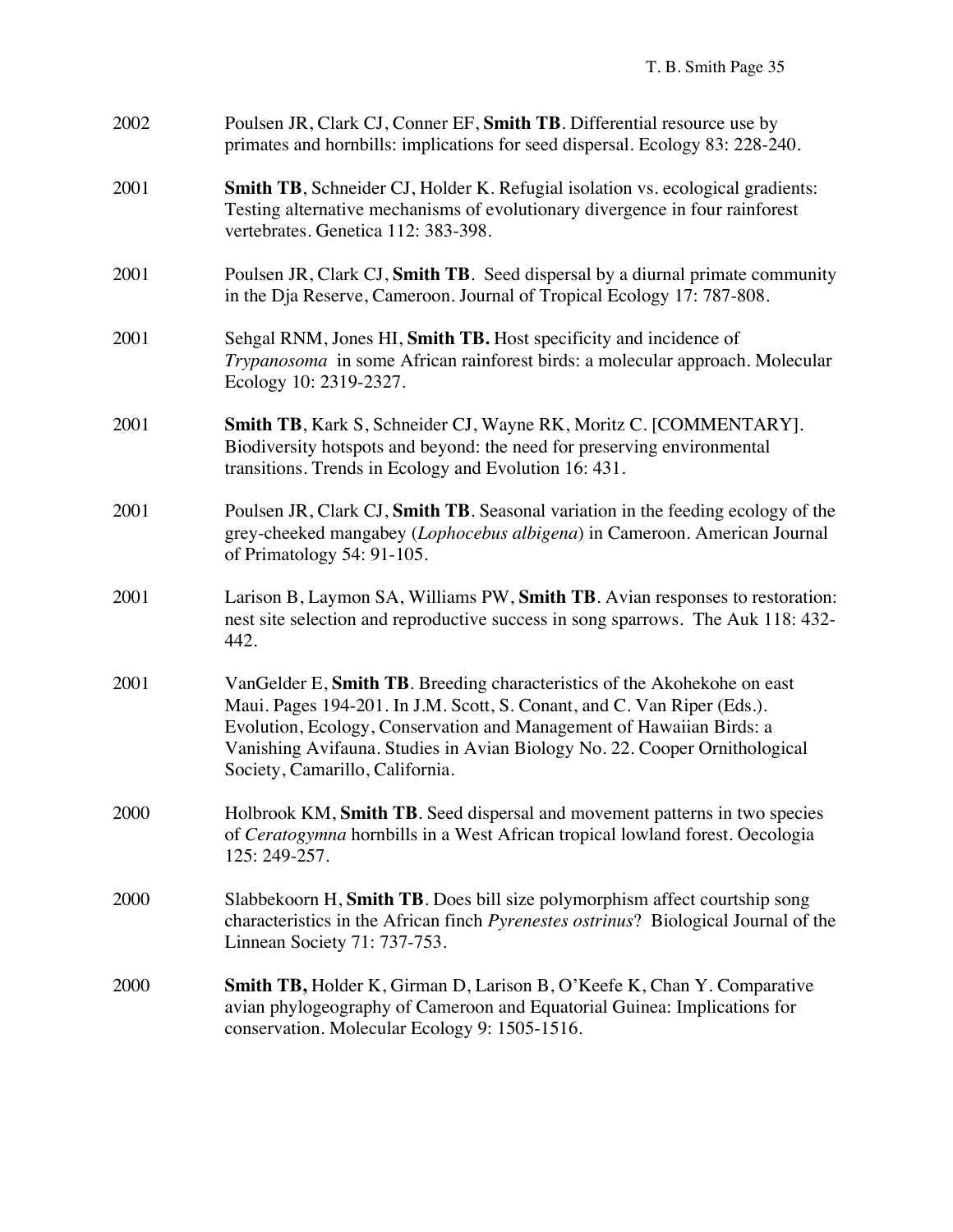| 2000 | Moritz C, Patton J, Schneider C, Smith TB. Diversification of rainforest faunas:<br>An integrated molecular approach. Annual Reviews of Ecology and Systematics<br>31: 533-563.                                                                                      |
|------|----------------------------------------------------------------------------------------------------------------------------------------------------------------------------------------------------------------------------------------------------------------------|
| 2000 | Milá B, Girman D, Kimura M, Smith TB. Genetic evidence for the effect of a<br>postglacial population expansion on the phylogeography of a North American<br>songbird. Proceedings of the Royal Society 267: 1-8.                                                     |
| 2000 | <b>Smith TB</b> , Girman D. Reaching new adaptive peaks: Evolution of bill size<br>polymorphism in an African finch. Pages 139-156. In T. Mousseau, B. Sinervo,<br>and J. Endler (Eds.). Adaptive Genetic Variation in the Wild. Oxford University<br>Press, Oxford. |
| 2000 | Larison B, Smith TB, Fotso R, McNiven D. Comparative avian biodiversity of<br>five mountains in northern Cameroon and Bioko. Ostrich 71: 269-276.                                                                                                                    |
| 2000 | <b>Smith TB.</b> [REVIEW] Birds of Liberia. By J. S. Ash and J. E. Miskell. Quarterly<br>Review of Biology 75: 70.                                                                                                                                                   |
| 2000 | <b>Smith TB.</b> [REVIEW] Protecting nature for nature's sake. Myth and reality in the<br>rain forest. How conservation strategies are failing West Africa. By J. A. Oates.<br>Conservation Biology 14: 1561-1562.                                                   |
| 2000 | <b>Smith TB.</b> [REVIEW] Birds of Somalia. By W. G. Press. Quarterly Review of<br>Biology 75: 70-71.                                                                                                                                                                |
| 1999 | Schneider CJ, Smith TB, Larison B, Moritz C. A test of alternative models of<br>diversification in tropical rainforests: Ecological gradients vs. rainforest refugia.<br>Proceedings of the National Academy of Sciences 96: 13869-13873.                            |
| 1998 | Orr MR, Smith TB. Ecology and speciation. Trends in Ecology and Evolution 13:<br>502-506.                                                                                                                                                                            |
| 1998 | <b>Smith TB</b> , Fancy SG. Challenges and approaches for conserving Hawaii's<br>endangered forest birds. Pages 306-316. In P. L. Fiedler, and P. M. Kareiva<br>(Eds.). Conservation Biology for the Coming Decade, 2nd Edition. Chapman &<br>Hall, New York.        |
| 1998 | Whitney KD, Fogiel MK, Lamperti AM, Holbrook KM, Stauffer DM, Hardesty<br>BD, Parker VT, Smith TB. Seed dispersal by Ceratogymna hornbills in the Dja<br>Reserve Cameroon. Journal of Tropical Ecology 14: 351-371.                                                  |
| 1998 | Whitney KD, Smith TB. Habitat use and resource tracking by African<br>Ceratogymna hornbills: implications for seed dispersal and forest conservation.<br>Animal Conservation 1: 107-117.                                                                             |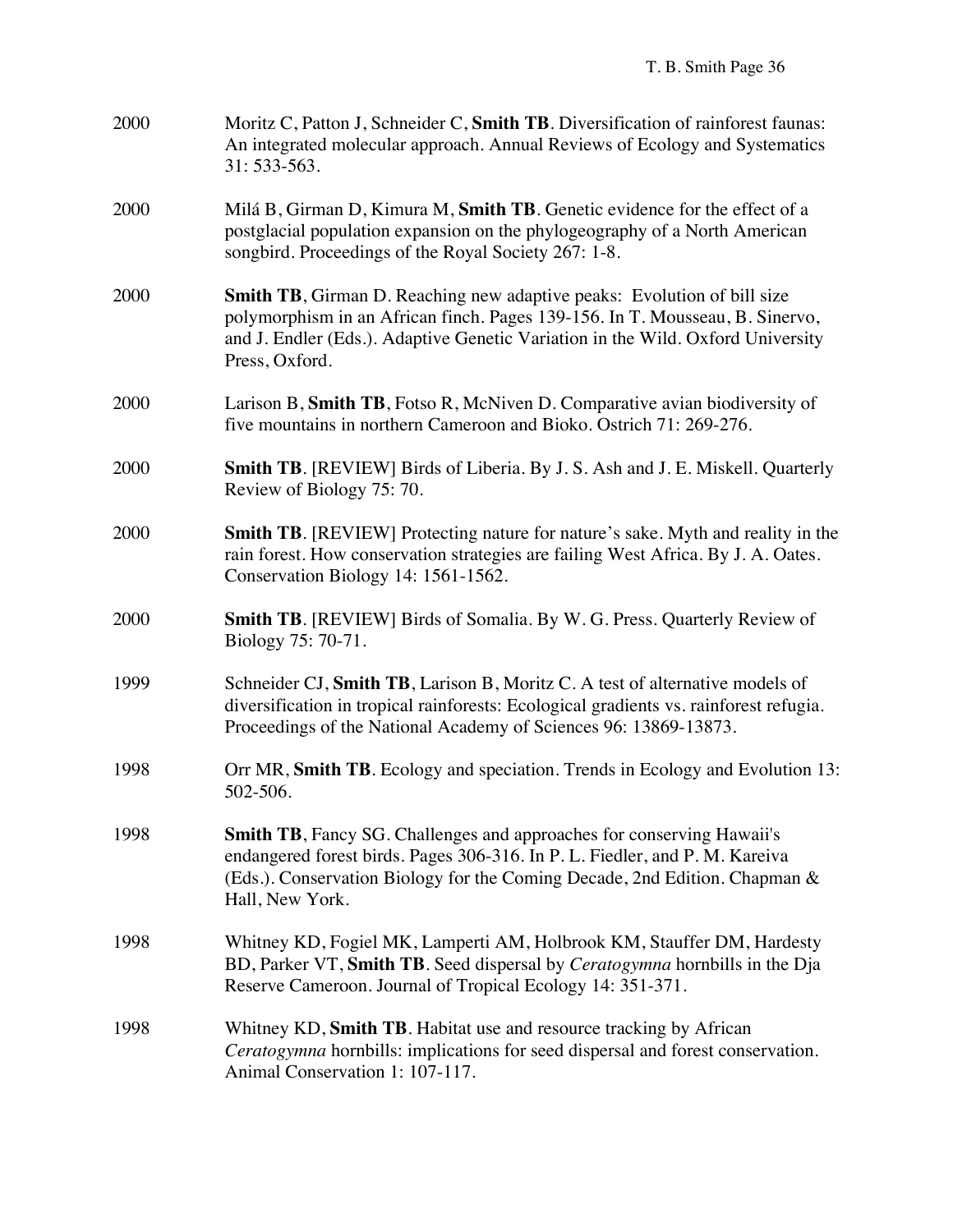| 1998 | Larison B, Laymon SA, Williams PW, Smith TB. Song sparrows vs. cowbird<br>parasites: Impacts of forest structure and nest-site selection. Condor 100: 93-101.                                                                                                                      |
|------|------------------------------------------------------------------------------------------------------------------------------------------------------------------------------------------------------------------------------------------------------------------------------------|
| 1998 | Collins MS, Smith TB. Approaches to the reintroduction of the Bali Mynah. Zoo<br>Biology 17: 267-284.                                                                                                                                                                              |
| 1997 | <b>Smith TB</b> , Wayne RK, Girman D, Bruford MW. A role for ecotones in<br>generating rainforest biodiversity. Science 276: 1855-1857.                                                                                                                                            |
| 1997 | Snyder NFR, Derrickson SR, Beissinger SR, Wiley JW, Smith TB, Toone WD.<br>Limitations of captive breeding: Reply to Gippoliti and Carpaneto. Conservation<br>Biology 11: 808-810.                                                                                                 |
| 1997 | <b>Smith TB.</b> Adaptive significance of the mega-billed form in the polymorphic<br>finch Black Bellied Seedcracker Pyrenestes ostrinus. Ibis 139: 382-387.                                                                                                                       |
| 1997 | Snyder NFR, Derrickson SR, Beissinger SR, Wiley JW, Smith TB, Toone WD,<br>Miller B. Limitations of captive breeding: Reply to Hutchins, Wiese, and Willis.<br>Conservation Biology 11: 3-5.                                                                                       |
| 1997 | Smith TB. [REVIEW] Birds of Kenya and Northern Tanzania. By D. A.<br>Zimmerman, D. A. Turner and D. J. Pearson. Quarterly Review of Biology 72:<br>210.                                                                                                                            |
| 1996 | Smith TB, Skúlason S. Evolutionary significance of resource polymorphisms in<br>fish, amphibians and birds. Annual Review of Ecology and Systematics 27: 111-<br>133.                                                                                                              |
| 1996 | Mace G, Smith TB, Bruford WM, Wayne RK. An overview of the issues. Pages<br>1-21. In Smith TB and Wayne R (Eds.). Molecular Genetic Approaches in<br>Conservation. Oxford University Press, Oxford.                                                                                |
| 1996 | <b>Smith TB</b> , Bruford MW, Wayne RK. The preservation of process: The missing<br>element of conservation programs (from Biodiversity Letters). Pages 71-75. In<br>Samson, F. B., and F. L. Knopf (Eds.). Ecosystem Management: Selected<br>Readings. Springer-Verlag, New York. |
| 1996 | Smith TB, Rasmussen KK, Whitney KD, Fogiel MK. A preliminary survey of<br>birds from the Lac Lobeke Reserve, south-eastern Cameroon. Bird Conservation<br>International 6: 167-174.                                                                                                |
| 1996 | <b>Smith TB.</b> [REVIEW] A Primer in Conservation Biology. By R. B. Primack.<br>Ecoscience 3: 131-132.                                                                                                                                                                            |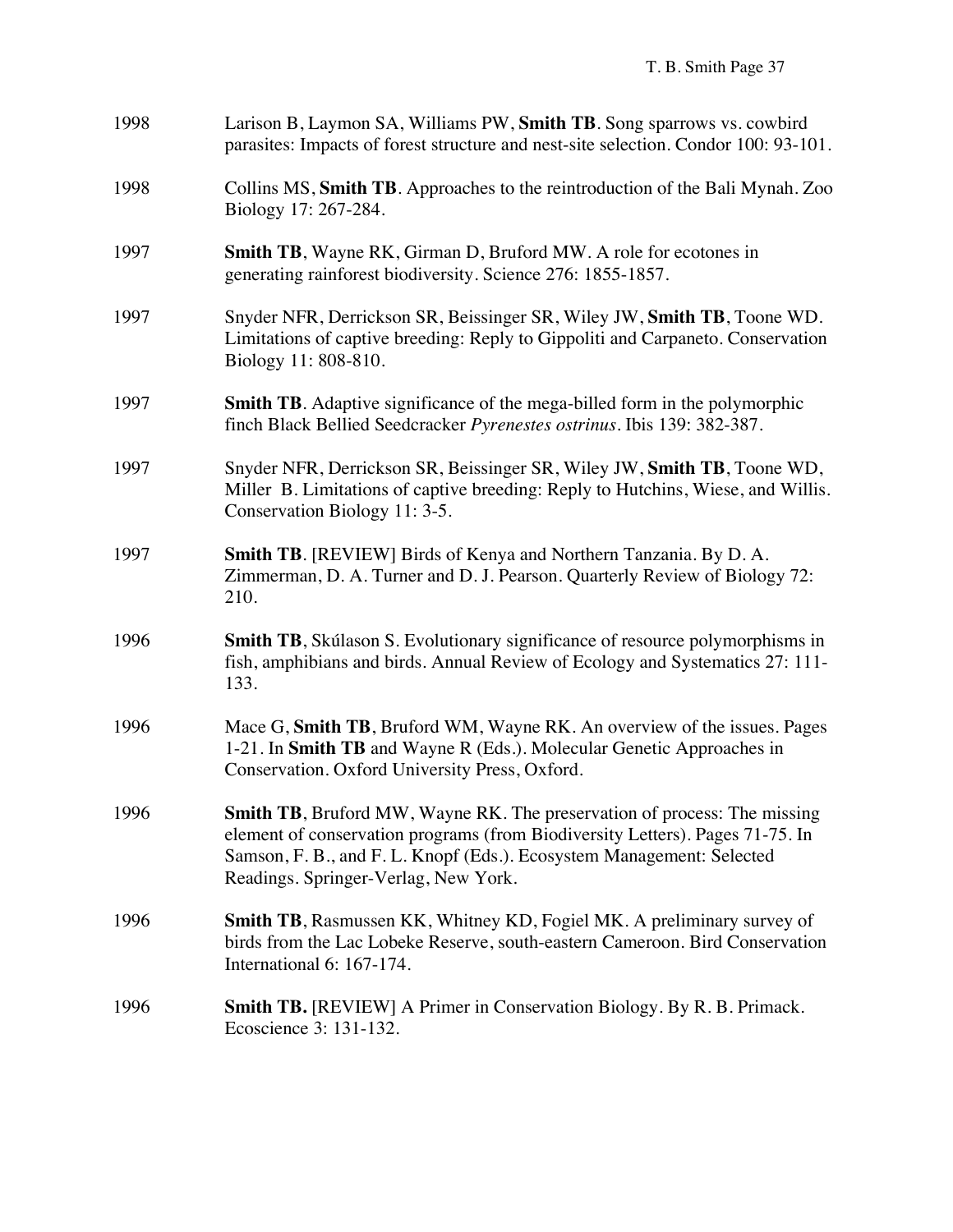| 1996 | Snyder NFR, Derrickson SR, Beissinger SR, Wiley JW, Smith TB, Toone WD.<br>Limitations of captive breeding in endangered species recovery. Conservation<br>Biology 10: 338-348.                                                                                                                                                                           |
|------|-----------------------------------------------------------------------------------------------------------------------------------------------------------------------------------------------------------------------------------------------------------------------------------------------------------------------------------------------------------|
| 1996 | Freed L, Smith TB, Lepson JK, Carothers JH. Shrinkage is not the most likely<br>cause of bill change in the Iiwi: a rejoinder to Winker. Conservation Biology 10:<br>659-660.                                                                                                                                                                             |
| 1996 | Skúlason S, Smith TB. The ecology of resource polymorphisms in vertebrates. A<br>reply. Trends in Ecology and Evolution 11:26.                                                                                                                                                                                                                            |
| 1996 | <b>Smith TB</b> , Wayne RK (Eds.) (EDITED BOOK). Molecular Genetic Approaches<br>in Conservation. Oxford University Press, Oxford. 483 pages.                                                                                                                                                                                                             |
| 1995 | Skúlason S, Smith TB. Resource polymorphisms in vertebrates. Trends in<br>Ecology and Evolution 10: 366-370.                                                                                                                                                                                                                                              |
| 1995 | Smith TB, Freed LA, Lepson JK, Carothers JH. Evolutionary consequences of<br>extinctions in populations of a Hawaiian honeycreeper. Conservation Biology 9:<br>107-113.                                                                                                                                                                                   |
| 1994 | Collins MS, Smith TB. Post-release behavior and movements of the Bali Mynah,<br>Leucopsar rothschildi. The Watchbird 21: 30-32.                                                                                                                                                                                                                           |
| 1993 | <b>Smith TB</b> . Disruptive selection and the genetic basis of bill size polymorphism in<br>the African finch Pyrenestes. Nature 363: 618-620.                                                                                                                                                                                                           |
| 1993 | <b>Smith TB</b> , Bruford MW, Wayne RK. The preservation of process: the missing<br>element of conservation programs. Biodiversity Letters 1: 164-167.                                                                                                                                                                                                    |
| 1993 | <b>Smith TB</b> , McNiven D. Preliminary survey of the avifauna of Mt. Tchabal<br>Mbabo, west-central, Cameroon. Bird Conservation International 3: 13-19.                                                                                                                                                                                                |
| 1993 | <b>Smith TB.</b> Ecological and evolutionary significance of a third bill form in the<br>polymorphic finch Pyrenestes ostrinus. Pages 61-66. In R. T. Wilson (Ed.). Birds<br>and the African Environment: Proceedings of the Eighth Pan-African<br>Ornithological Congress. Annals Musee Royal de l'Afrique Central (Zoologie)<br>268, Tervuren, Belgium. |
| 1992 | <b>Smith TB.</b> [REVIEW] Behavioral ecology of the Galah in the wheatbelt of<br>Western Australia. By I. Rowley. Quarterly Review of Biology 66: 504.                                                                                                                                                                                                    |
| 1991 | <b>Smith TB</b> . Inter- and intra-specific diet overlap during lean times between <i>Quelea</i><br>erythrops and bill morphs of Pyrenestes ostrinus. Oikos 60: 76-82.                                                                                                                                                                                    |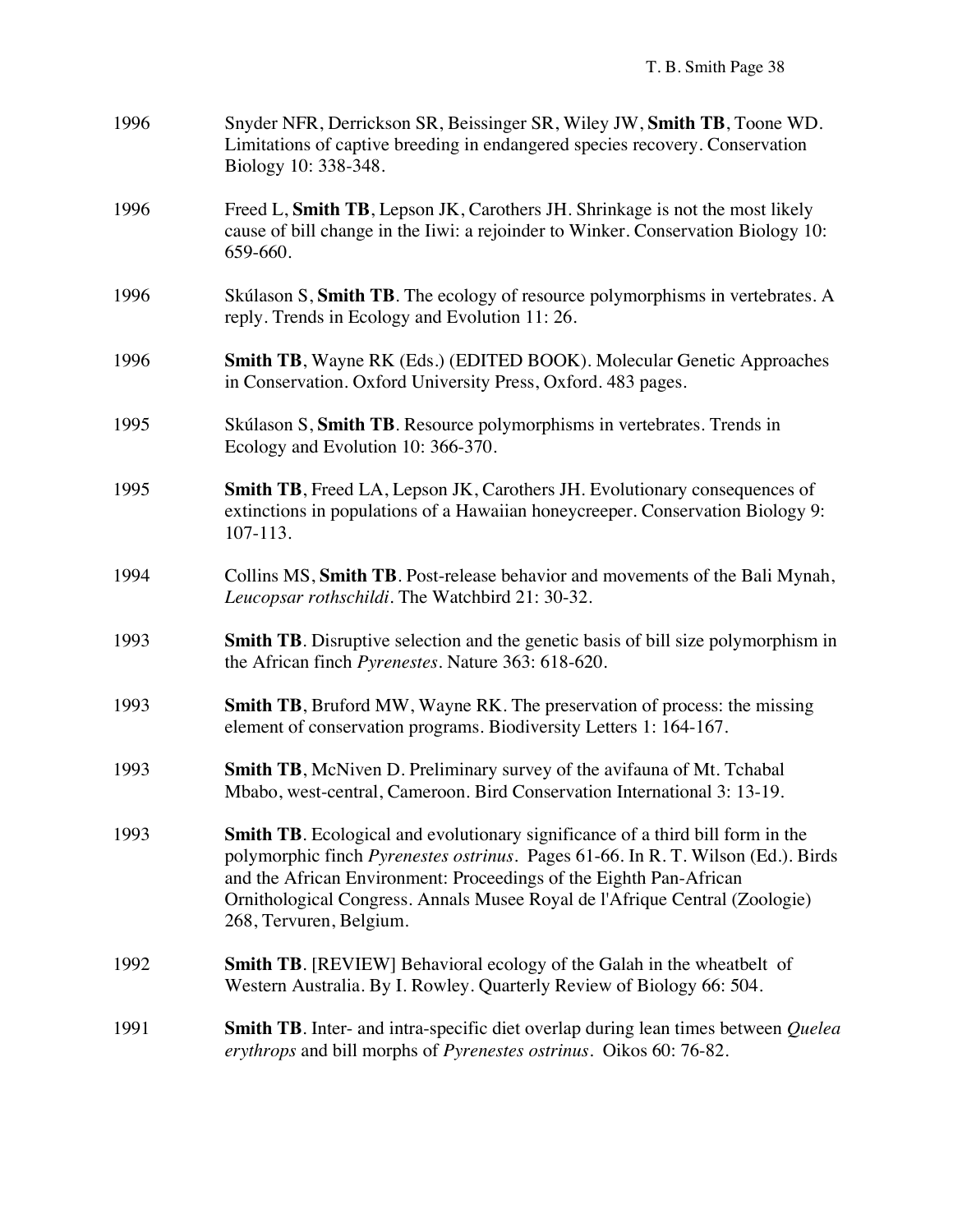| 1991 | <b>Smith TB.</b> [REVIEW] Evolutionary dynamics of a natural population: the Large<br>Cactus Finch of the Galapagos. By B. R. Grant and P. R. Grant. The Auk 108:<br>216-218.                                                                                            |
|------|--------------------------------------------------------------------------------------------------------------------------------------------------------------------------------------------------------------------------------------------------------------------------|
| 1991 | <b>Smith TB.</b> A doubled-billed dilemma. Natural History 1: 14-21.                                                                                                                                                                                                     |
| 1990 | Smith TB. Patterns of morphological and geographic variation in trophic bill<br>morphs of the African finch <i>Pyrenestes</i> . Biological Journal of the Linnean Society<br>41: 381-414.                                                                                |
| 1990 | Smith TB. Natural selection on bill characters in the two bill morphs of the<br>African finch Pyrenestes ostrinus. Evolution 44: 832-842.                                                                                                                                |
| 1990 | Smith TB. Resource use by bill morphs of an African finch: Evidence for<br>intraspecific competition. Ecology 71: 1246-1257.                                                                                                                                             |
| 1990 | <b>Smith TB.</b> Comparative breeding biology of the two bill morphs of the Black-<br>bellied Seedcracker (Pyrenestes ostrinus). The Auk 107: 153-160.                                                                                                                   |
| 1990 | <b>Smith TB</b> , Frampton T, Seibels R. Preliminary results of captive breeding of bill<br>morphs of Black-bellied (Pyrenestes ostrinus) and Crimson (P. sanguineus)<br>Seedcrackers (Aves: Estrildidae). Proceedings of the 1990 Regional American<br>Zoo Association. |
| 1989 | Smith RJ, Smith TB. Portable device for measuring seed- hardness. Journal of<br>Field Ornithology 60: 56-59.                                                                                                                                                             |
| 1988 | Kirkpatrick CE, Smith TB. Blood parasites of birds in Cameroon. Journal of<br>Parasitology 74: 1009-1013.                                                                                                                                                                |
| 1988 | Smith TB. Hook-billed kite, <i>Chondrohierax uncinatus</i> . Pages 102-108. In R. S.<br>Palmer (Ed.). Handbook of North American Birds, Vol. 4: Cathartidae and<br>Accipitridae. Yale University Press, New Haven, Connecticut.                                          |
| 1987 | Smith TB. Bill size polymorphism and interspecific niche utilization in an<br>African finch. Nature 329: 717-719.                                                                                                                                                        |
| 1987 | <b>Smith TB</b> , Smith PB. Cracking the problem of bill size. Riverbanks 5: 2-8.                                                                                                                                                                                        |
| 1983 | <b>Smith TB</b> . Nest of the red-stained woodpecker ( <i>Venilornis affinis</i> ) from south<br>eastern Peru. Condor 85: 499.                                                                                                                                           |
| 1982 | <b>Smith TB.</b> Nests and young of two rare raptors from Mexico. Biotropica 14:79-<br>80.                                                                                                                                                                               |